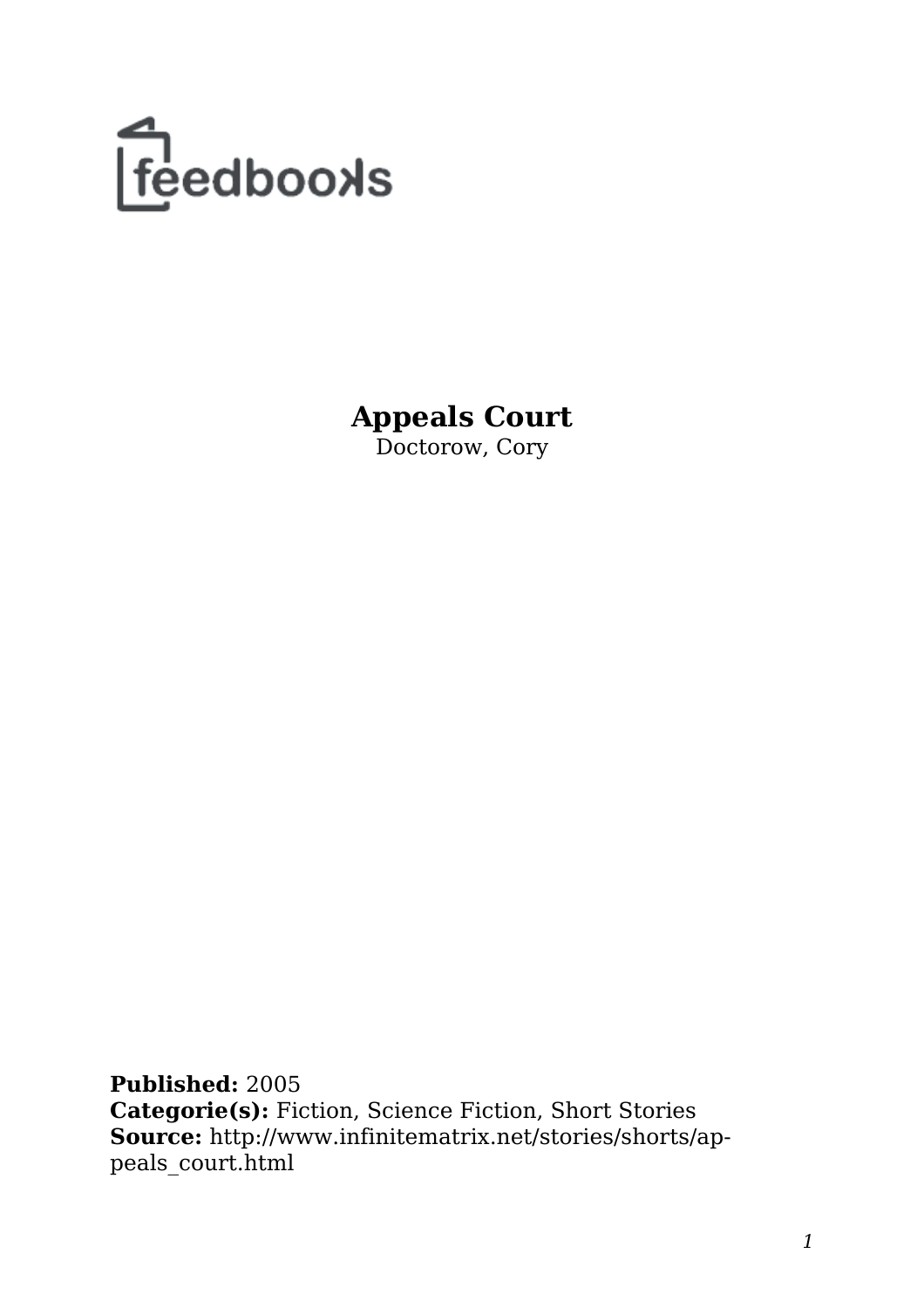### **About Doctorow:**

Cory Doctorow (born July 17, 1971) is a blogger, journalist and science fiction author who serves as co-editor of the blog Boing Boing. He is in favor of liberalizing copyright laws, and a proponent of the Creative Commons organisation, and uses some of their licenses for his books. Some common themes of his work include digital rights management, file sharing, Disney, and post-scarcity economics. Source: Wikipedia

### **Also available on Feedbooks for Doctorow:**

- *[I, Robot](http://generation.feedbooks.com/book/337.pdf)* (2005)
- *[Little Brother](http://generation.feedbooks.com/book/2466.pdf)* (2008)
- *[Down and Out in the Magic Kingdom](http://generation.feedbooks.com/book/194.pdf)* (2003)
- *[When Sysadmins Ruled the Earth](http://generation.feedbooks.com/book/335.pdf)* (2006)
- *[For The Win](http://generation.feedbooks.com/book/4786.pdf)* (2010)
- *[With a Little Help](http://generation.feedbooks.com/book/5460.pdf)* (2010)
- *[Makers](http://generation.feedbooks.com/book/4343.pdf)* (2009)
- *[CONTENT: Selected Essays on Technology, Creativity,](http://generation.feedbooks.com/book/2883.pdf) [Copyright and the Future of the Future](http://generation.feedbooks.com/book/2883.pdf)* (2008)
- *[Someone Comes to Town, Someone Leaves Town](http://generation.feedbooks.com/book/260.pdf)* (2005)
- *[Eastern Standard Tribe](http://generation.feedbooks.com/book/217.pdf)* (2004)

# **About Stross:**

Charles David George "Charlie" Stross (born Leeds, October 18, 1964) is a writer based in Edinburgh, Scotland. His works range from science fiction and Lovecraftian horror to fantasy. Stross is sometimes regarded as being part of a new generation of British science fiction writers who specialise in hard science fiction and space opera. His contemporaries include Alastair Reynolds, Ken MacLeod and Liz Williams. Obvious inspirations include Vernor Vinge, Neal Stephenson, William Gibson, and Bruce Sterling, among other cyberpunk and postcyberpunk writers. His first published short story, "The Boys", appeared in Interzone in 1987: his first novel, Singularity Sky was published by Ace in 2003 and was nominated for the Hugo Award. A collection of his short stories, Toast: And Other Rusted Futures appeared in 2002. Subsequent short stories have been nominated for the Hugo Award, Nebula Award, and other awards. His novella "The Concrete Jungle" won the Hugo award for its category in 2005. Most recently, Accelerando won the 2006 Locus Award for best science fiction novel, was a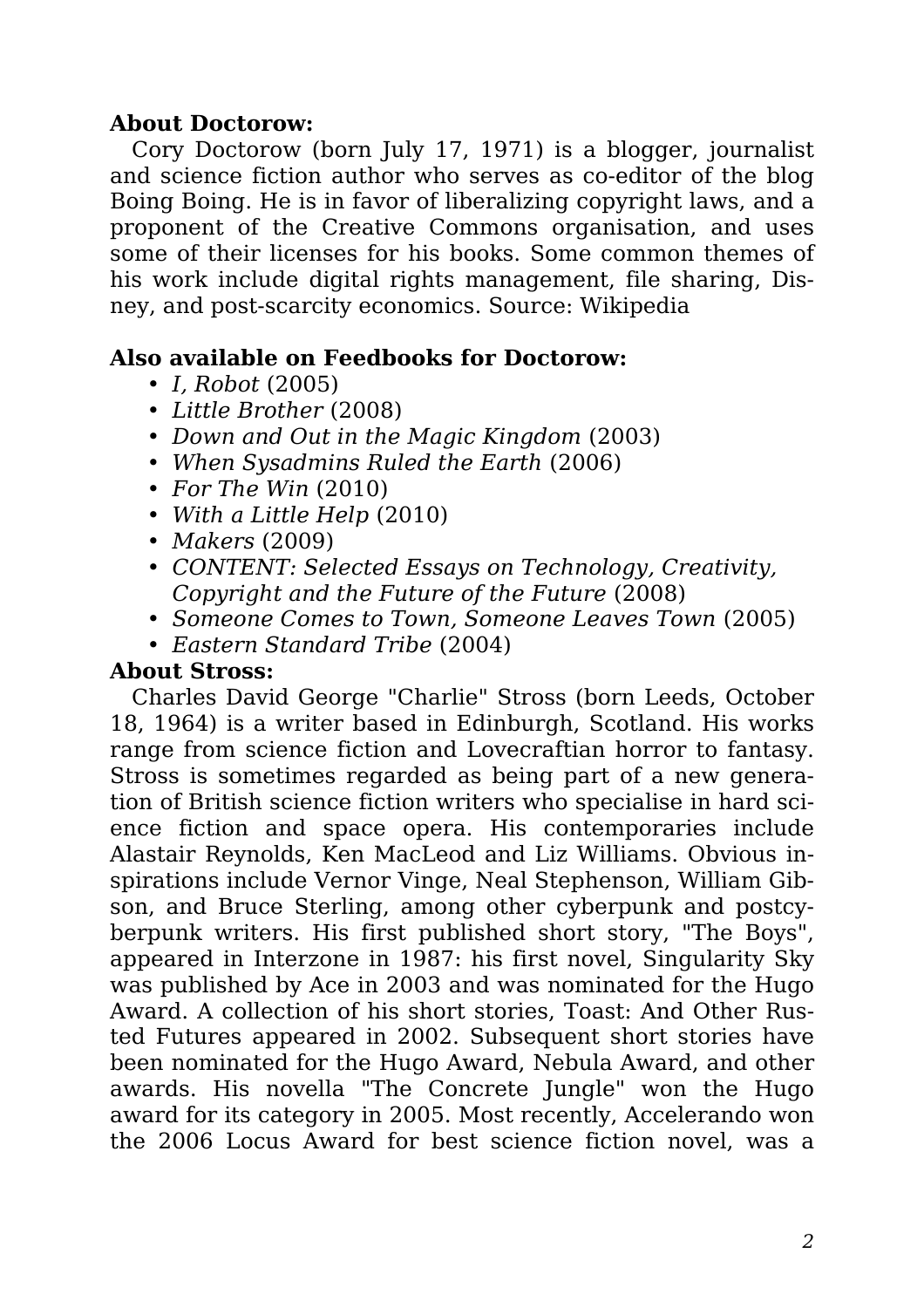finalist for the John W. Campbell Memorial Award for the year's best science fiction novel, and was on the final ballot for the Hugo Award in the best novel category. Glasshouse is on the final ballot for the Hugo Award in the best novel category. In the 1970s and 1980s, Stross published some role-playing game articles for Advanced Dungeons & Dragons in the White Dwarf magazine. Some of his creatures, such as the death knight, githyanki (borrowed from George R. R. Martin's book, Dying of the Light), githzerai, and slaad were later published in the Fiend Folio monster compendium. In addition to working as a writer of fiction he has worked as a technical author, freelance journalist, programmer, and pharmacist at different times. He holds degrees in Pharmacy and Computer Science. Rogue Farm, a machinima film based on his 2003 short story of the same title, debuted in August 2004. He is one of the Guests of Honour at Orbital 2008 the British National Science Fiction convention (Eastercon) in March 2008. Source: Wikipedia

# **Also available on Feedbooks for Stross:**

- *[Accelerando](http://generation.feedbooks.com/book/228.pdf)* (2005)
- *[Scratch Monkey](http://generation.feedbooks.com/book/229.pdf)* (1993)
- *[Jury Service](http://generation.feedbooks.com/book/4795.pdf)* (2002)

**Copyright:** Please read the legal notice included in this e-book and/or check the copyright status in your country.

**Note:** This book is brought to you by Feedbooks

<http://www.feedbooks.com>

Strictly for personal use, do not use this file for commercial purposes.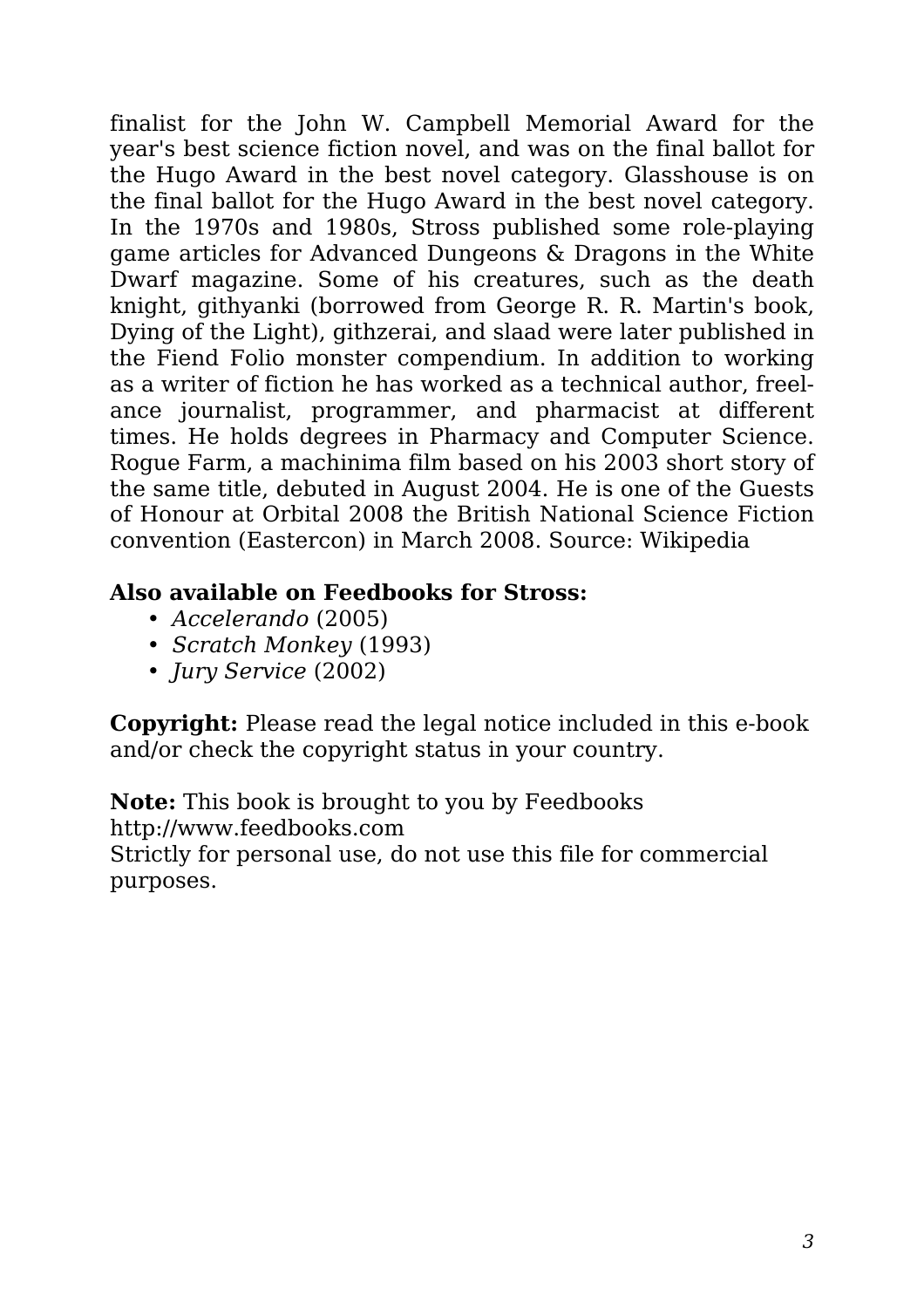What finally wakes Huw is the pain in his bladder. His head is throbbing, but his bladder has gone weak on him lately  $-$  if he doesn't get up and find the john soon he's going to piss himself, so he struggles up from a sump-hole of somnolence.

He opens his eyes to find that he's lying face-down in a hammock. The hammock sways gently from side to side in the hot stuffy air. Light streams across him in a warm flood from one side of the room; the floor below the string mesh is gray and scuffed and something tells him he isn't on land any more. Shit, he thinks, pushing stiffly against the edge and trying not to fall as the hammock slides treacherously out from under him. *Why am I so tired?*

His bare feet touch the ground before he realises he's bareass naked. He shakes his head, yawning. His veins feel as if all the blood has been replaced by something warm and syrupy and full of sleep. *Drugs?* he think, blinking. The walls —

Three of them are bland, gray sheets of structural plastic with doors in them. The fourth is an outward-leaning sheet of plexiglass or diamond or something. And a very, very long way below him he can see wave-crests.

Huw gulps, his pulse speeding. Something strange is lodged in the back of his throat: he stifles a panicky whistle. There in a corner is his battered kit-bag, and a heap of travel-worn clothing. He leans against the wall. There's got to be a crapper somewhere nearby, hasn't there? The floor, now he's awake enough to pay attention, is thrumming with a low bass chord from the engines and the waves are sloshing by endlessly below. As he picks at a dirty shirt a battered copper teapot rolls away from beneath it. "Shitfuckpissbugger," he swears, memories flooding back. Then he picks the teapot up and gives it a resentful rub.

"Wotcher, mate!" The djinn that materializes above the teapot is a hologram, so horribly realistic that for a moment Huw forgets his desperate need for a piss.

"Fuck you, too, Ade," he mumbles.

"What kind of way to welcome yer old mate is that, sunshine?" Hologram-Adrian's wearing bush jacket, pith helmet and shorts, a shotgun slung over one shoulder. "How yer feeling, anyway?"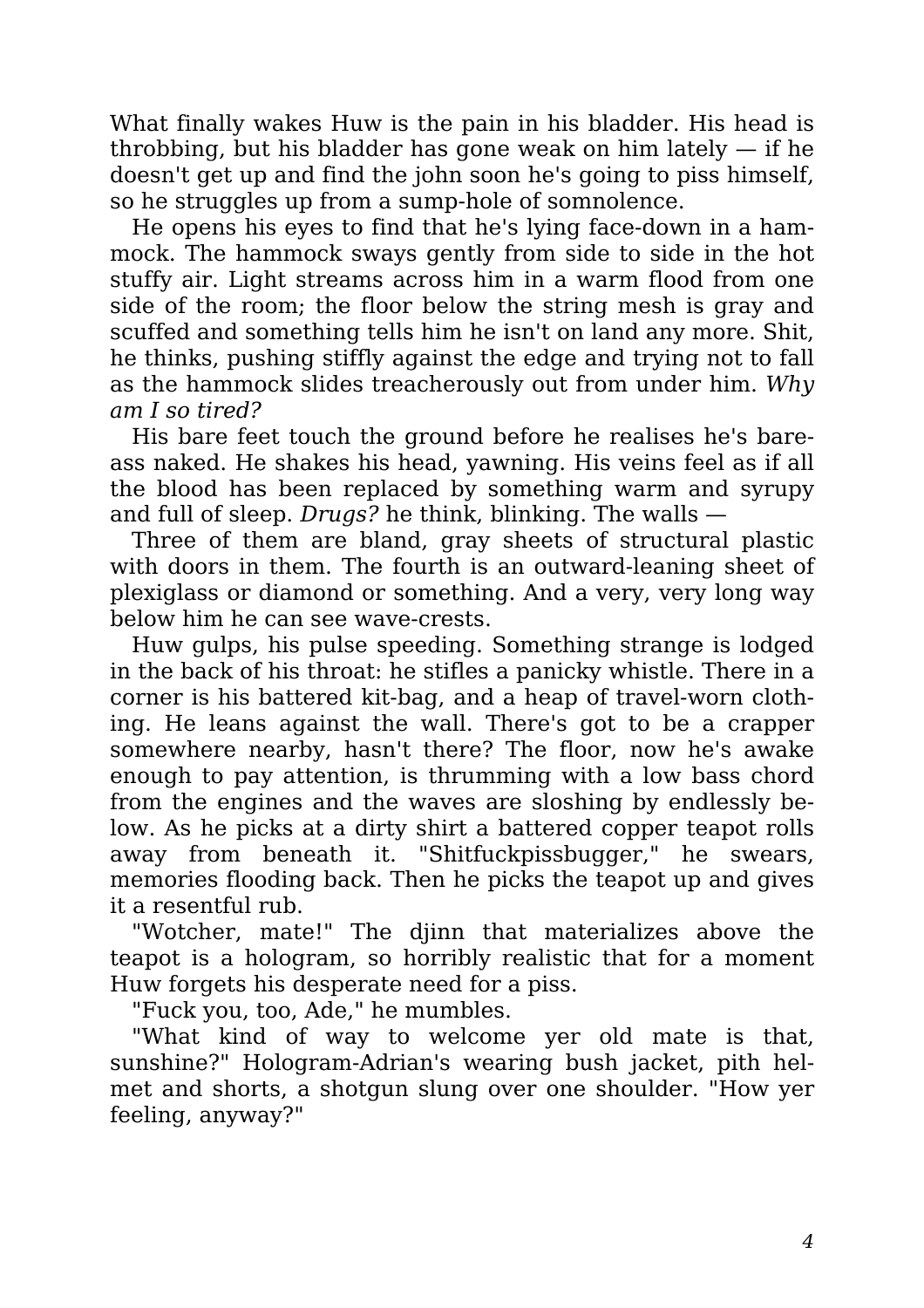"I feel like shit." Huw rubs his forehead. "Like I've been shat. Where am I? Where's Bonnie gotten to?"

"Flying the bloody ship. We can't all sleep. Don't worry, she's just hunky-dory. How about you?"

"Flying." Huw blinks. "Where the hell —"

"You've been sleeping like a baby for a good long while." Ade looks smug. "Don't worry, we got you out of Libya one jump ahead of Judge Rosa. You won't be arriving in Charleston, South Carolina for another four or five hours, why'n't you kick back and smoke some grass? I left at least a quarter of your stash —"

"*South Carolina?*" Huw screams, nearly dropping the teapot. "Unclefucking sewage filter, what do you want to send me *there* for?"

"Ah, pecker up. They're your co-religionists, aren't they? You won't find a more natural, flesh-hugging bunch on the planet than the Jesonians who got left behind in the Geek Rapture. Hell, they're the kind of down-home Luddites what make *you* look like Buck Rogers."

"They're *radioactive*," Huw wails. "And I'm an atheist. They burn atheists at the stake, don't they?" He rummages through his skanky clothes, turning them inside out and outside in as he searches for something not so a-crawl that he'd be unwilling to have it touch his nethers.

"Oh, hardly," says Adrian. "Just get a little activated charcoal and iodine in your diet and memorize the Lord's prayer and you'll be fine, sonny."

Huw ends up tying a t-shirt around his middle like a diaper and seizing the teapot, which has developed a nasty rattle in its guts.

"Breakfast and toilet. Not in that order. Sharp."

"That door there," says the tiny Adrian.

The zeppelin turns out to be a maryceleste, crewed by capricious iffrits whose expert-systems were trained by angry, resentful trade-unionists in ransom for their pensions. The amount of abuse required to keep the ship on-course and to keep its commissary and sanitary systems in good working order is heroic.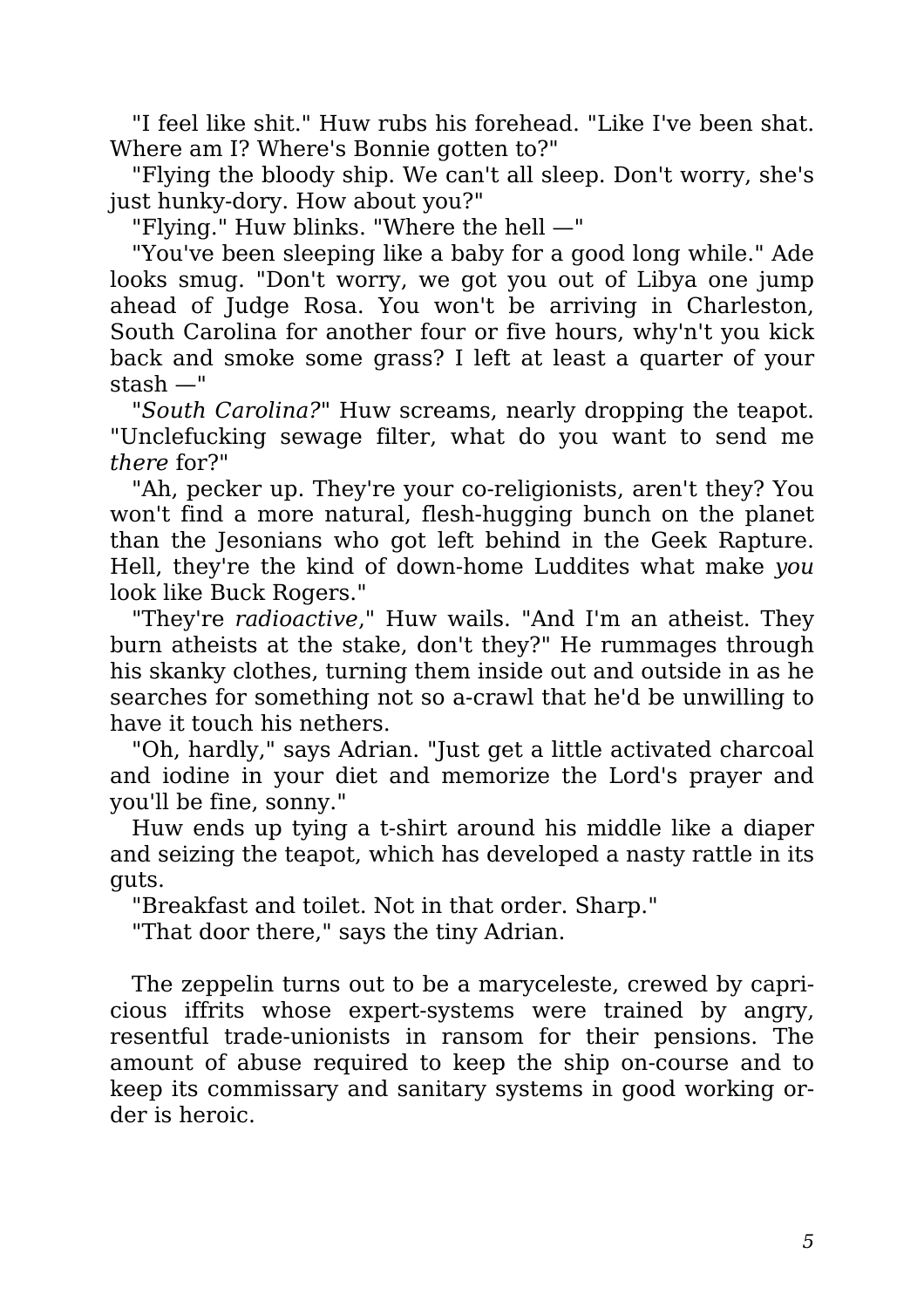Huw opens the door to the bridge, clutching his head, to find Bonnie perched on the edge of a vast, unsprung chair, screaming imprecations at the air. She breaks off long enough to scream at him. "GET THE FUCK OFF MY BRIDGE!" she hollers, eyes wild, fingers clawed into the arm-rests.

Huw leaps back a step, dropping the huge, suspicious sausage he's been gnawing at. His diaper unravels as he stumbles.

Bonnie snorts, then gets back control. "Aw, sorry darlin'. I'm hopped up on hateballs. It's the only way I can get enough FUCKING SPLEEN to MAKE THIS BUGGERY BOLLOCKY SCUM-SUCKING SHIP go where I tell it." She sighs and digs around the seat cushion, coming up with a puffer which she inserts briefly into the corner of each eye. The tension melts out of her skinny shoulders and corded neck as Huw watches, alarmed.

"You look like a Welsh Ghandi," she tells him, giggling. Her lips loll loose; she stands and and rolls over toward him with a half-drunken wobble. Then she throws her arms around his neck and fastens her teeth on his shoulder, worrying at his trapezium.

The teapot whistles appreciatively. Bonnie gives it a savage kick that sends it skittering back into the corridor.

"You need a wash, beautiful," she says. "Unfortunately, it's going to have to be microbial. Nearly out of fresh water. Tub's up one level."

"Gak." Huw replies.

"'Snot so bad."

"It's *bugs*," he says.

"You're hosting about three kilos of bugs right now. What're a few more? Go."

Huw picks up his sausage. "You know where we're going, right?"

"Oh aye," she says, her eyes gleaming. She whistled a snatch of "America the Beautiful."

"And you approve?"

"Always wanted to see it."

"They'll burn you at stake!"

She picks up a different puffer and spritzes each eye, then bares her teeth in a savage rictus. "I'd like to see them fucking try. BATHE, YOU CRETINOUS STENCHPOT!"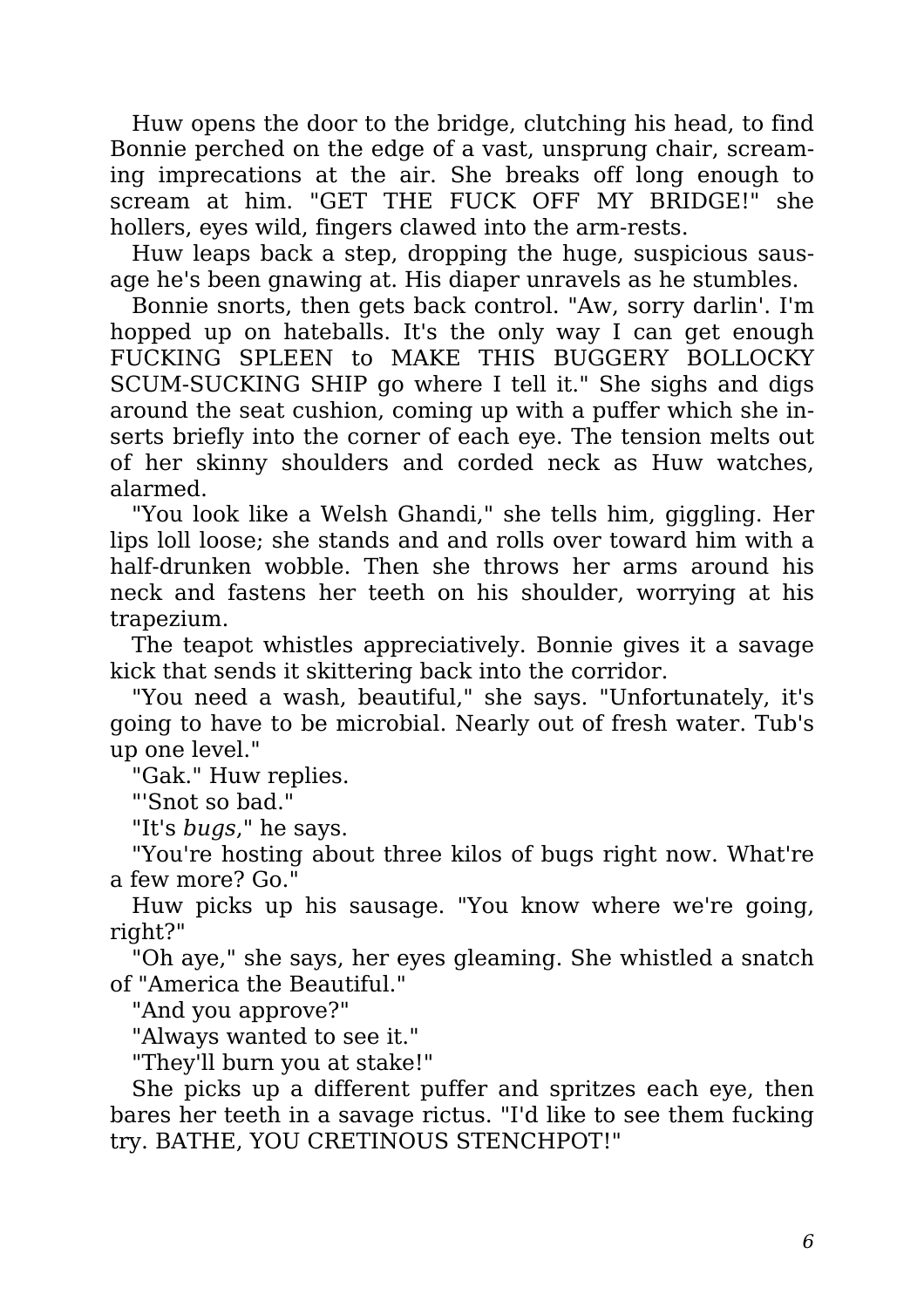Huw settles himself among the soup of heated glass beads and bacteria and tries not to think of a trillion microorganisms gnawing away at his dried skin and sweat.

"Bastard scum bastard," he mumbles at the battered teapot — a one-time host for a cultural guidance iffrit to the People's Magical Libyan Jamahiriya, and now evidently hacked by Ade and his international cadre of merry pranksters. "Why South Carolina? G'wan, you. Why *there*, of all places?"

He isn't expecting a reply, but the teapot crackles for a moment then a translucent holo of Ade appears in the air above it, wearing a belly-dancer's outfit and a sheepish expression. "Yer wot? Ah, sorry mate. Feckin' trade union iffrit's trying to make an alpha buffer attack on my sprites." The image flickers then solidifies, this time wearing a bush jacket and a pith helmet. "Like, why South Carolina? To break the embargo, Huw. Ever since the snake-handlers crawled outta the swamps and figured the Rapture had been and gone and left 'em behind they've been waiting for a chance at salvation, so I figured I'd give them you." Ade's likeness grins wickedly as tiny red horns sprout from his forehead. "You and the backchannel to the ambassador from the Cloud. They want to meet God so bad I figured you'd maybe like to help the natives along."

"But they're radioactive!" Huw says, shaking his fist at the teapot with a rattle of yeast-scented beads. "And they're lunatics! They won't talk to the rest of the world because we're corrupt degenerate satanists, they claim sovreignty over the entire solar system even though they can't even launch a sodding rocket, and they burn dissidents to death by wiring them up to transformers! Why would I want to *help* them?"

"Because your next mission, should you choose to accept it, is to open them up to the outside universe again." Ade smirks slyly at him from atop the teapot.

"Fuck." Huw subsides in a fizzing bath of beads, with are beginning to itch. Moving them around brings relief, although it's making him a little piebald. "You want to infect the Fallen Baptist Congregations with godvomit, you be my guest — just let me get the fuck away before the shooting starts."

"That's the idea," says Ade, scratching his beard absentmindedly. "Bonnie's one of our crack agents. We don't wanna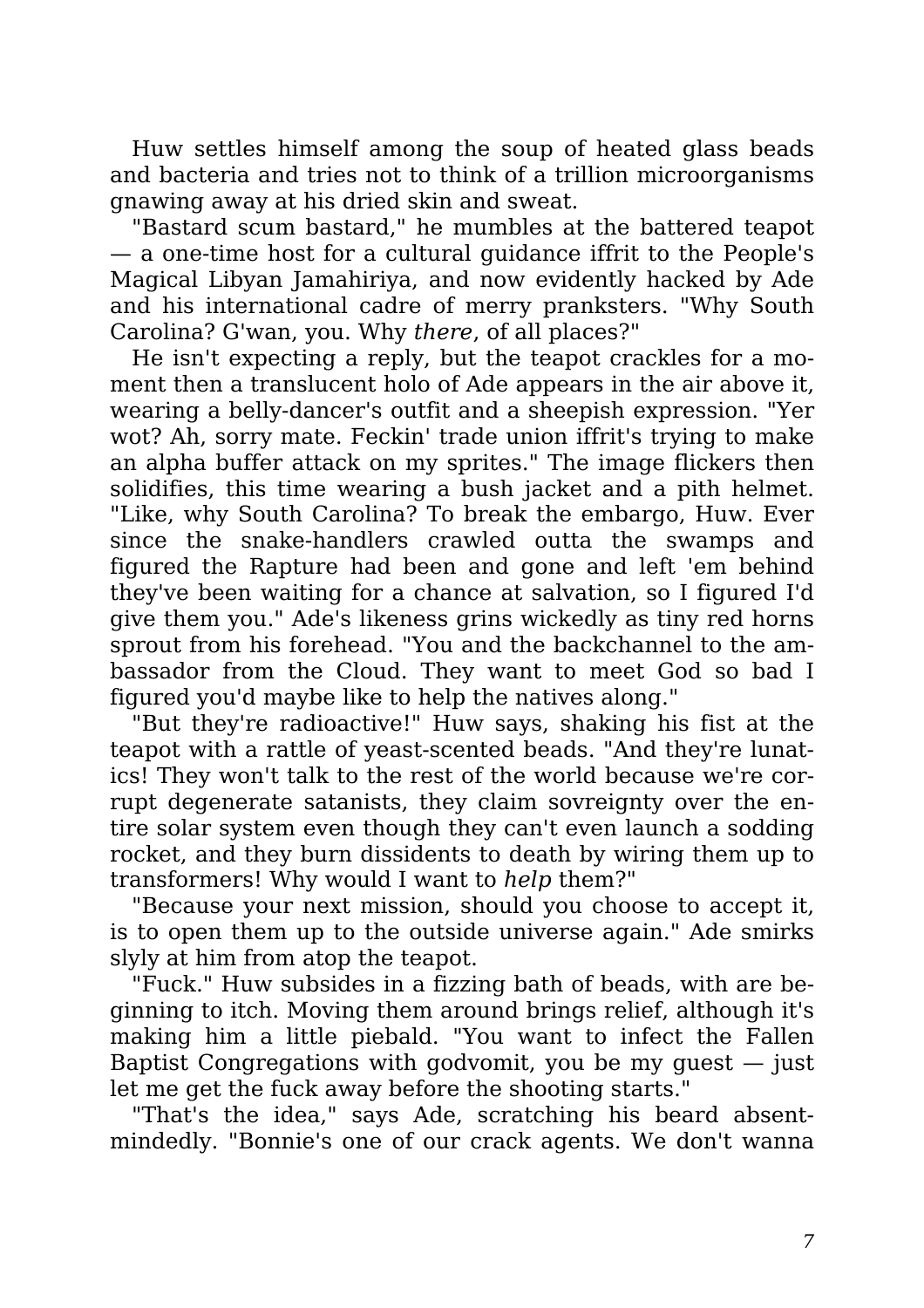risk one of our best prophets-at-large in a backwater, mate. You'll be safe as houses."

Huw thinks of Sandra Lal, the house of the month club, and her mini-sledge, and shudders. His arse is beginning to itch as the bacteribeads try to squeeze through his puckered ringpiece: it's time to get out. "If this goes wrong, so help me I am going to make you eat this teapot," he says, picking it up. He shakes his head, then he heads downstairs to find Bonnie again and see if she's come down far enough off the hateballs to appreciate how squeaky-clean Ade's messiah manque is feeling.

The big zeppelin lurches and buzzes as it chases its shadow across the sandy beaches and out of control neomangrove jungle that has run wild across the gulf coast. The gasoline mangroves spin their aerofoil leaves in the breeze, harnessing the wind power and pumping long-chain terpenoids into their root systems, which ultimately run all the way to the hydrocarbon refineries near Beaufort. A long-obselete relic of the feverish cross-fertilization of the North American biotechnology biz with the dinosaurs of the petroleum age, they ought by rights to have made the US the world's biggest source of refined petrochemicals — except that since the Singularity, nobody's buying. Oil slicks glisten in the sunlight as they spread hundreds of kilometres out into the Atlantic, where they feed a whole deviant ecosystem of carbon-sequestrating petroplankton maintained by the continental quarantine authority.

Huw watches apprehensively from the observation window at the front of the bridge as Bonnie curses and swears at the iffrits, who insist that air traffic control is threatening to shoot them down if they don't steer away from the land of the Chosen People. Bonnie's verbal abuse of the ship ascends to new heights of withering scorn, and he watches her slicken her eyeballs with anger-up until they look like swollen golf-balls, slitted and watering. The ship wants to turn itself around, but she's insisting that it plough on.

"Hail ground control NOW! you fucking sad, obsolete piece of shit, so that for once, JUST! FOR! ONCE! you will have done one genuinely USEFUL! thing for SOMEONE!" she snarls with a cough, hacking up excess angry-up that has trickled back through her sinuses. She picks up the mic and begins to stalk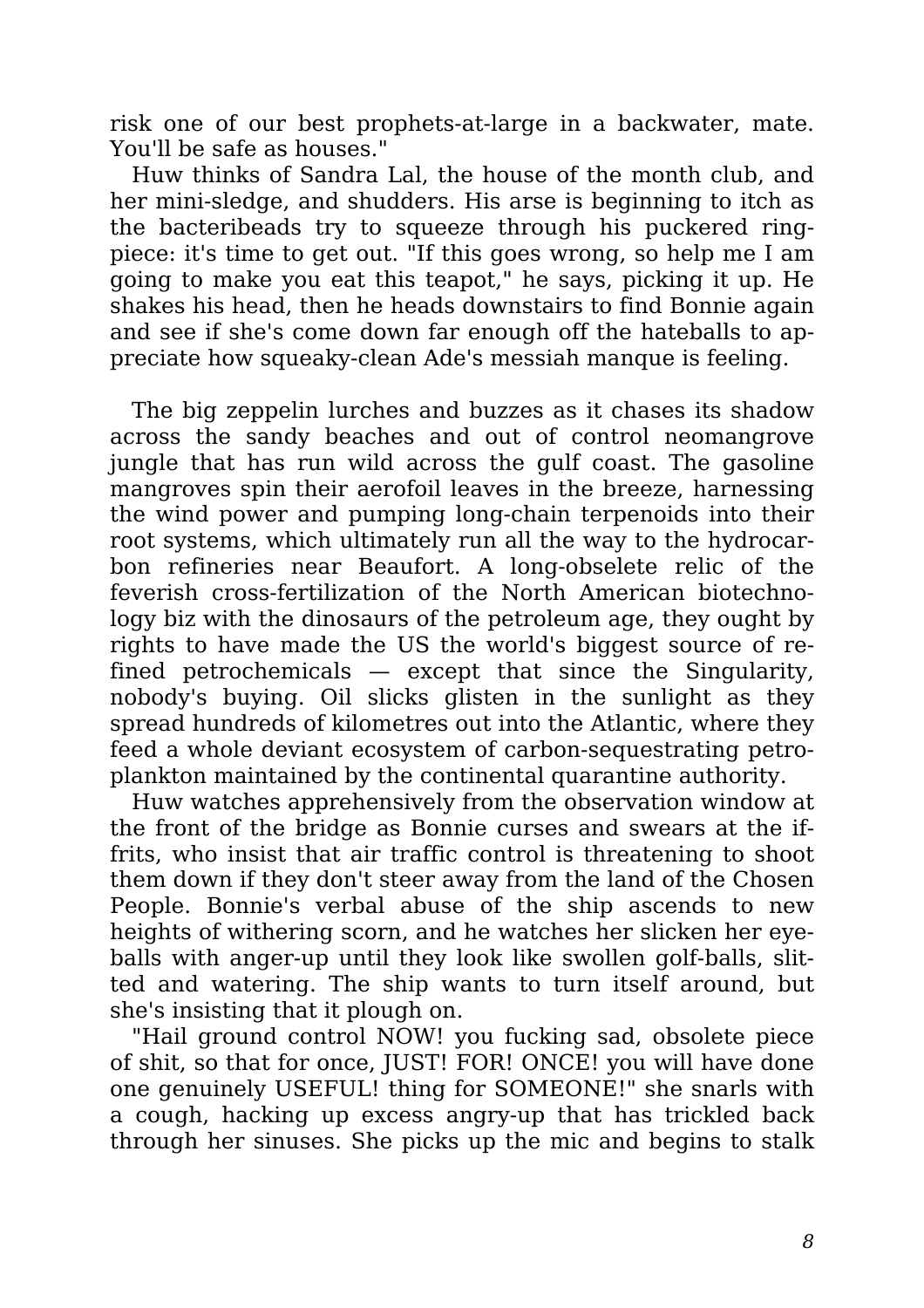the bridge like an attack-comedian scouting the audience for fat men with thin dates to single out in her routine.

"This is Charleston Ground Control repeating direct order to vacate sovereign Christian States of America airspace immediately or be blown out of the sky and straight to Satan. Charleston Ground Control out." The voice has the kind of roboticslick Californian accent that tells Huw straightaway that he's talking to a missile guidance computer rather than a human being.

"HAIL! HIM! AGAIN!" Bonnie yelled, hopping from foot to foot. "Arrogant Jesus-sucking sack of SARS, scabrous toddlerfondler, religion-addled mother*fucker*," she continues, punching out with the mic for punctuation.

"Bonnie," Huw says, quietly, flinching back from her candyapple-red eyeballs.

"WHAT?"

"Maybe you should let me talk with them?" he says.

"I am PERFECTLY! capable of negotiating with MICROCEPHALIC! GOD! BOTHERING! LUDDITES!" she screeches.

*No you're not,* Huw thinks, but he doesn't even come close to saying it. In the state she's in, she could lift a car and set it down on top of a baby, a reversal of the kind of hysterical strength he's heard that mothers possess at moments of extreme duress. "Yes, you *are*," he says. "But you need to fly the ship."

She glares at him for a moment, fingernails dug so hard into her palms that drops of blood spatter to the flooring. He's sure that she's going to charge him, and then zeppelin changes direction with a lurch. So she throws the mic at his head, viciously — he ducks but it still beans him on the rebound — and goes back to screaming at the ship.

Huw staggers off the bridge and sinks back against one of the bare corridor-bulkheads — the zep that Adrian's adventurers stole is made doubly cavernous by the absense of most of its furnishings.

"This is Airship Lollipop to Charleston Ground Control requesting clearance to land in accordance with the Third International Agreement on Aeronautical Cooperation," he says into the mic, using his calmest voice. He's pretty sure he's heard of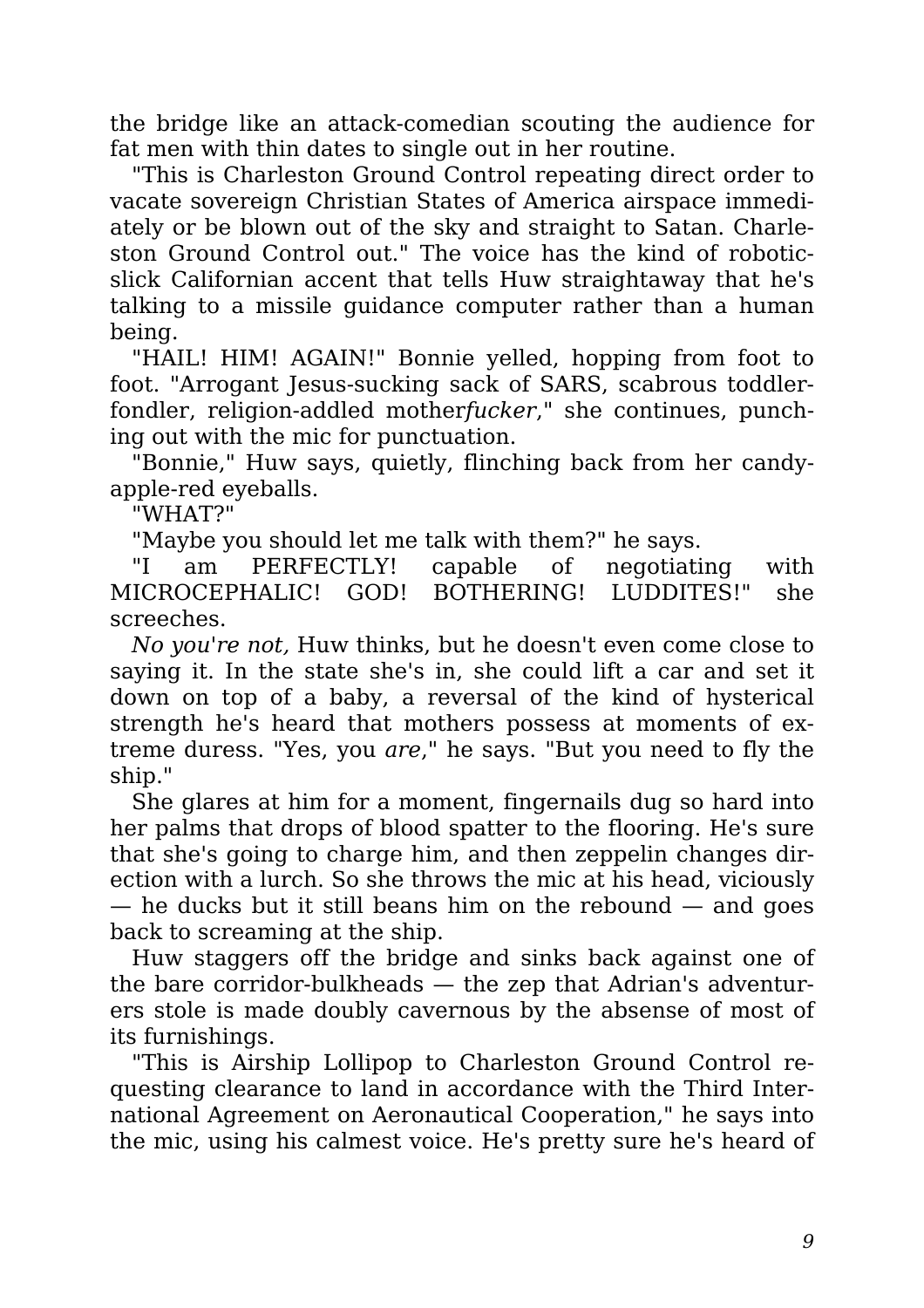the Third International Agreement, though it may have been the Fourth. And it may have been on Aeronautical Engineering. But that there is an agreement he is sure of, and he's pretty sure that the Christian States of America is no more up to date on international affairs than he is.

"Airship Lollipop, y'all welcome to land here, but we's having trouble argumentating with this-here strategic defense battle computer that thinks y'all are goddless commie-fag euroweasels. I reckon you'se got maybe two minutes to repent before it blows y'all to Jesus."

Huw breaths a sigh of relief: at least there's a human in the loop. "How do we convince it we're not, uh, godless commiefag euroweasels?" He asks, suppressing a twinge as he realises that in fact he and Bonnie meet about 130 percent of those criteria between them.

"That's easy, y'all just gotta have a little faith," says the airhead on the traffic control desk.

Huw grits his teeth and looks through the doorway at Bonnie, whose ears appear to be smoking. He puts ahand over the mike: "does this thing carries missiles?" he calls to her.

"FUCKING fucking arse shit bollocks —" Bonnie hammers on a control panel off to one side. It bleeps plaintively, the ancient chime of servers rebooting: "— 'ing COUNTERMEASURES suite!"

"Hasta la vista, sinners," drawls the missile launch computer in a thick gubernatorial Austro-Californian accent. Two pinpricks of light blossom on the verdant horizon of the gasoline mangroves, then a third that rapidly expands into a fireball as the antique pre-Cloud hypersonic missile bus explodes on launch. The surviving Patriots stab towards them and there's a musical chime from the countermeasures control panel. Huw feels a moment of gut-slackening terror. "You've got mail!" the countermeasures system announces in the syrupy tones of a kindergarten teacher. "AOL welcomes you to the United States of America. You have new voice mail, which will follow automatically after this message from our sponsors: click the pink furry button to access our extensive range of introductory offers, the pink fuzzy button to access our customer accounts database, the pink lozenge to see how AOL can help *you* —"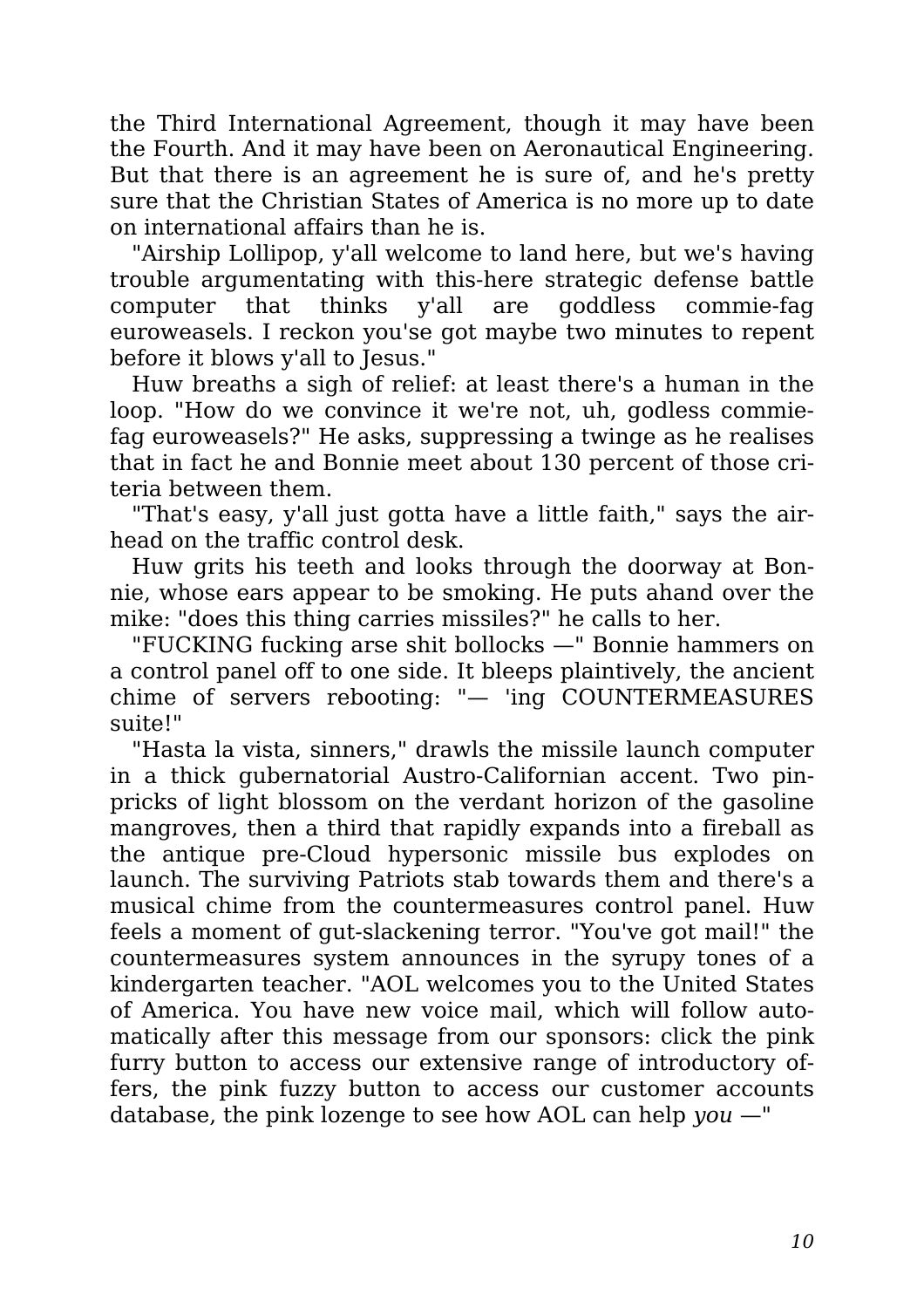Bonnie thumps something on the panel, muscles like whipcord standing out on her arm as she glares at the oncoming missiles. Huw backs away. *She might actually be a communicant*, he realises in absolute horror. *She might actually be an AOL screen name — she's mad enough …* These days, tales of what AOL did with their users during the Singularity are commonly used to scare naughty children in Wales.

"Acknowledged," says the possessed countermeasures suite, in the hag-ridden tones of a computer that has surrendered to the dark side. For a moment nothing seems to happen, then one of the onrushing pinpricks of light veers towards the other. Paths cross then diverge in a haze of debris. "You've got mail," it sighs.

"Don't read it!" Huw screams, but he's too late — Bonnie has punched the console again, and messages begin scrolling across it. In the middle distance, Charleston airports' cracked and vitrified runways are coming into view. Missile batteries off to one side cycle their launcher-erectors impotently, magazines long since fired dry at the robot-piloted godless commie-fag euroweasel aid flights.

"We gotta bail out before we land, otherwise we'd have to go through customs," she says brightly. "That would be bad — South Carolina never ended prohibition."

"What?" Huw shakes his head again. "Prohibition of what? What are you talking about?" His hands are shaking, he realises. "I need a drink."

"Prohibition of grass DIPSHIT," Bonnie says. She pauses for a moment, prodding at her eyes with a mister, but they are so swollen that she can't get its applicator into contact with bare mucous membrane. She roots around some more, then whacks some kind of transdermal plaster on her arm. "Sorry, gotta ARSE FUCK come down now. Your stash, darling? It's illegal here. If the customs crows catch you with it, they'll stick you on the chain gang and you'll be chibbed and FUCK RAPED BABY-EATING MURDERED by psychotic redneck klansmen for the next two hundred years. It's bad for the skin, I hear." She stands up and heads towards a battered cabinet at the rear of the bridge, which she opens to reveal a couple of grubby-looking parachutes that appear to have been carefully hand-packed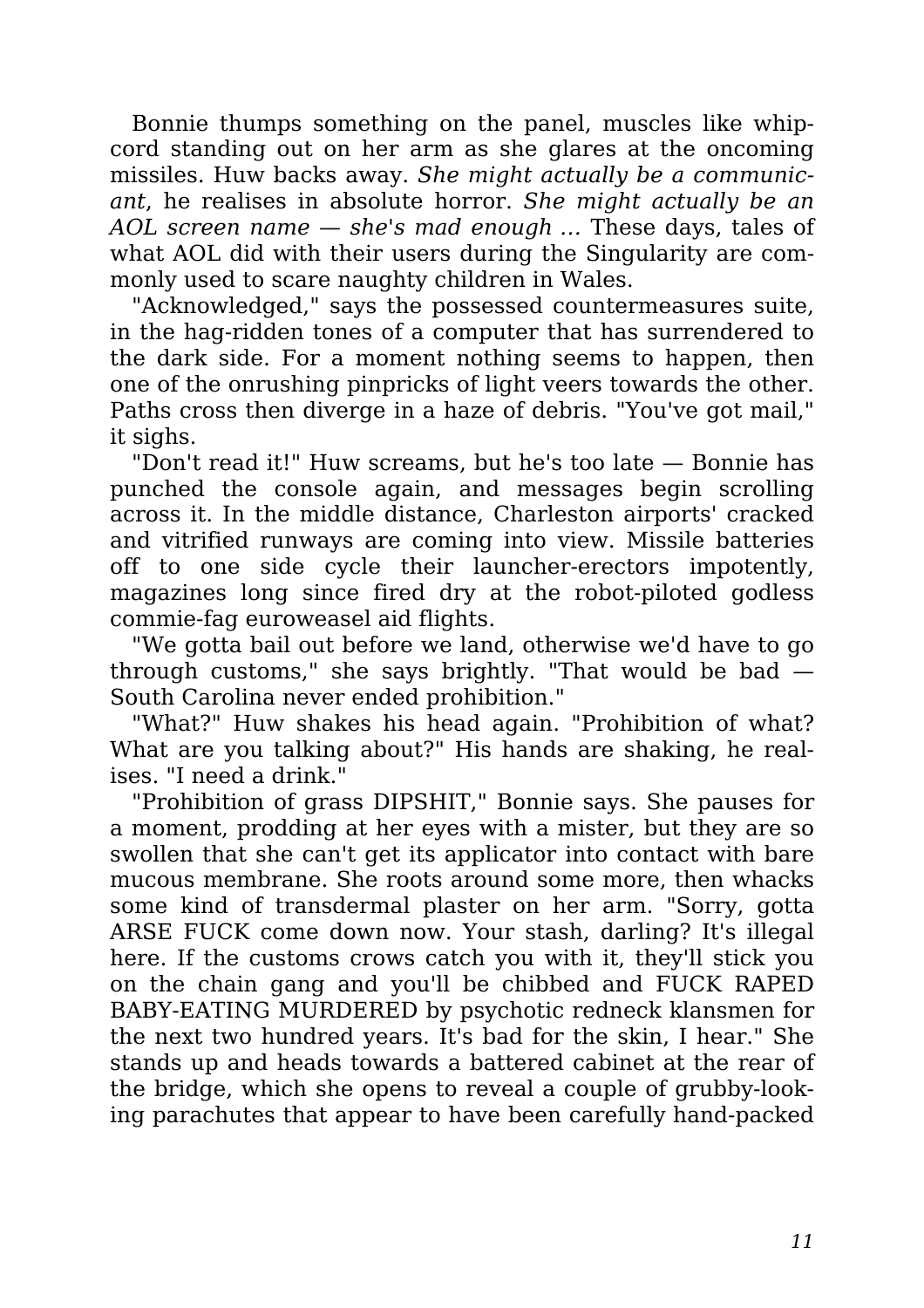by stoned marmosets. "We'll be passing over the hot tub in about three minutes. You coming?"

The parachute harness she hands him is incredibly smelly evidently its last owner didn't believe in soap — but its flight control system assures Huw that it's in perfect working order and please to extinguish all cigarettes and switch off all electronics for the duration of flight. Tight-lipped, Huw fastens it around his waist and shoulders then follows Bonnie to the back of the bridge and down a rickety ladder to the bottom of the gas bag. There's an open hatch, and when he looks through it he sees verdant green folliage whipping past at nearly a hundred kilometres per hour, hundreds of metres below. "Clip the red hook to the blue static line eye," says the harness. "Clip the —"

"I get the picture," Huw mutters. Bonnie is already hooked up, and turns to check his rig, then gives him a huge shit-eating grin and steps backwards into the airship's slipstream. "Aagh!" Huw flinches and stumbles, then follows her willy-nilly. Seconds later the chute unfolds its wings above him and his ears are filled with the sputtering snarl of a two-stroke motor as it switches to dynamic flight and banks to follow Bonnie down towards a clearing in the mangrove swamp.

The swamp rushes up to meet him in a confusion of green, buffeting him with superheated steam as he descends toward it, so that by the time the chute punches him through the canopy he feels like a dim-sum bun. Bonnie's chute is speeding ahead of him, breaking branches off and clattering from tree to tree. He tries to follow its crazy trail as best as he can, but eventually he realizes, with a sick falling sensation in his stomach, that she's no longer strapped into it. "Bonnie!" He yells, and grabs at the throttle control.

"Danger! stall warning!" the parachute intones. "Danger! Danger!"

Huw looks down, dizzily. He's skimming the ground now, or what passes for it  $-$  muck of indeterminate depth, interspersed with clumps of curiously nibbled looking water hyacinth. The tree line starts in another couple of hundred metres, and it's wall to wall petroleum plants. Black-leafed and ominous looking, the stunted inflammabushes emit a dizzying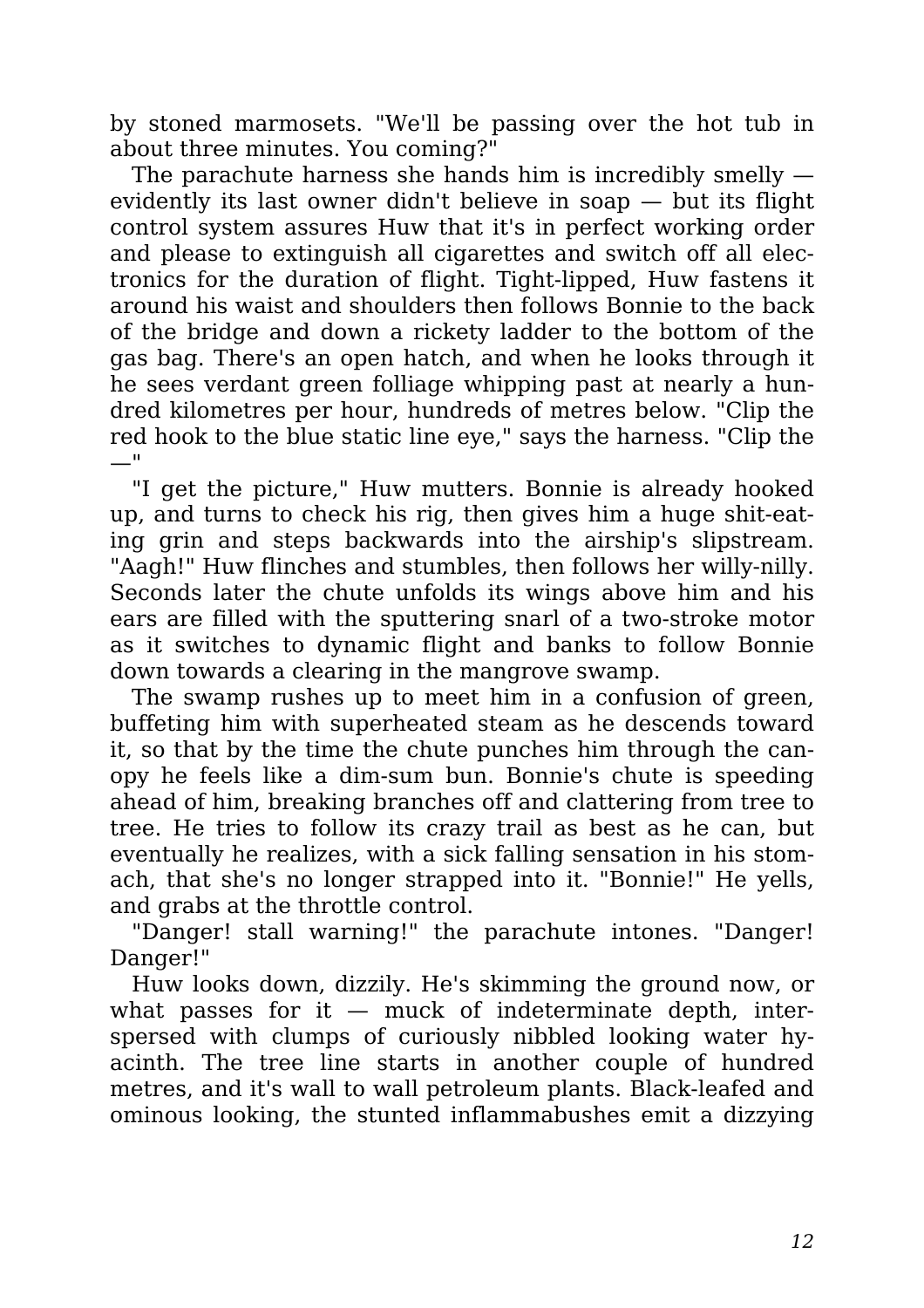stench of raw gasoline that makes his eyes swim and his nose water. "Fuck, where am I going to land?" he moans.

"Please fold your tray table and return your seat to the upright position," says the parachute control system. "Extinguish all joints, switch off mobile electronics, and prepare for landing." The engine note above and behind him changes, spluttering and backfiring, and then the damp muck comes up and slaps him hard across the ankles. Huw stumbles, takes a faltering step forward — then the nanolight's engine drops down as the 'chute rigging collapses above his head and thumps him right between the eyes with a hollow *tonk*.

"What you've got to understand, son," says the doctor, "is it's all the fault of the alien space bats." He holds up the horse syringe and flicks the barrel. A bubble wobbles slowly up through the milky fluid in the barrel. "If it wasn't for them, and their Jew banker patsies, we'd be ascended to heaven." He squeezes the plunger slightly and a thick blob of turbid liquid squeezes out of the syringe and oozes down the needle. "Property speculators." He grins horribly, baring gold plated teeth, and points the end of the needle at Huw's neck. Huw can't seem to move his eyes from Doc's moustache: it's huge and bushy, a hairy efflorescence that twitches supiciously as the barefoot medic inhales with sharp disapproval.

"Property speculators?" Huw's voice sounds weak, even to himself. He stares past the doctor at the peeling white paint on the wall of this sorry excuse for a medical centre. "What have they got to do with … "

"Property speculators." Doc nods emphatically as he rams the blunt end of the quarter-inch needle against Huw's jugular. Tiny machines whine and click and the side of Huw's neck goes numb. "They bought up all the beachfront property, right? Hurricane alley. Then they vanished taking their mortgages with 'em and all the locals who'd put their savings into bank accounts and stocks and bonds were left holding the sack. Then the seas rose on account of globular incendiarism, and we got the double-whammy of the insurance corporations going bust."

Huw tries to swallow. The plunger is going down and white goo is flooding into his circulatory system, billions of feral redneck nanochines bouncing off his fur-lined arteries in search of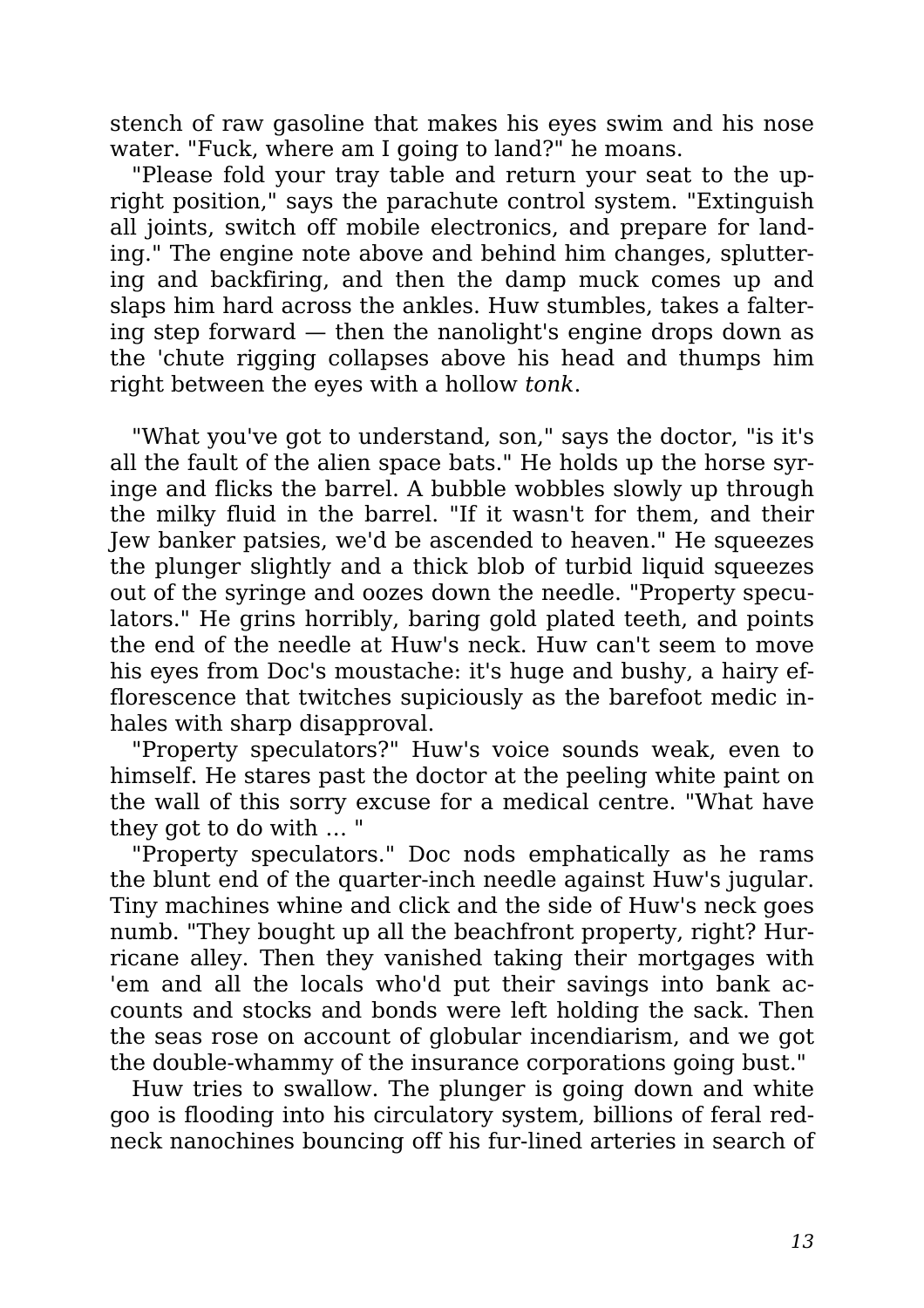damaged tissue to fix. His mouth is dry, his tongue as crinkly and musty-dry as a dead cauliflower. "But the, the alien —"

"Alien space bats, son," says Doc. He sighs lugubriously and pulls the syringe away from Huw's neck. "With their fancy orbital fresnel lens. *They're* behind the global warming thing, y'see, it's nothing to do with burning oil. It dates to the fifties. Those commies, they were smart — using their ballistic missile radars to signal the space brothers! We live in a strongly anthropic universe, it stands to reason there must be aliens out there. It's a long-term plot, a hundred year Communist plan to bankrupt America. And it's working. All those deserters and traitors who upped and left when the Singularity hit, they just made it worse. They're the savvy ones we need to make this country great again, rebuild NASA and Space Command and go wipe those no-good Ruskie alien space bats and their Jew banker patsies from the dark side of the moon."

*Oh Jesus fuck*, Huw thinks incoherently, lying back and trying to get both eyes to focus simultaneously. He still feels sick to his stomach and a bit dizzy, the way he's been since Bonnie found him neatly curled up under a gas tree with a huge lump on his head and his parachute rigging draped across the incendiary branches. "Have you seen my teapot?" he tries to say, but he's not sure it comes out right.

"You want a cup of Joe?" asks Doc. "Sure, we can do that." He pats Huw's shoulder with avuncular charm. "You jes' lie there and let my little helpers eat the blood clots in your brain for a while."

"Bonnie —" Huw whispers, but Doc is already standing and turning towards the door at the other side of the surgery, out of his line of sight. The blow from the motor did something worse to him than concussion, and he can't seem to move his arms or legs — or neck. *I'm still breathing, so it can't be that bad*, he tells himself hopefully. *Remember, if you break your neck during a botched parachute landing and then a mad conspiracy-theorist injects black market nanomachines into you, it's highly unlikely that anything worse can happen before sundown*, he tells himself in a spirit of misplaced optimism.

And things were, indeed, looking up compared to where they'd been an hour or two ago. Bonnie had found him, still unconscious, lying at the foot of a tree that was already dribbling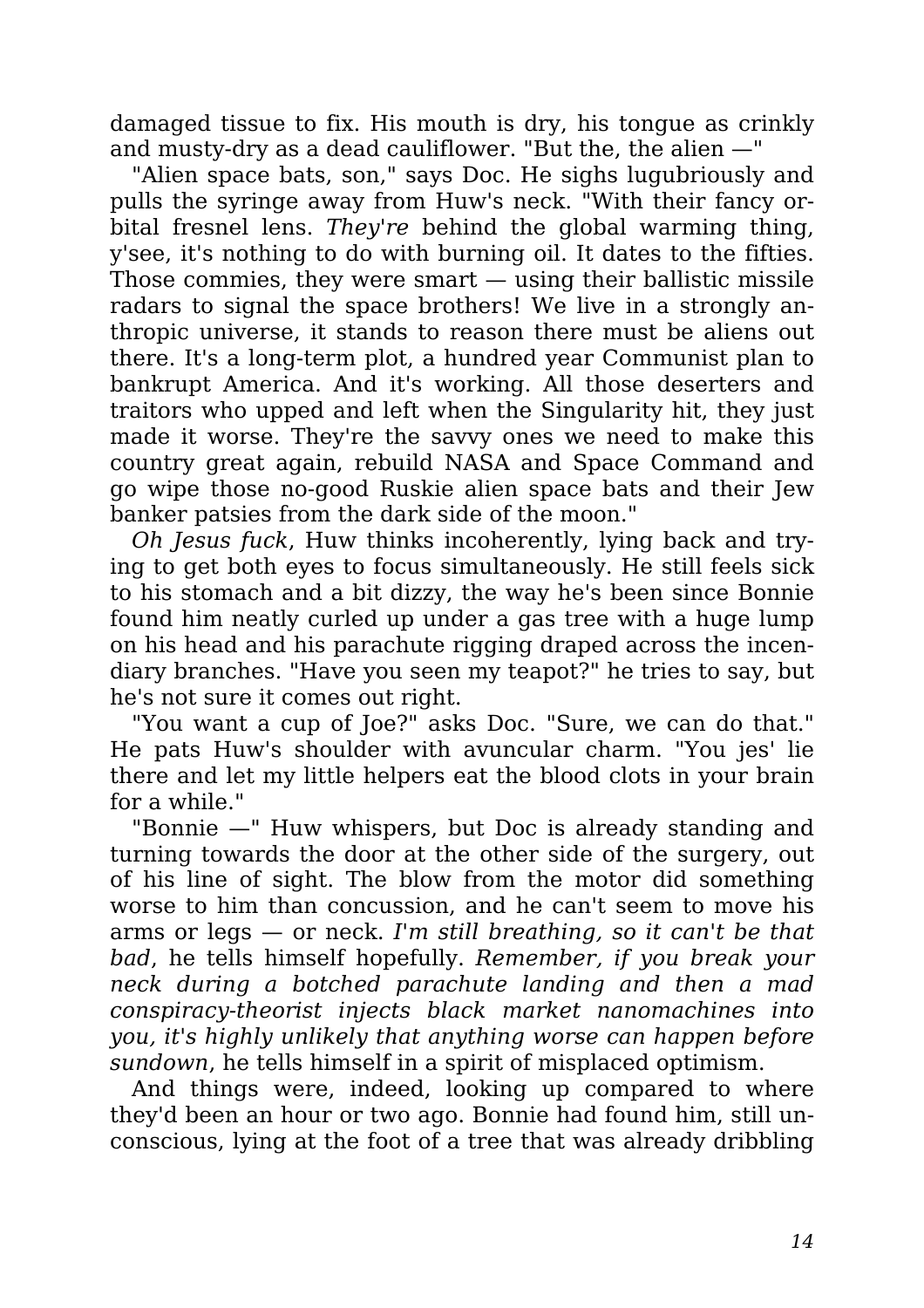toxic effluent across his boots. The teapot was screaming for help at the top of its tinny electronic lungs as an inquisitive stream of brick-red ants crawled over its surface, teaming up to drag it back to one wing of the vast sprawling supercolony that owned the continent. The ants stung, really, really hard. And there were *lots* of them, like a tide sweeping over his body. It was Bonnie who'd called Doc, using some kind of insane spatchcock mobile phone jury-rigged from the wreckage of her parachute harness to broadcast for help, and it was Bonnie who'd sat beside him, whispering sweet nothings and occasionally whacking impudent formicidae, until Doc had arrived on his half-rusted swamp boat. But she'd vanished immediately afterwards, not sticking around to explain to Doc how come she and Huw were at large in the neverglades — and Doc seemed mad about that.

After a couple of hours on the operating table Huw has begun to realise that half an hour can be a very long time indeed when your only company is a demented quack and you can't even scratch your arse by way of entertainment. And his arse *itches*. In fact, it's not all that itches. Up and down his spine, little shivers of tantalizing irritation are raising goose-flesh. "Shit," he mumbles, as his left hand begins to tremble uncontrollably. The nanobots have reached the swollen, damaged tissues within his cervical vertebrae and are busily reducing the swelling. They're coaxing suicidal neurons back into cytocellular stability, laying temporary replacement links where apoptosis has already proceeded to completion, and generally wreaking the wonder of the Christopher Reeve process on Huw's supine spinal cord. For which Huw is incredibly grateful — if Doc was as nuts as he seems he might have injected a auto engine service pack and Huw might at this very moment be gestating a pile of gleaming ceramic piston rings — but it *itches* with the fire of a thousand ants crawling inside his veins. "Arse, bugger, fuck," he moans. And then his toes begin to tremble.

By the time Doc reappears Huw is sitting up, albeit as shaky as an ethanol addict in the first week of withdrawl. He moans quietly as he accepts a chipped ceramic Exxon mug full of something dark and villainous enough that it resembles a double-foam latte, if the barrista substituted gulf crude for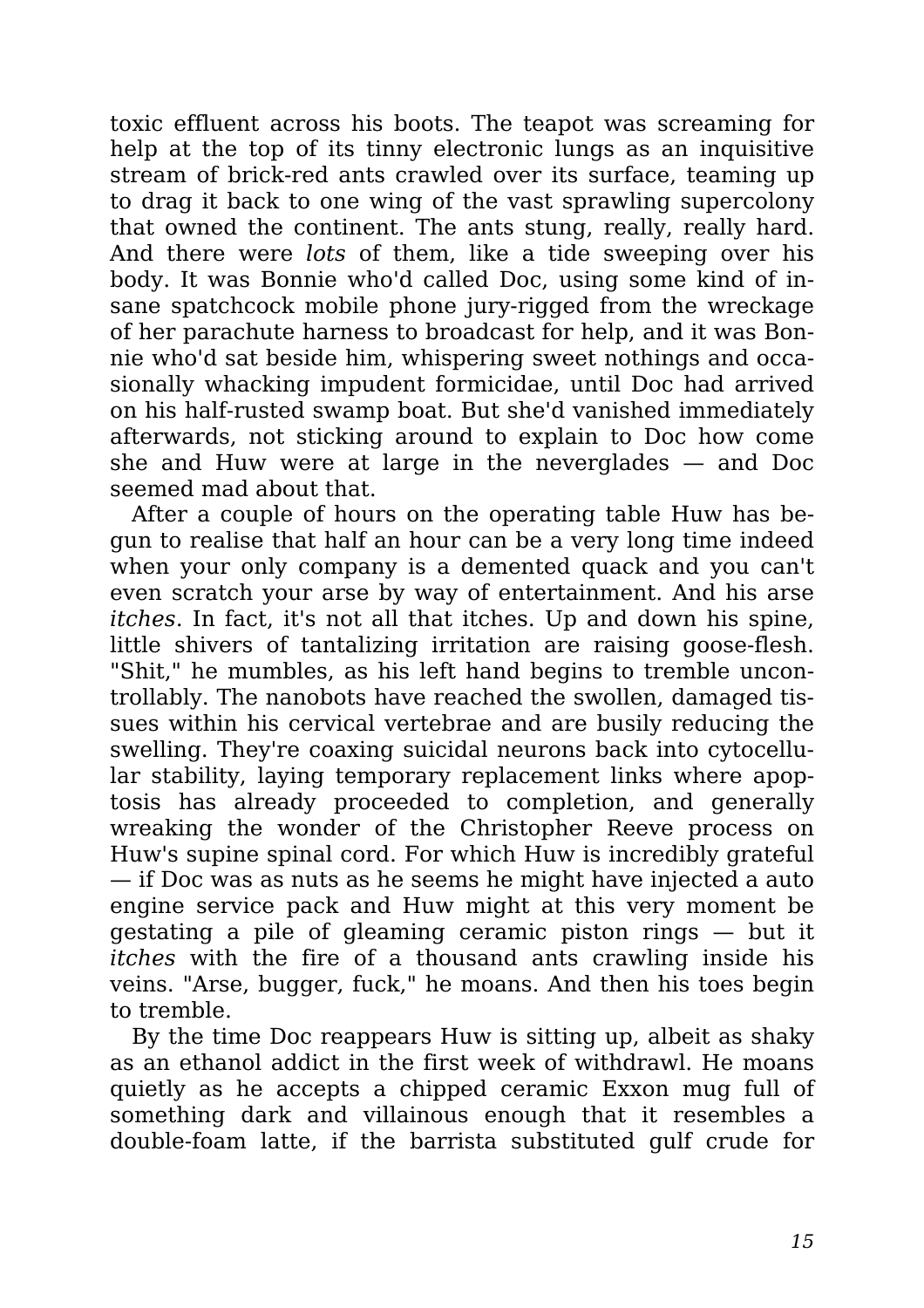steamed milk. "Thanks," he manages to choke out. "I think. Do you know where Bonnie's going to be back?"

"That evil woman?" Doc cranks one eyebrow up until it teeters alarmingly. "Naw, son, you don't want to be going worrying about the likes of her. She's bad company, her and her crew — between you and me, I figure she's in league with the space bats." He chuckles humorlessly. "Naw, you'll be much better off with me'n'Sam. Ade told us all about you'n'what you're here for. We'll set you straight."

"Ade. Told you." Huw's stomach does a backflip, which feels extremely strange because something is wrong with his body image. It feels all wrong inside. He clears his throat, and almost chokes: the alien whistle-thing-communicator is gone! Then his stomach gives a warning twinge and his momentary flash of hope fades. The godvomit has simply retreated deeper into his gastrointestinal tract, hiding to bide its time like a robotic extra in a Ridley Scott movie. "How'd you know him?"

"'Cause we do a bit of business from time to time." Doc's eyebrow relaxes as he grins at Huw. "A little light smuggling, son. Don't let it get on your nerves. Ade told us what to do with you and everything's going to be just fine."

"Just fine —" Huw stops. "What are you going to do with me?" he asks suspiciously.

"Ade figures we oughta deliver you to the Baptist temple in Glory City  $-$  that's Charleston as was  $-$  in time for next Thursday's memorial service. It's the sixteenth anniversary of the Rapture, and they get kinda jumpy at this time of year." A meaty hand descends on Huw's shoulder and he looks round, then up, and up until his newly fixed neck aches at the sight of an enormous and completely hairless man with skin the colour of a dead fish and little piggy eyes. "Son, this is Sam. Say hello, Sam."

"Hello," rumbles the human mountain. Huw blinks.

"You're going to hand me over to the baptists?" he asks. "What happens then?"

"Well." Doc scratches his head. "That's up to you, isn't it?"

"But this anniversary. What do you mean, they get jumpy?"

"Oh, nothing much. Jes' sacrifice a bunch of heretics to make God notice they still b'lieve, that kinda thing. You got a problem with that?"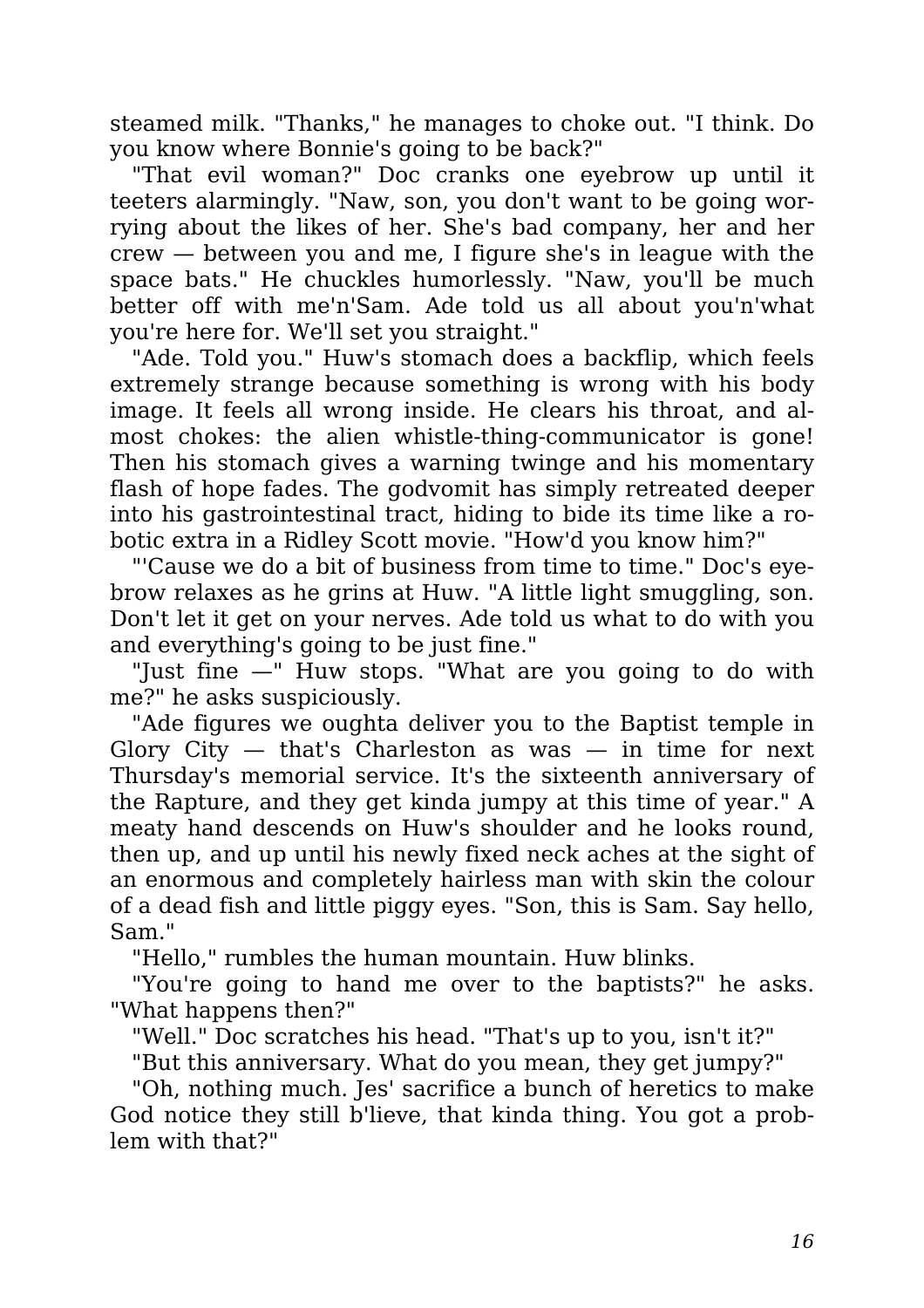"Maybe." Huw licks his lips. "What if I don't want to go?"

"Well, then." Doc cocks his head to one side and squints at Huw's left ear. "Say, son, that's a mightly nice ear you've got there. Seeing as how you've not paid your medical bill, I figure we'd have to take it off you to cover the cost of your treatment. Plus maybe a leg, a kidney, and an eye or two. How about it?"

"No socialised medicine here!" rumbles Sam, as a second backhoe-sized hand closes around Huw's other shoulder.

"Okay! I'll do it! I'll do it!" Huw squeaks.

Doc beams amiably at him. "That calls for a shot of corn likker," says the medic. "I *knew* you'd see sense. Now, about the alien space bats. We've got this here telescope what Sam acquired, but we don't know how to work it proper. Have you ever used one? We're looking for the bat cave on the moon … "

Welcome to the American future, at the dusk of the twentyfirst century.

The ant-colony has taken the entire Atlantic coast of the US, has marched on Georgia and west to the Mississippi. It is an anarchist colony, whose females lay eggs without regard for any notional Queen, and it has entered its eighth year of life, which is middle-aged for a normal colony, but may be just the beginning for the Hypercolony.

The God-botherers have no treaty with the ants, but have come to view them as another proof of the impending end of the world. Anything that is not contained in chink-free, seamless plastic and rock is riddled in ant-tunnels within hours. They've learned to establish airtight seals around their homes and workplaces, to subject themselves to stinging insecticide showers before clearing a vestibule, to listen for the tupperware burp whenever they seal their children in their spacesuits and send them off to Bible classes.

The ants have eaten their way through most of the nematode species beneath the soil, compromised all but the most plasticized root-systems of the sickening flora (the gasoline refining forests are curiously symbiotic with the colony — anarchist supercolonies like living cheek-by-mouth-part with a lot of hydocarbons). They've eaten the bee-hives and wasp-nests, and they've laid waste to any comestible not tinned and sealed,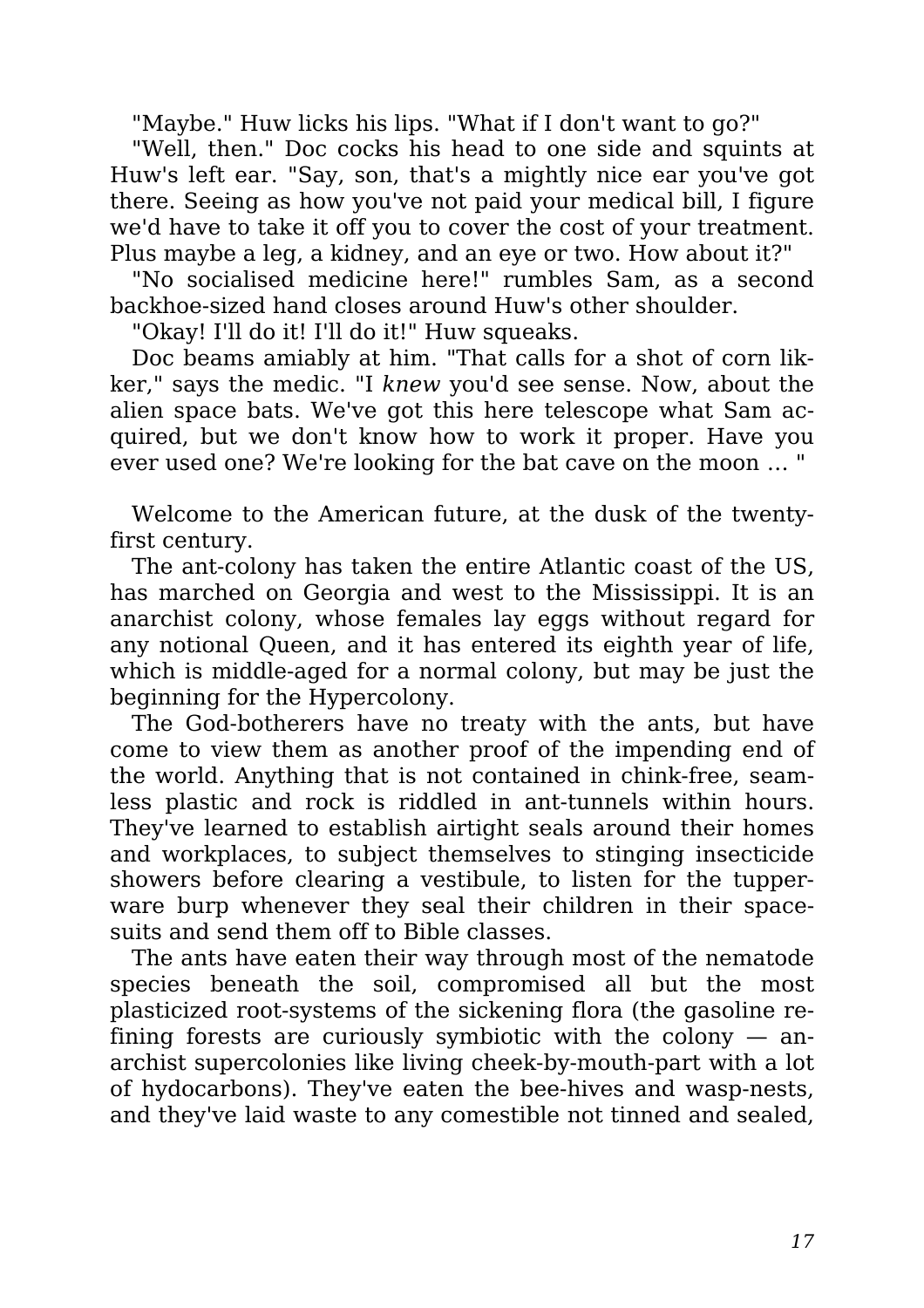leaving the limping Americans with naught but a few billion tons of processed food to eat before their supply bottoms out.

The American continent is a fairy tale that the cloudmind tells itself whenever it doubts its collective decision to abandon humanity. The left-behinds there spent their lives waiting for an opportunity to pick up a megaphone and organize crews with long poles to go digging through the ruins of civilization for tinned goods. Presented with their opportunity in the aftermath of the Geek Rapture, they are happy as evangelical pigs in shit — plenty to rail against, plenty of fossil fuel, plenty of firearms.

What more could they possibly need?

Once it becomes clear that Huw is prepared to go to Glory City, the Doc comes all-over country hospitality, seeing to it that Sam gets him properly lubricated. They watch the sunset through the tupperware walls of the Doc's homestead, watch the thick carpet of ants swarming over the outer walls as they chase the last of the sun across the surface. When the sun finally sets, the sound of a billion tromping feet keeps them company.

"Well," says Doc, nodding at Sam. "Looks like it's time to hit the road."

Huw sits up straight. Glory City is *not* on his agenda, but if he's going to make a break for it, he wants to do it somewhere a bit more crowded and anonymous than here, right in the middle of Doc's home turf. Plus, he's still weak as a kitten from gasoline-tainted corn mash and the nanos' knitting at his guts.

"We'll take the bikes," Doc announces with an affable nod. "Go get 'em, Sam."

Sam thuds off towards an outbuilding, the plasticized floors dimpling under his feet.

"He's a good boy," says Doc. "But I figure I used too many cognitive enhancements on him when he was a lad. Made him *way* too smart for his own good."

Sam returns with a serious-looking anime-bike dangling from each hand. "alt.pave-the-earth," he says, setting them down. His voice is bemused, professorial. "I'll go get the sidecar."

"He'll need a spacesuit," Doc calls after him. "What're you, about a medium?"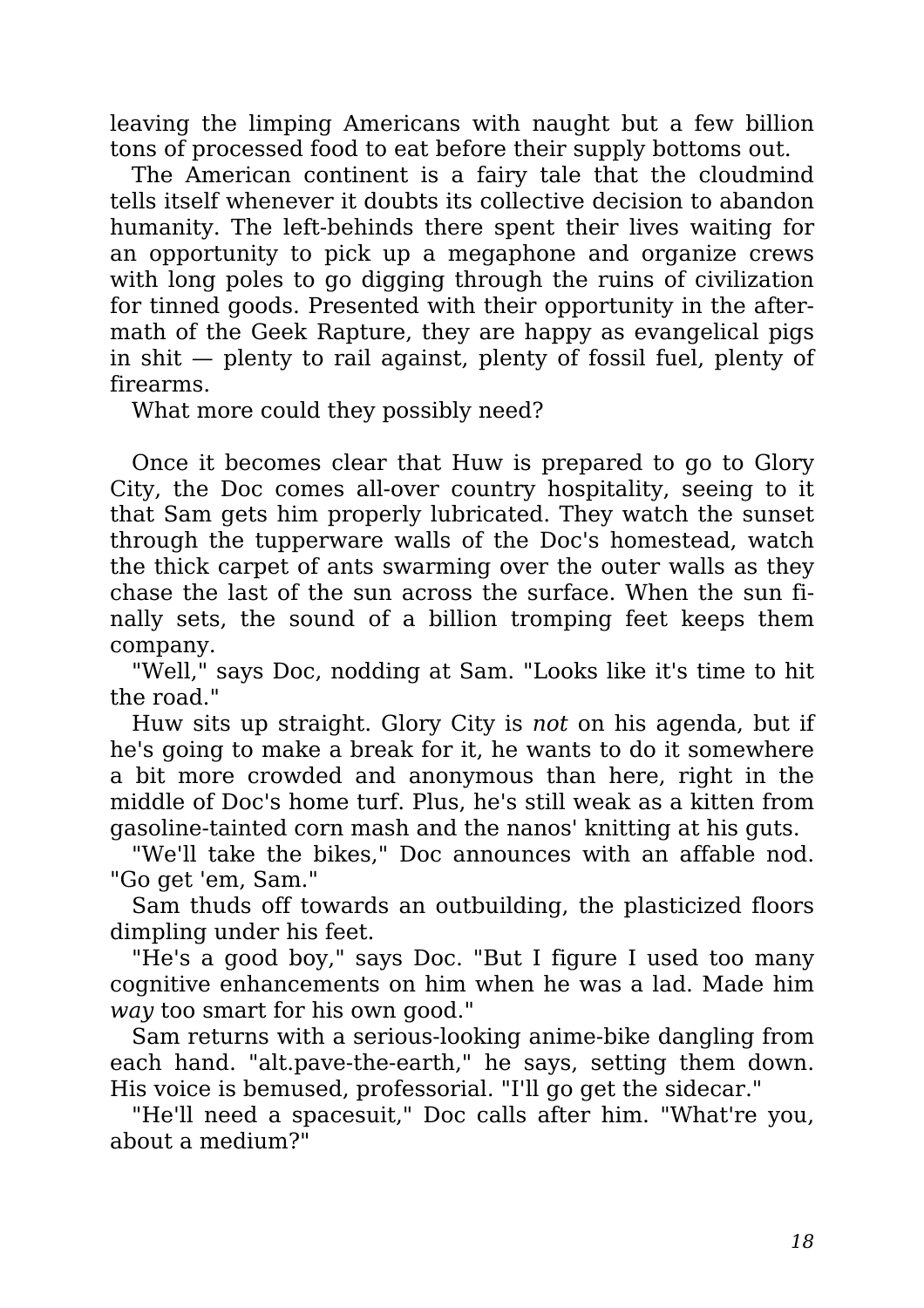Huw, staring wordlessly at the stretched and striated bikes with their angular mouldings, opens his mouth. "I'm a 107 centimeter chest," he replies vaguely.

"Ah, we don't go in for that centimeter eurofaggotry around here, son. Don't really matter much. Spacesuits never fit too good. You'll get used to it. It's only six hours."

Sam returns with a low-slung sidecar under one arm and a suit of Michelin-Man armor over his shoulders.

"It's very ergonomic," he rumbles tectonically as he sits the suit down next to Huw's folding lawn-chair, then goes to work attaching the car to one of the bikes.

Huw fumbles with the michelin suit, eventually getting the legs pulled on.

"Binds a bit at the crotch," he says, hoping for some sympathy.

"Yeah, it'll do that," says Doc.

Huw modestly turns his back and reaches down to adjust himself. As he does so he fumbles with the familiar curve of the brass teapot. Peeking down he sees a phosphorescent miniature holographic Ade staring back up at him.

"Sharper than a trouser-snake's tooth," Adrian hisses.

Huw puts his hand where he'd expect to find a pocket and a little hatch pops open, exposing a hollow cavity in the thigh. Quickly, he slips the teapot into it and dogs the hatch shut. "I'm ready, I think," he says, turning round again.

Doc and Sam have already suited up; they're waiting impatiently for Huw to catch up. The bikes are bolted either side of the sidecar, and Doc waves Huw into the cramped seat. Waddling in the suit, clutching a portable aircon pack, Huw has a hard time climbing in. Everything sounds muffled except the whirr of the helmet fans, and a pronounced smell of stale gotchis and elderly rubber assaults his nose periodically, as if the suit is farting in his face. "Let's go," Sam rumbles, and they kick off towards the doorway, which irises open to admit a trickling rain of ants as the bikes roar and spurt gouts of flame against the darkness.

The jet-engine roar of the engines doesn't die down, nor does the laser-show strobing off the organic LED pixelboards on the outsized fuel-tanks, but still, somehow, Huw snoozes through the next couple of hours in a moonshine-assisted haze. Doc is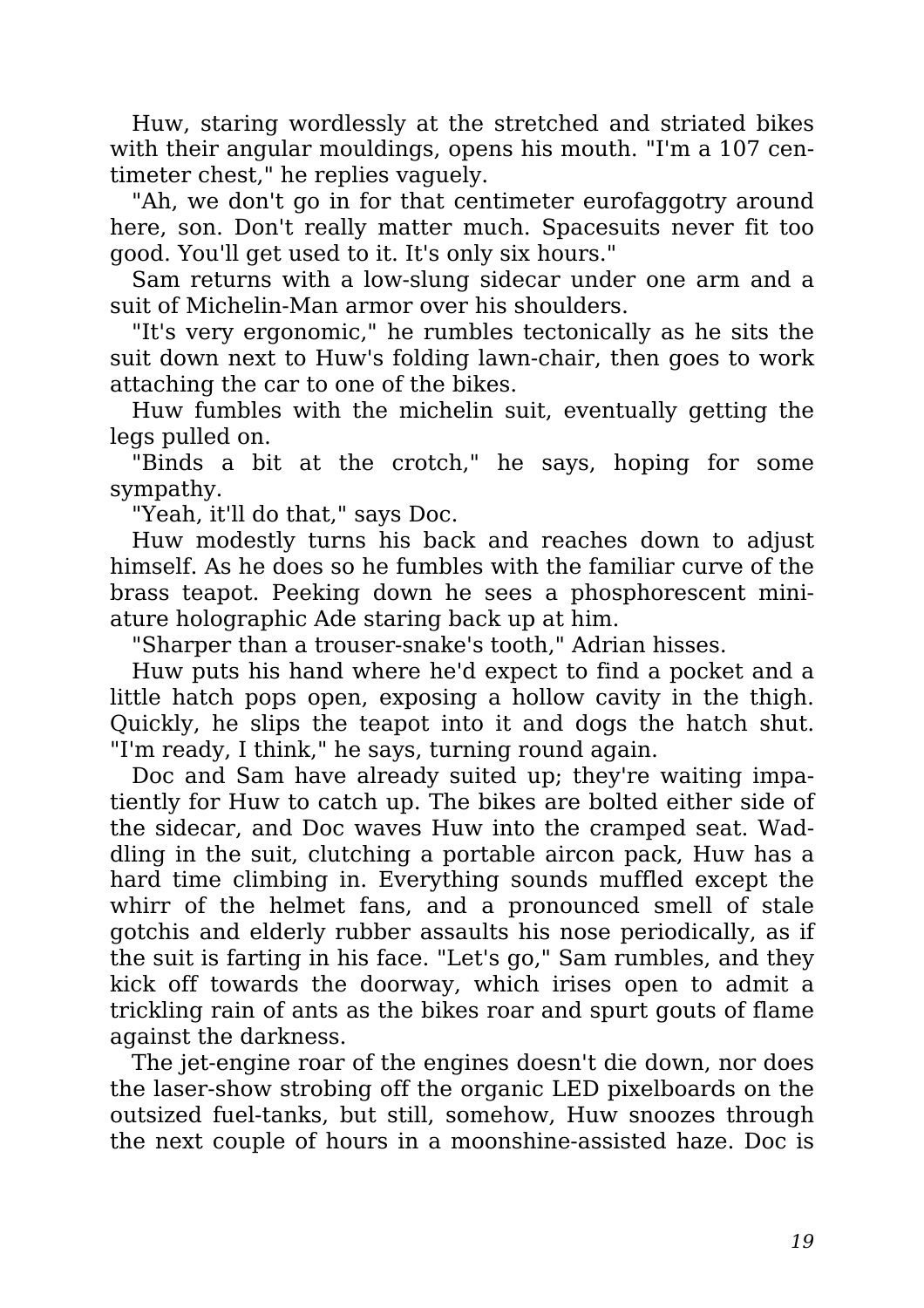rambling at length about some recondite point of randite ideology, illuminating his own rugged self-reliance with the merciless glare of A-is-A objectivist clarity, but after a few minutes Huw discovers two controls on his chest plate that raise his opinion of the suit designers: a drinking straw primed with white lightning, and the volume control on the radio. As his sort-of jailers pedal away, driving him along a pot-holed track lined with the skeletons of dead trees, he kicks back and tries to get his head together. If it wasn't for the eventual destination he could almost begin to enjoy himself, but there's a nagging sense of weirdness in his stomach (where the godvomit still nestles, awaiting a communicative impulse) and he can't help worrying about what he'll do once they get to Glory City.

An indeterminate time passes, and Huw is awakened by a sharp prodding pain near his bladder. "Uh." He lolls in the suit, annoyed.

"Psst, keep it quiet. They think you're sleeping." The prodding sensation goes away, replaced by a buzzing voice from just north of his bladder.

"Ade?" Huw whispers.

"No, it's the tooth fairy. Listen, have you seen Bonnie?"

"Not lately. She went for —" Huw pauses. "You know I landed bad?"

"Shit." Ade pauses. "So that's what you're with Doc for. Have they got her?"

"I don't think so." Huw desperately wants to scratch his head in puzzlement but his arms are folded down inside the sidecar and he doesn't dare let Sam or Doc figure he's awake. "Look, I woke up and the doctor  $-$  *is* he a real doc?  $-$  was trying to fix my neck. A motor fell on my head. Bonnie got him to help but then she left and I haven't seen her. Went off on an errand or something."

"Shit and double-shit." Ade's tinny voice sounds upset. "They're not trustworthy, mate. Sell you as soon as look at you, those two. She *said* you were hurt, but —"

"You don't know where she is, either," Huw accuses.

"Nope." They ride along in near silence for a while.

"What's the big idea?" Huw asks, trying to sustain a sense of detachment. "Packing me off to bongo-bongo land to convert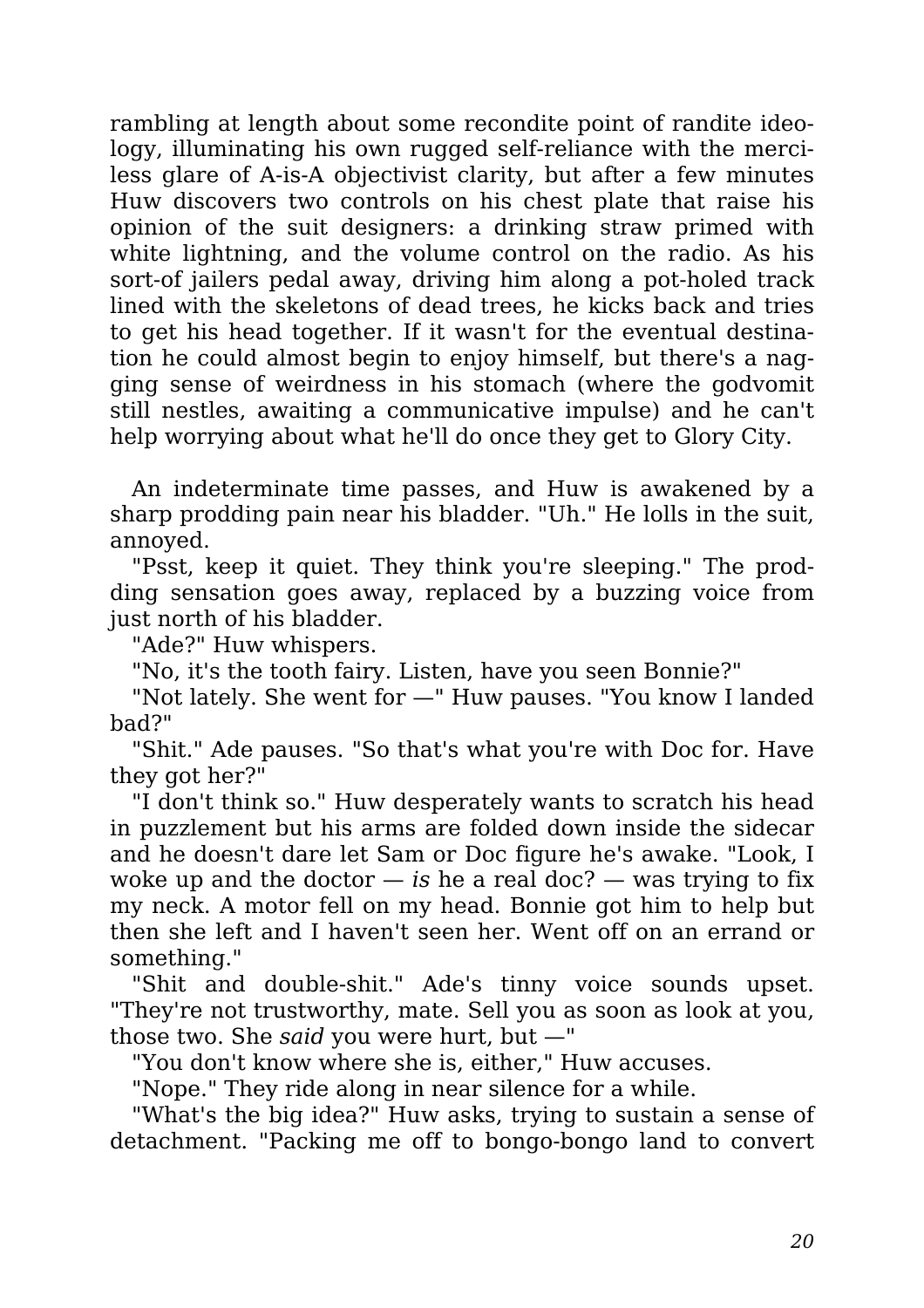the cannibals is all very fucking well, but I thought you said this would be safe as houses?"

"Um well, there's been a kinda technical hitch in that direction," Adrian says. "But we'll get that sorted out, don't you worry yer little head over it. Main thing is, you don't wanna stay with the randroids any longer than you got to, got that? Anyway, I'm sure you can show 'em a clean pair of heels, mate. When you get to Glory City, head for the John the Baptist Museum of Godless Evolution and make your way to the Steven Jay Gould Lies and Blasphemy Exhibit. There's a trapdoor under the *Hallucigena* mock-up leading to an atheist's hole and if you get there I'll send someone to pick you up. 'Kay?"

"Wait —" Huw says, but he's too late. The buzzing stops, just as Doc reaches over and cuffs Huw around the helmet. "What?" Huw cranks the volume on his suit radio.

" — said, you paying attention, boy?" Doc demands. There's a suspicious gleam in his eye, although Huw isn't certain it isn't just the effect of looking at him through a thin layer of toughened glass across which stray a handful of very lost ants.

"I was asleep," Huw protests.

"Bah." Doc rubs off the ants, then grabs the brakes. "Well, son, I was just saying: only a couple of hours now until we get there… "

The road is unlit and there's little traffic. What there is seems to consist mostly of high-tech bicycle rickshaws retrofitted for unapologetic hydrocarbon combustion, and ancient rusting behemoth pick-ups that belch thick blue petroleum smoke catalytic converters and fuel cells being sins against man's deity-designated dominance over nature. The occasional wilted and ant-nibbled wreaths plaintively underscore the messages on the tarnished and bullet-speckled road signs: KEEP RIGHT and SLOW TRUCKS.

The landscape is dotted with buildings that have the consistency of halvah or very old cheddar. These are the remains of man's folly and his pride, now bored out of 90 percent of their volume to fill the relentless bellies of the Hypercolony. Individually, the ants crawling across his faceplate, along his guantlets, over the sexy sizzle of the LEDs and crisped up in a crust around the flame-nozzles appear to be disjointed and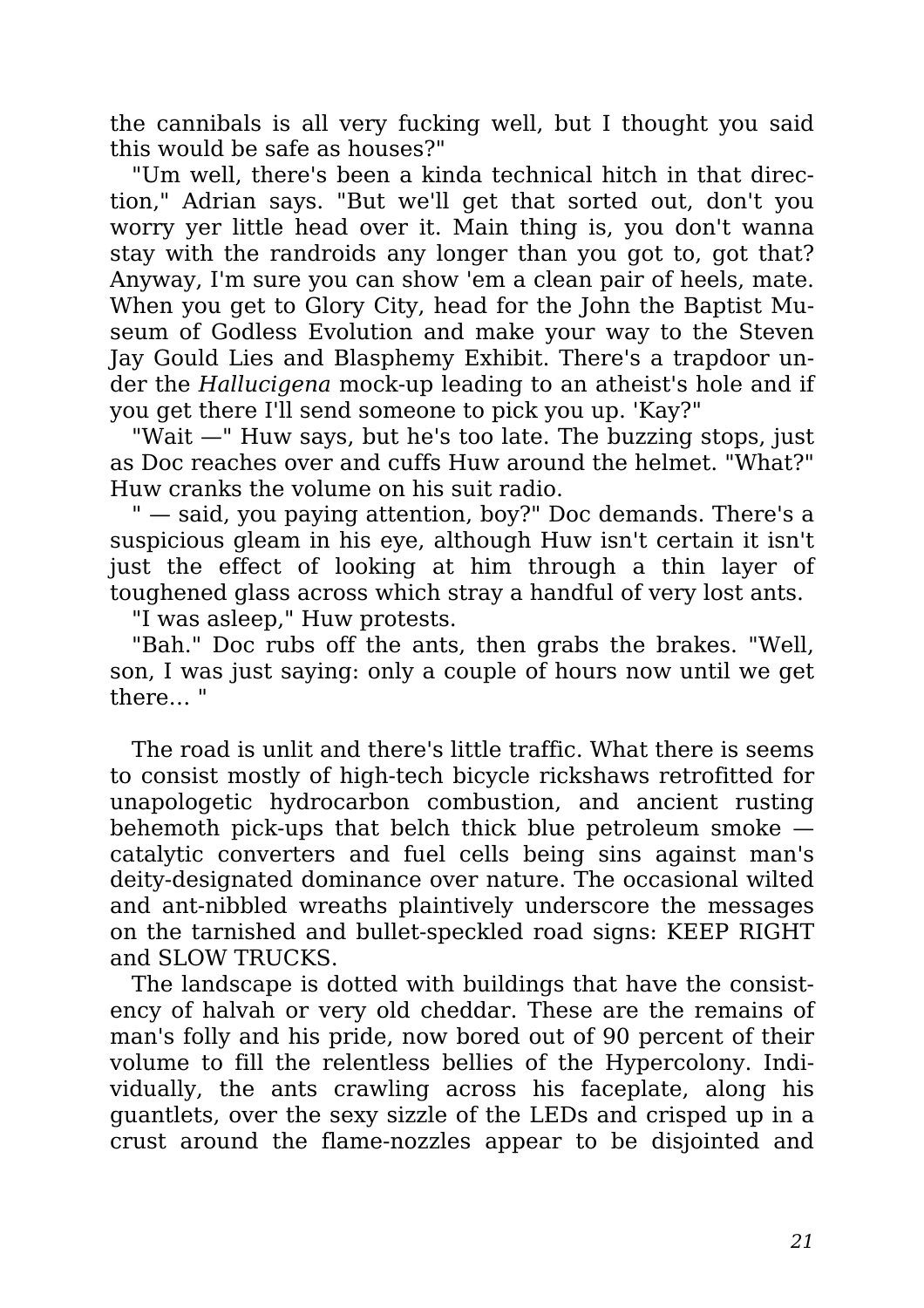uncoordinated. But now, here, confronted with the evidence of the Hypercolony's ability to energize collective action out of its atomic units, Huw is struck with a deep, atavistic terror. There is an Other here, loose on the continent, capable of bringing low all that his kind has built. Suddenly, Huw's familiar corporeality, the source of so much personal pride, starts to feel like a liability.

The aircon unit makes a sputtery noise that Huw feels rather than hears through the cavaties of the michelin-suit. He's tried wiggling its umblicus in its suit-seal, but now the air coming out of it is hot and wet and smells of burning insulation. He's panting and streaming with sweat by the time the dim white dome of Glory City swims out of the darkness ahead to straddle the road like a monstrous concrete carbuncle. Sam guns the throttle like a tireless robot, while Doc snores in the sidecar, his mouth gaping open beneath his moustache, blurred behind the ant-crawling lexan of his faceplate. "How much longer?" he gasps, the first words he's spoken in an hour.

"Three miles. Then we park up and take a room for the night in Saint Pat's Godly Irish Motel. No smoking, mind," Sam adds. "They don't take to the demon weed."

Huw stares in grim, panting silence as they take the uphill slope towards the base of the enormous, kilometers-high Fuller dome that caps the former city. Impregnated with neurotoxins, the dome is the ultimate defense against ants. They ride into the city past a row of gibbeted criminals, their caged bones picked clean by ants, then into the deserted and enormous airlock, large enough to accomodate an armoured batallion. What Huw initially takes for an old-fashioned air-shower turns out to be a gas chamber, venting something that makes his throat close when he gets a hint of a whiff of it through the suit's broken aircon. After ten minutes of gale-force nerve-gas, most of the ants are washed away, and those that remain appear to have died. Sam produces a stiff whisk broom and brushes him free of the few thousand corpses that have become anchored by their mouth-parts to his suit, with curious gentleness, and then hands him the whisk so that he may return the favor. Then the inner doors to Glory City open wide, sucking them into the stronghold of the left-behind.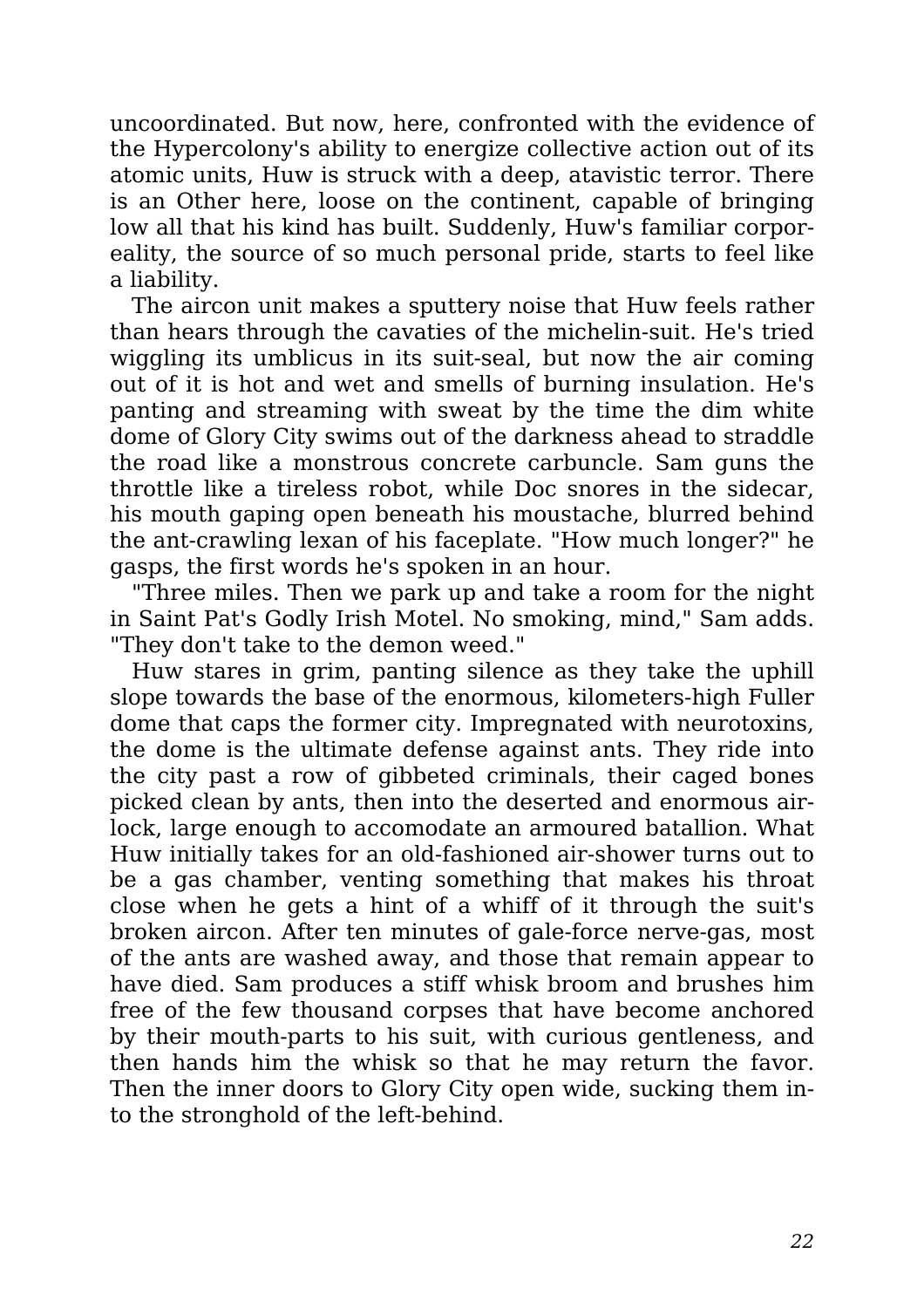Once inside the dome, Huw finds that Glory City bears little resemblance to any streaming media representations of presingularity NorAm cities he's ever seen. For one thing the roads are narrow and the buildings tall, leaning together like a sinister crowd of drunkards, the olde-world olde-town feel revived to make maximum use of the cubic volume enclosed by the dome. For another thing, about half the tallest buildings seem to be spiky towers, like the old mediaeval things back home that he associates with seamy nightclubs. It takes him a moment to realise: *those are churches*! He's never imagined so many temples existing before, let alone in a single city.

The next thing he notices are the adverts. Everywhere. On billboards and paving stones and the sides of parked monster trucks. Probably tattooed on the hides of the condemned prisoners outside, before the ants ate them. Half the ads seem to be public service announcements, and the other half seem to be religious slogans, and some are in-between: ENJOY HOST ON A SHINGLE: COMMUNION WITH ZEST HALF THE CALORIES LOWER GLYCEMIC INDEX! Whichever they are, they set his teeth on edge — so that he's almost happy when Sam steers him into a cramped parking lot behind a tall gray slab of concrete and grunts, "this is the motel."

It's about two in the morning, and Huw catches himself yawning as Sam shakes Doc awake and extracts him from the sidecar. "C'mon in," says Doc. "Let's get some sleep. Got a long day tomorrow, son."

The lobby of the motel is guarded by a fearsome-looking castiron gate. Huw unlatches his faceplate and heaves a breath: the air is humid and warm, cloying and laden with decay as sweet as a rotting tooth. Doc approaches the concierge's desk while Sam hangs back, one meaty hand gripping Huw's arm proprietorily. "Don't you go getting no clever ideas," Sam rumbles quietly. "Doc tagged you with a geotracker chip. You go running away, you'll just get him riled."

"Uh. Okay." Huw gulps.

Doc is at the desk, talking to a woman whose long black dress is like a throwback to the puritan colony days and who wears a bonnet that looks like it's nailed to her head. She's *old*, showing the distressing signs of physical senescence. "Twenty cents for the suite," she says loudly, "and fifteen for the pen."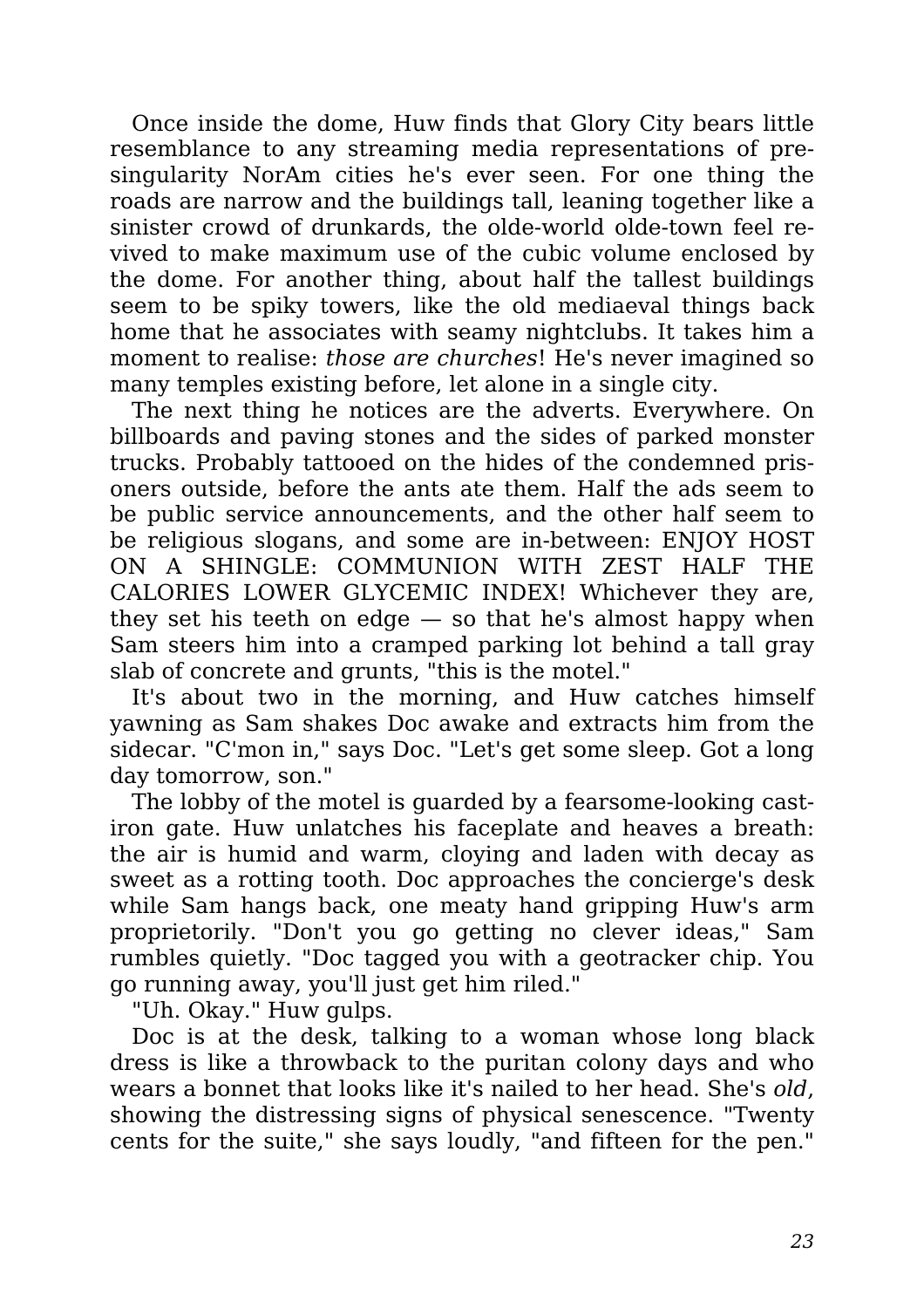(Deflation has taken its toll on the once-mightly dollar.) She wags a wrinkled finger under Doc's nose: "and none o'your filth!"

Doc draws himself up to his full height. "I assure you, I am here to do the Lord's work," he tells her icily. "Along with this misguided creep. And my assistant."

Sam pushes Huw forward. "Doc gets the presidential suite whenever he stays here," he says. "You get to sleep in the pen."

"The… ?"

"'Cause we don't rightly trust you," Sam says, pushing Huw towards a side-door behind the reception area. "So a little extra security is called for."

"Oh —" Huw says, and stops. Oh, really now, Huw would say, except that now the Doc is back with a squeeze-bottle of something liquid and so cold that it is fogged with a rime of condensation. Huw's dryth of throat manifests, and the gob in his mouth has the viscosity of rubber-sap.

"Thursday, Son?" the Doc says, playfully jetting a stream of icy liquid in the air.

"Ahhh," Huw says, nodding vigorously. Six hours in the suit with nothing but highly diruetic likker and any number of hours of direct sunlight in its insulated confines after the aircon broke down — he's so dehydrated he's ready to piss snot.

"This a-way," the Doc says, and beckons with the bottle.

Huw lets Sam help him climb out of the sidecar and barely notices the rubbery feeling of his legs after hours of being cramped up in the little buggy. "Hotcha," the Doc says, "come on now, time's a wastin'." He gives the bottle another squeeze and water spatters the dusty ground.

"Aaah," Huw agrees, lumbering after it. He's never felt quite this thirsty in all his days.

The Doc heads for a staircase behind a row of suppositoryshaped elevator cages, standing open and gleaming in scratched plastic dullness by the diffuse white light of the holy sodiums overhead. Huw can barely keep up, but even if he had to drop to his knees and crawl, he'd do it. That's holy stuff, that water, infused with the numinous glow of life itself. Did't the Christians have a hymn about it, "Jesus Gave Me Water?" Huw comes from a long line of trenchant black country atheists, a man who takes to religion the way that vegans take to huge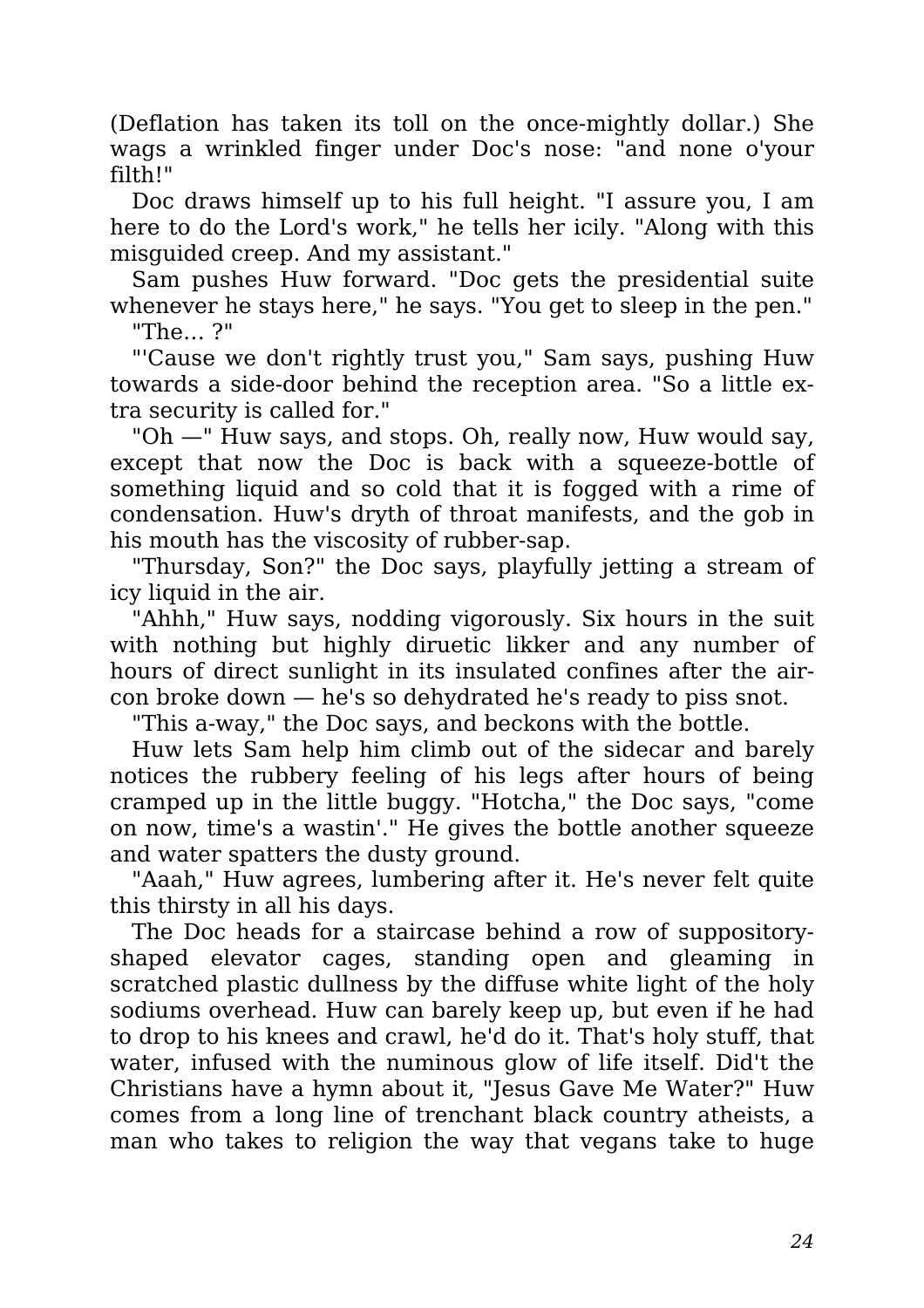suspicious Polish sausages that look like cross-sectioned dachshundts, but he's having an ecstatic experience right now, taking the stairs on trembling knees.

The Doc spits on his thumb and smears the DNA across the auth-plate set in the door at the bottom of the stairs. It thinks for a long moment, then clanks open in a succession of matrioshkoid armour layers.

"G'wan now, you've earned it, the Doc says, rolling the bottle into the cell behind the door.

Huw toddles after it, the michelin suit making him waddle like he's got a load in his diaper, but he can't be arsed worrying about that right now because there's a bottle of water with his name on it at the other side of the cell, a bottle so cold and pure that it cries out to him: *drink me! Drink me!*

He's sucking it down, feeling the cold straight through to his skull-bone, a delicious brain freeze the size of the Universe, when the teapot rattles angrily in his thigh pocket. The sound is getting him down, distracting him from the sense of illumination appearing at the back of his mind's eye as he gulps the water, so he pulls the thing out and looks at it, relaxing as he sees the shiny metal highlights gleaming happily at him.

Adrian pops out of the teapot, so angry he's almost war-dancing, and he curses. "Fucking suggestibility ray — Biblethumping pud-fuckers can't be happy unless they've tasped someone into ecstasy. Come on, Huw, snap out of it."

"Go 'way," Huw mumbles irritably, "m'havin' a trash-transcential- transcendential 'sperience here." He gulps some more water then squats, leaning against the wall. Something *loves* him, something vaster than mountains and far stronger, and it's bringing tears to his eyes. Except the teapot will have none of it.

"Fucking wake up! Jesus, didn't they tell you *anything* in class when you was a kid? They infuse your cerebrospinal fluid with nanobots that have a built-in tropism for the god module in your temporal lobe. Tickle it with a broadband signal and you'll see God, angels square-dancing in heaven, fuck knows what. Get a grip on yourself!"

"It's God." Huw's got a name for the sensation now, and he grins idiotically at the opposite wall of his cell. It's a slab of solid aluminium, scratched and dented and discoloured along the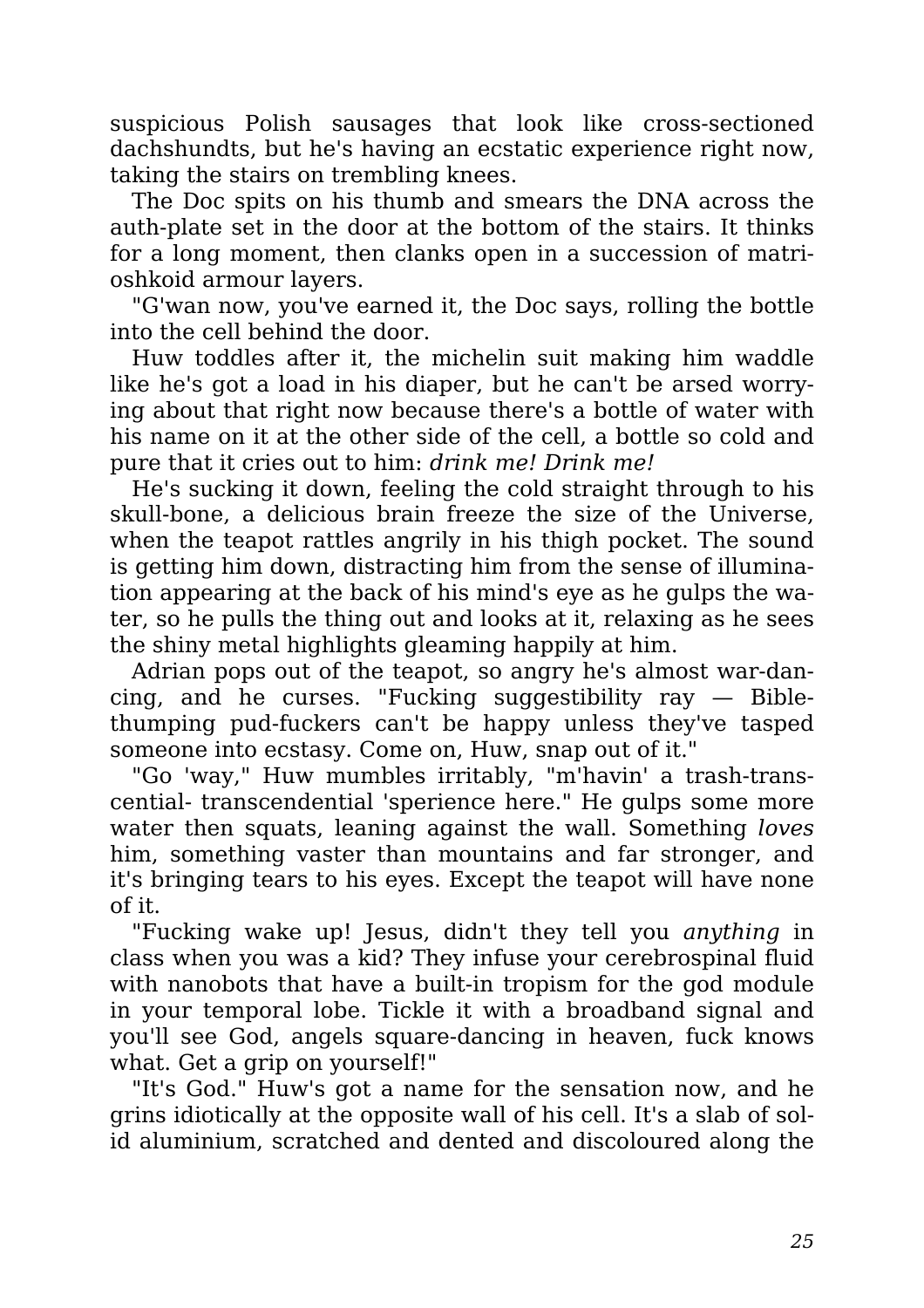welds: and it's as beautiful to Huw as fluted marble pillars supporting the airy roof of a pleasure dome, pennants snapping overhead in the delightful breeze blowing off the waters of the underground river Alph —

"It's not God, it's a fucking tasp! Snap out of it, dipshit, They're only using it on you 'cause they want you nice and addled for the Inquisition tomorrow! Then, no more God module!"

"Huh?" Huw ponders the question for an eternity of proximate grace, as serried ranks of angels blow trumpets of glory in the distant clouds that wreath his head. "I'm … no, I'm happy. This way. I've found it."

"What you've found is a bullet in the back of the head if you stay here, fuckwad!" Ade shakes his fists from the top of the teapot. "Think, damn you! What would you have thought of this yesterday?"

"Yesterday?" Yesterday, all his troubles, so far away. Huw nods, thinking deeply. "I've always been missing 'thing like this, even f'I'didn't know it. Feels *right*. Everything makes sense." The presence of the ultimate, even if it's coming from right inside his own skull courtesy of a 5.4 gigahertz transmission from Godbotherer Central, is making it hard for Huw to concentrate on anything else. "Wanna be like this 'til I die, if's all the same to you."

"They'll *kill* you, man!" Ade pauses in his frantic fist-waving. "Doesn't that mean something to you?"

"Mmf. Lemme think about it." Huw slowly slumps back against the wall, his suit bulking and billowing around him and digging sharp joints into his bruised body, sanctifying and mortifying his flesh. "If I believed in an actual, like, *God*, this'd'be marvellous. But God's such a goddamned primitive fetish, isn't it? So'm'a, an atheist. Always have been, always will be. But this thing is like, *inside* me, and it's huge, so enormous and blindingly brilliant it's like my own reflection on infinity." His eyes widen. "Hey, that means *I'm* a god. I'm like, transcendentistry, right? I think therefore I guess I *am*. If they try to shoot me I'll just zap 'em with my god-powers." He giggles for a while, pointing his fingers at the ceiling, walls and floor, lightning bolts of the illuminated imagination spraying every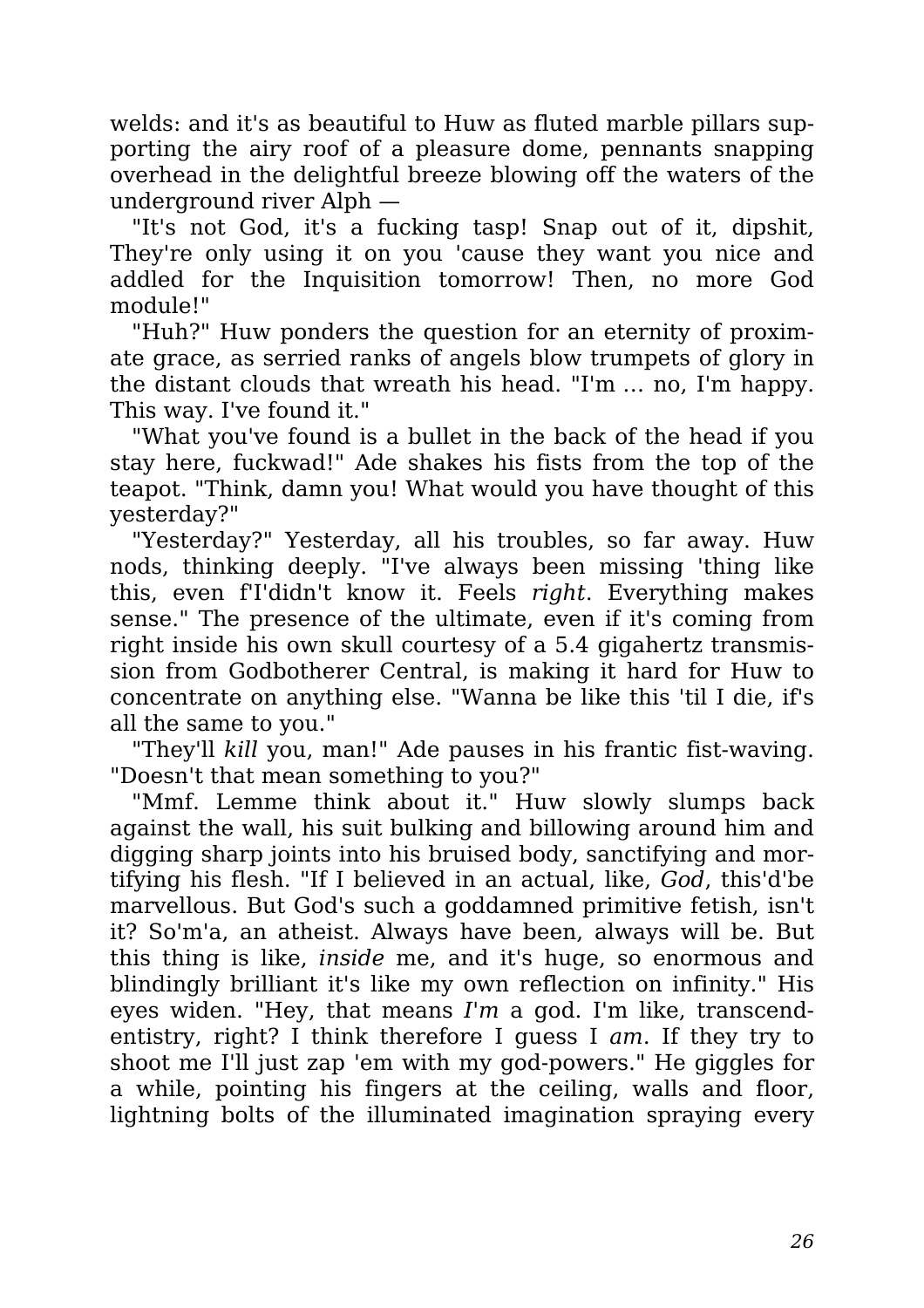which way. "It's a solipsystem! Nobody here but me. *I* am god. I *am* god. I am *god* —"

The teapot zaps him with an electric shock as Ade vanishes in a huff.

"Ouch." Huw sucks his thumb for a moment and meditates on the cellestial significance of the autodeity sending him messages from his subconscious via a curved metal antiquity stuffed with black-market Libyan electronics. Then he tucks it away in his pocket and settles back down to work hard on regaining his sense of omnipotent brilliance. And he's still sitting in that pose the next morning, staring at the wall, when the sense of immanence vanishes, the doors grind open, and Doc and Sam come to take him downtown to face the Inquisition.

They parade him down the road in the drab grey morning light of Glory City, past the filling-stations, the churches, the diners, the other filling stations, the refinery, the filling-stationmemorabilia market, the GasHaus, the corkscrew apartment blocks where every neighbor can look in on every other's window, and the execution ground.

And it all feels good to Huw.

As the parade progresses, curious locals emerge from their homes and workplaces as if drawn by some ultrawideband alert, rounded up and herded out to form a malignant rent-amob that demonstrates to Huw how important and central to reality he is. They pelt him with rotting fruit and wet cigar stubs with live coals on one end that singe him before bouncing free to the impermeable pavement, affirming his sense of holy closeness with the intensity of their focus on him. Once, they stop so that the Doc can roar a speech at the crowd —

"— heretic — vengeance — drugs — sex — wantonness —"

Huw doesn't pay much attention to the speech. Through his feet he fancies he can feel the scritterscratch of the Hypercolony, gnawing patiently at the yards of stone and polymer between him and the blighted soil. It's a bad feeling, as if Glory City is a snow-globe that has been lifted into the air on the backs of a heptillion ants who are carrying it away, making it sway back and forth. The curlicue towers and the gnarled and crippled crowd rock in hincky rhythm.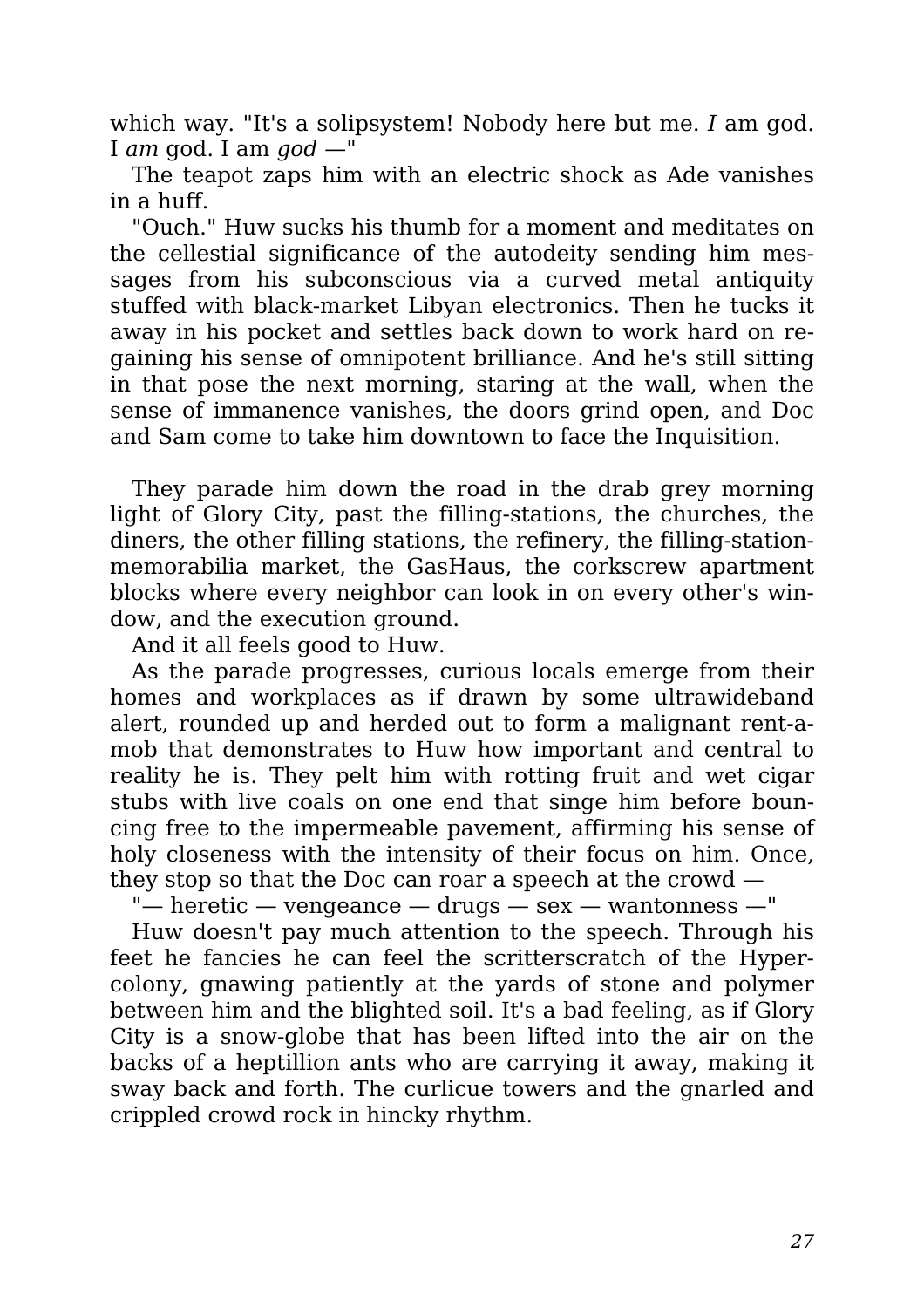The faces on the balconies swim when he looks up. Some of them have horns on their foreheads. He turns away and tries to stare at a fixed point, using the ballerina's trick of keeping his gaze still to make the world stop its whirling, but his gorge is rising, and his stomach is threatening to empty down his front.

This is not good.

He sits down hard, his armored ass klonking on the pavement, and Sam lumbers toward him. Huw holds out his hand, wanting to be helped to his feet, back to the godhead and the good trip. Just as Sam's fingertips graze his, a woman wearing a voluminous black gown dashes out of the crowd and snatches him under the armpits, looping a harness around his chest. Where it touches his back it gloms on hard, hyperglue nanites welding it to the suit's surface.

"Hold on," Bonnie hisses in his ear, and he feels like weeping, because he knows he isn't to be redeemed after all, but tediously rescued and rehabilitated and set free.

"Bitch harlot!" screeches Doc. "Sodomite! Stop her!" Sam grabs for her past Huw's shoulder, sideswipes the rounded swell of her bosom — extensively, chastely covered, this being Glory City  $-$  and jerks his hand back as though he'd been burned.

The harness around Huw's chest tightens with rib-bruising force and he's dragged backwards, skittering over the roadway before the harness lofts them both into the air, up toward the balconies ringing the curlicue towers. Bonnie, who is tied off to him by a harness of her own, squints nervously down at the crowd receding below them.

Huw bangs chest-first into the side of one of the towers, Bonnie's weight knocking the breath out of him. They dangle together, twirling in the breeze like a giant booger as strong hands hoist them bodily up and over a balcony, then inside, adding insult to injury in the form of an atomic wedgie. Bonnie scrambles in after him, unlocks her harness, and shakes out her voluminous petticoats. Huw is still dazed from the flight and gasping for breath. He's bent over double, trying to breathe perfumed air thick with musky incense.

"You all right?"

Huw forces himself to straighten up and look around. The room is a tribute to excess: the wallpaper is printed with gold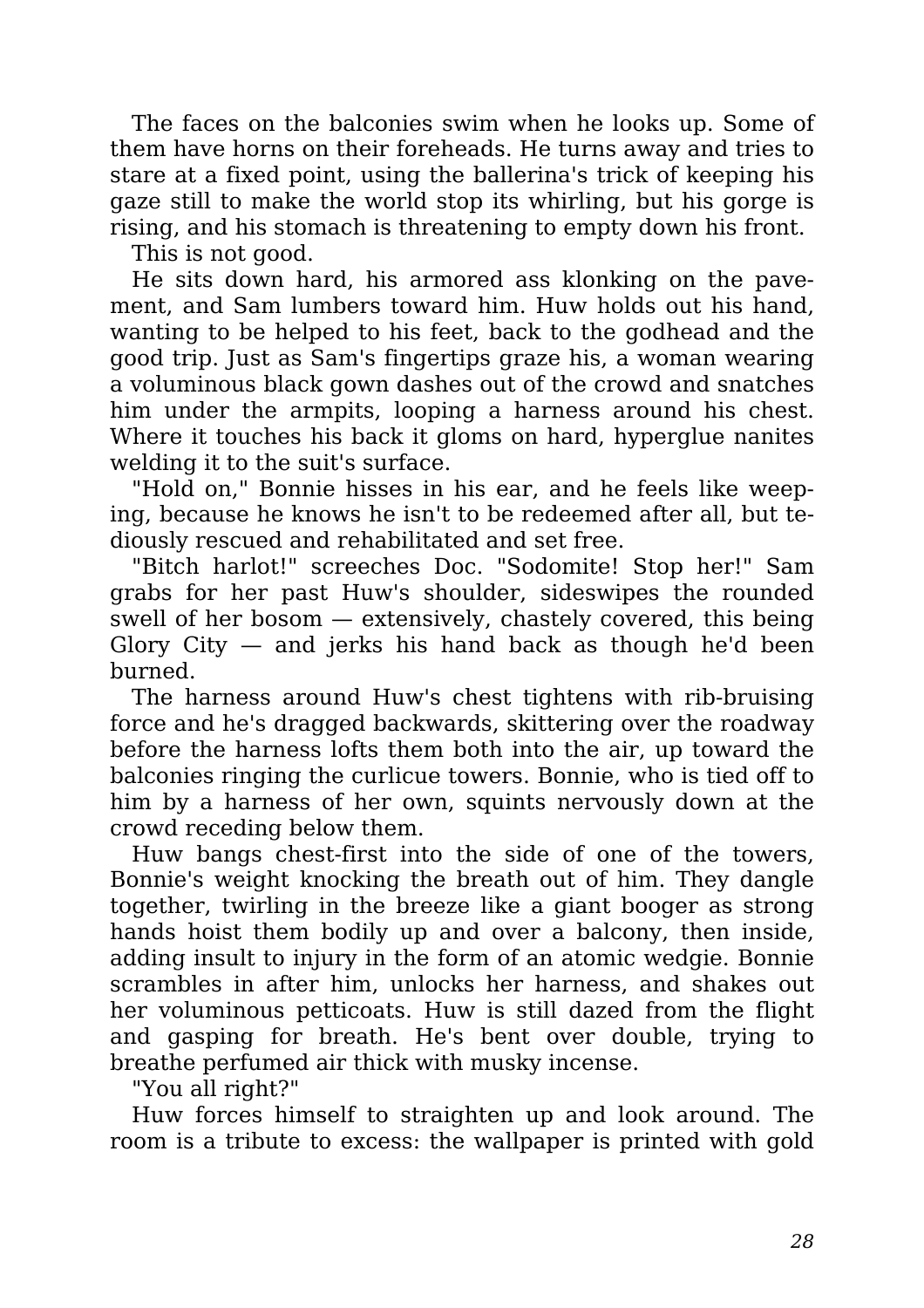and red and black tesselations — obscene diagrams, he realises, interpenetrating and writhing before his eyes — and the sofa is flocked with crushed purple velvet. The coffee-table supports a variety of phallic implements in an assortment of improbable colours, suited to an altogether different kind of inquisition than the one that he'd been headed for.

As for the furniture, it's inhabited by several persons of indeterminate gender, wearing outfits ranging from scanty to inappropriate for a place of worship — underwear is in fashion but not much else is.

Bonnie's face swims into focus before him, her blue fringe brushing his forehead: that and her hands are the only parts of her body he can see. "It's the gnostic sexual underground," she hisses. "There's always one to be had, if you know how to look. Nobody takes it up the tradesman's like a man with religion. No one needs it more, either. These lucky folks just figured out how to square the circle, thanks to the Bishop."

She gives him a hard shake. "Come on," she says. "I hit you with enough seratonin reuptake blockers to depress a hyena." He feels a hard tug at his throat and she holds up a small blowdart for him to examine. "I *know* you're out of the godbox."

Huw opens his mouth to say something, and finds himself sobbing. "You took away my god-self," he manages to say, snotting down his beard and horking back briny mouthfulls of tears and mucus.

Bonnie produces a hankie from up one sleeve of her churchmodest gown and wipes his face. "Sha," she says, stroking his hair. "Sha. Huw, I need you here and now, OK? We're in a *lot* of trouble and I can't get us out on my lonesome. The god feeling was just head-in-a-jar stuff. You weren't being god, you were feeling the feeling of being god. You hate that — it's how they feel in the cloud, once they've uploaded."

Huw snuffled. "Yeah," he says.

"Yeah. Baby, I'm sorry, I know it hurts, but it's how you want to live. If I know one person who's equipped to cope with the distinction between sensation and simulation, it's you. Jesus, Huw, other than these maniacs, you're the only person I know who thinks there *is* a distinction."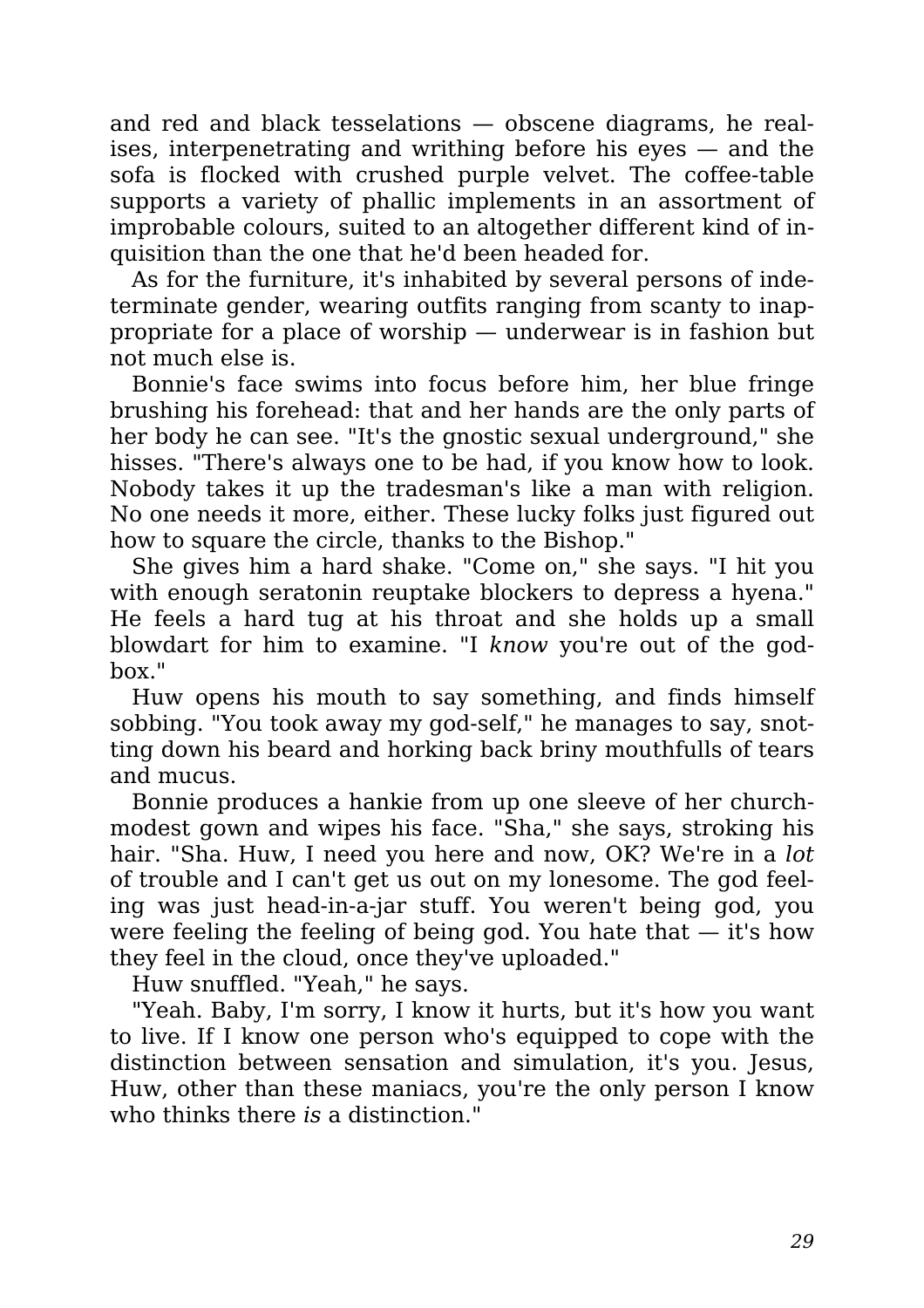Huw struggles to his feet and teeters in his ridiculous trousers. Bonnie giggles.

"What *are* you *wearing*?" she asks.

Huw manages to crack a fractional smile. "They're all the rage in the American Outback," he says. "What's that *you're* wearing?"

"A disguise. Doubles as a biohazard shield." She swivels her hips, setting twenty kilograms of underskirts swishing. "We're both a bit over-dressed for the occasion; let's skin off and I'll introduce you to the Bishop. Go on, you get started."

Huw begins the laborious unlatching process and gradually shucks the pants. The teapot clatters free, drawing a raised eyebrow from one of the sexually ambiguous catamites twined around a sofa arm. The vibration kicks some erratic connection back into life: Ade's image glows softly through the deep pile carpet.

The little avatar wrinkles its nose. "Bugger me sideways," says Ade. "Place looks like an Italian whorehouse, minus the charm and hygiene." He turns and looks Huw up and down. "You look a little more like your usual cheerless self, though, mate. Should I assume that you've joined us again in the land of the independently cognited?"

Huw nods miserably. "I'm back," he says. "No thanks to you. Those two assholes know you — they do business with you!"

Adrian's avatar has the good grace to look faintly embarrassed. Bonnie leans past Huw with a creak of whalebone and picks up the teapot. "Did I hear that right?" she asks menacingly. "You been selling *stuff* again?"

"Uh." Ade looks unrepentant. "Yeah, I guess so."

"What kind of *stuff*?" Bonnie hisses, her eyes narrowing.

"Um … stuff. Mostly harmless."

"What *kind* of mostly harmless stuff are we talking about here?" Huw asks, mustering up a faint echo of interest. The blissed-out resistance cadre on the sofa are showing signs of interest, too.

"Oh, the usual, sunshine. Telescope lenses, tinfoil hats okay, Faraday cage helmets — formicide spritzes, tactical nuclear weapons, bibles, tinned spam, that kind of thing."

"And in return they're paying you in  $-$ " Huw begins, then Bonnie interrupts him.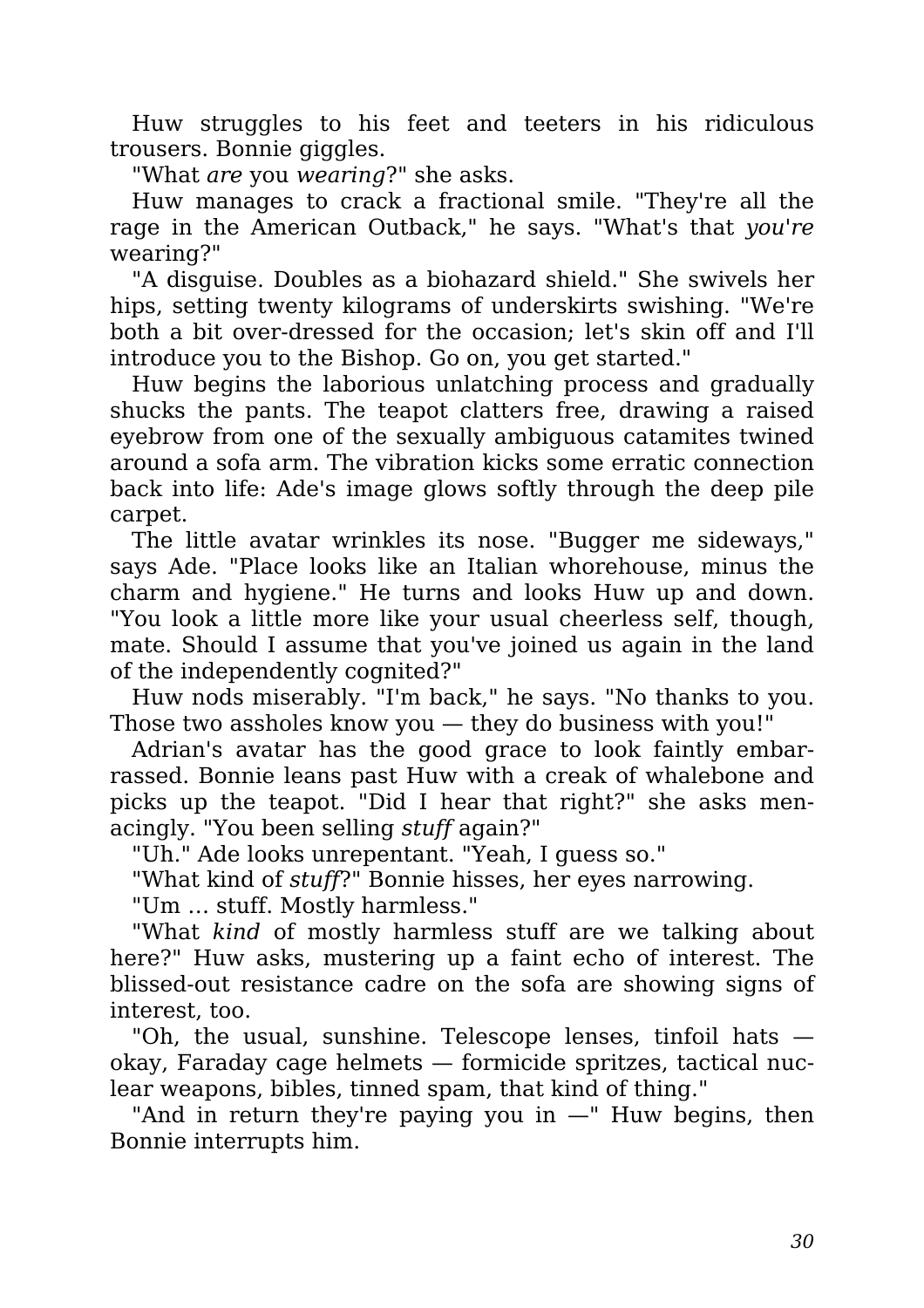"— No, wait. What else are you smuggling, you rat bastard? Don't try to hide it from me. Those neverglade-living low-lives were so eager to hand Huw over to the Fallen Congregations that they had to be trying to cover something up. Like, oh, whatever the fuck you were doing with them. What was it, Ade? Resurrection on the installment plan? Banned downloads? Are we going to get that fucking mad crow descending on us?"

"Oh, I say!" someone says from behind her, but Bonnie is so worked up she doesn't notice. Huw glances over his shoulder and sees one of the miscellaneous perverts standing nearby, a hand clasped over his/her mouth. The perv is fish-belly pale and wears nothing but very complicated underwear. "Did you  $sav -$ "

"Just a few small downloads, lass," Ade says cheerfully. "Nothing to get worked up about, keep your hair on."

"Downloads. Shit." Bonnie breathes deeply. She's looking pale. "Shit, that's all I need," she says. She puts the teapot down. "Right, we'll have to take this up later, Huw. Right now we've got to go see the Bishop, and that means skin. Help me out of this thing."

Huw fumbles for a while with the complex catches and clasps on her dress, fuzzily aware that he's standing very close to her and he's not wearing any trousers. As she steps out of her costume she grabs him around the waist, squeezes him tight, and kisses him fiercely on the mouth. She's nervous, vibrating like a live wire, and something squirms around in his throat, wanting to comfort her. "Why do we have to be naked?" he asks when she surfaces for air. "Who is this Bishop, anyway?"

"The Bishop runs the First Church of the Teledildonic. It's a dissident: lives in a baptismal pond, says we've got it all wrong and time is flowing in reverse. We've passed the Tower of Babel — that's the cloud — and the Flood — warming — and now we're ready to move back into the Garden of Eden. So we've got to stop wearing clothes and start fucking like bunnies."

"But —" Huw can feel his brain trying to twist out through his ears as he tries to accomodate this deviant theology to what he knows about the Fallen Baptist Congregations — "what's that got to do with anything? With these folks?"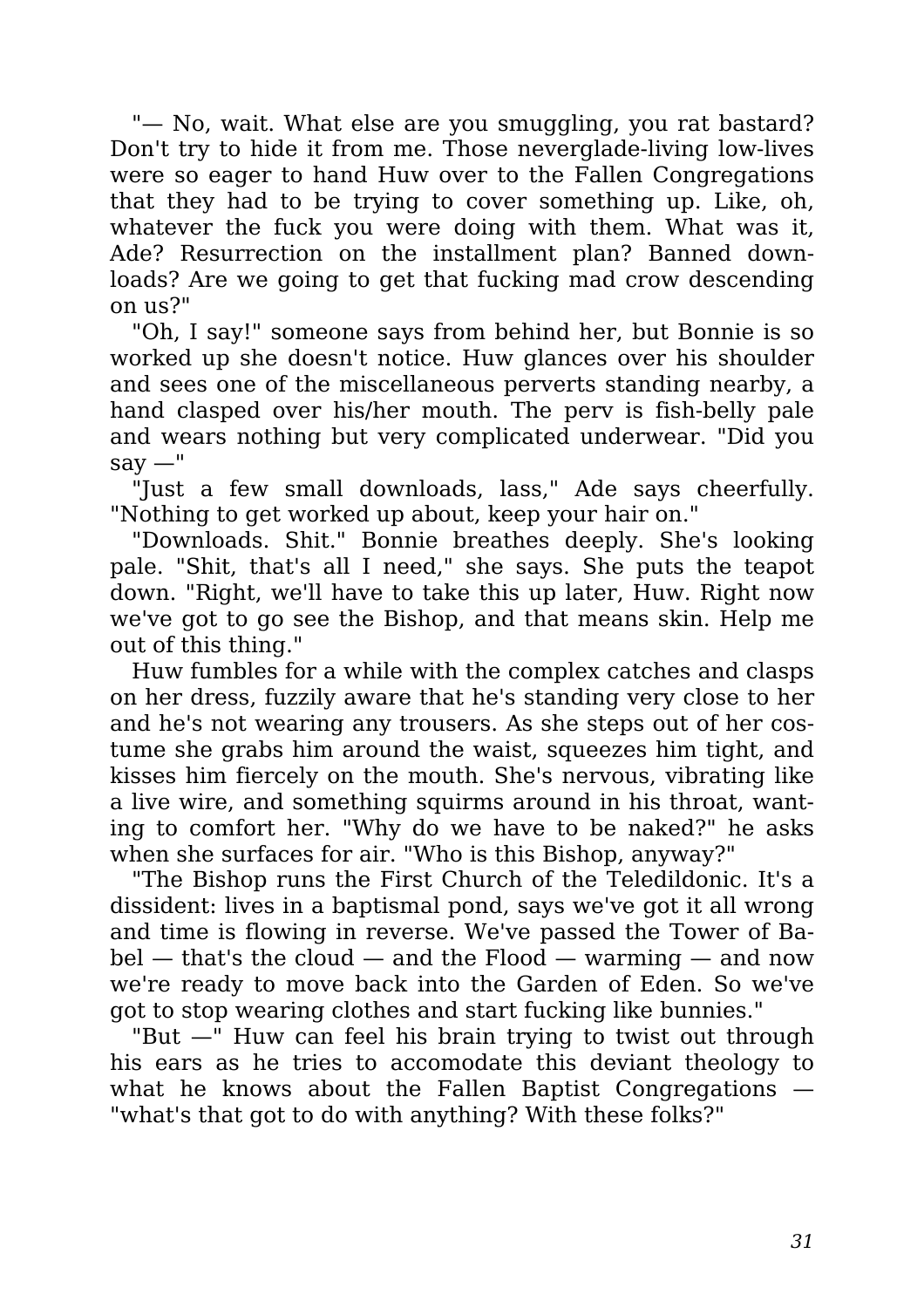"I say, hold it right there, pardner!" says the pale perv, running drowned-looking hands through his/her long green hair. The effect would almost be sexy if not for the mediumsized pot belly and the black rubber hedgehog-apparatus that conceals his/her crotch, studded with silvery transducers: "You've got it all wrong!" He/she waves a finger at Bonnie. "This isn't the Garden of Eden, it's the Garden of the Son of God, after the rapture, the hundred and forty-four thousand saved souls living in paradise on Earth, free from sin —"

"What's *that*, then?" asks Huw, rudely prodding in the direction of the strap-on.

The perv draws itself up to a haughty metre-fifty: "I'll have you know that this is the finest model *chastity phallus* money can buy," s/he says, voice cracking and descending an octave: "'s got all the sensory inputs of the real thing, wired right into my spine, but because little feller himself is tucked out of sight behind it there's no actual genital contact. No skin, no sin." He fondles the thing happily and shudders. Another of the prosthetically enhanced worshipers is sitting up on the sofa behind him and showing signs of interest.

Huw backs away slowly. "Get me out of here," he mouths at Bonnie. She nods, then reaches out and strokes the perv's pristine love machine. "*Now*." Bonnie leads him around the perv — who doubles -over in ecstasy at her touch — towards a pair of pornographically decorated hardwood doors at the rear of the room.

Bonnie takes a deep breath. "Wish I could stay," she calls to the three or four temple whores on the bed, "but we've got to see their Grace. It's urgent. If I were you, I'd get to a safe house before the gendarmes arrive."

"Give him our love," one of the omnisexuals calls behind them. They board a lift that runs sideways, down, up, and then sideways again, through a route that sends Huw's inner ear on a loop-de-loop. They emerge into a hallway that's carpeted with greasy-feeling tentacles that twine sensuously around his toes, and the walls have the sheen of waxed and oiled skin. The whole thing has the smell of Doritos and musk.

Bonnie hands him the sack with her clothes and his ruined underpants and the teapot and pushes him ahead of her, squeezing his ass affectionately as they go.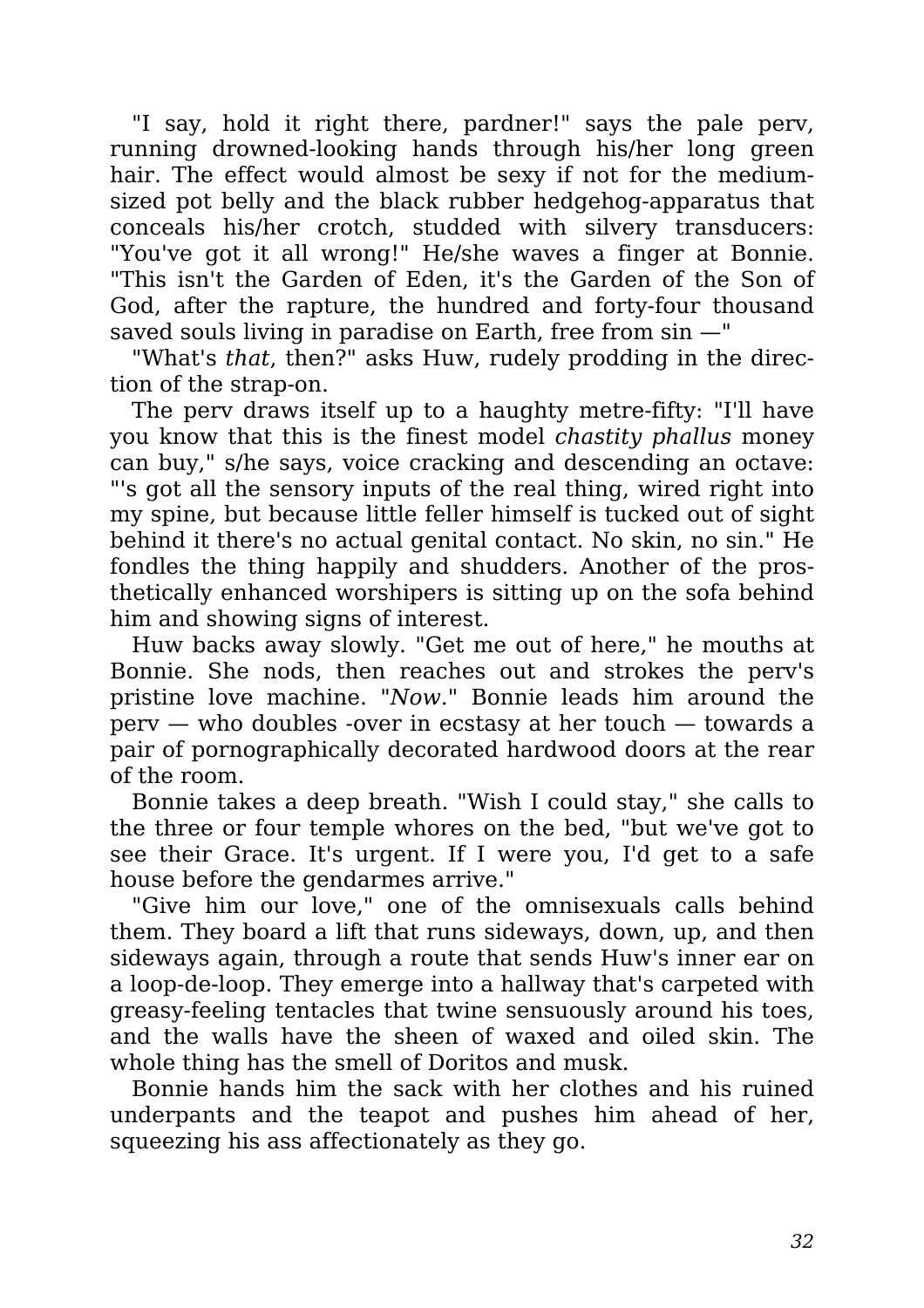The Bishop is three meters high, ten-limbed, with eight complete sets of assorted genitals, fourteen breasts, four tongues, and is impossibly hideous to contemplate. Bonnie ushers him into its presence after dickering with a pair of disturbingly toothless ministers who bar the high door.

"Your Grace," she says, as they step into its eucalyptusfumed inner chamber.

"My dear child," it says, with one of its mouths. "It warms Our heart to see you." It has a voice like a teenaged boy, high and uncertain. "And your companion. You are both lovely as they day He made you."

One of its hands slithers free of the tangle and extends before them. Bonnie bends down and kisses the ring painted on the third finger, then elbows Huw, who kneels tentatively and takes the proffered digit, which is warm and moist and pulses disturbingly.

"Your Grace?" he says.

"Be not afraid, child," the Bishop says. "This meatsuit allows Us to bring the Word to Our scattered temples without having to transport Our physical person through the uncertain world. One day, all of us will be liberated by these meatsuits, free to explore our flesh in many bodies all at once."

"You're *uploaded*?" Huw says, drawing his hand back quickly and shuffling back on his knees.

The Bishop snorts a laugh with its rightmost face. "No, child, no. Merely telepresent. Uploading is the mortification of the flesh — this is its *celebration*."

"Your Grace," Bonnie says, peering up at it through her fringe with her eyes seductively wide. "It has been an honor and privelege to serve you in my time here in Glory City. I've found my counselling duties to be very rewarding — the gender-reassignees here face unique challenges and it's wonderful to be able to help them."

"Yes," the Bishop said, crouching down. "And We've appreciated it very much. But We sense that you are here to ask some favor of Us now, and We wish you'd get on with it so that We could concentrate on the savage rogering we're getting in one of Our bodies."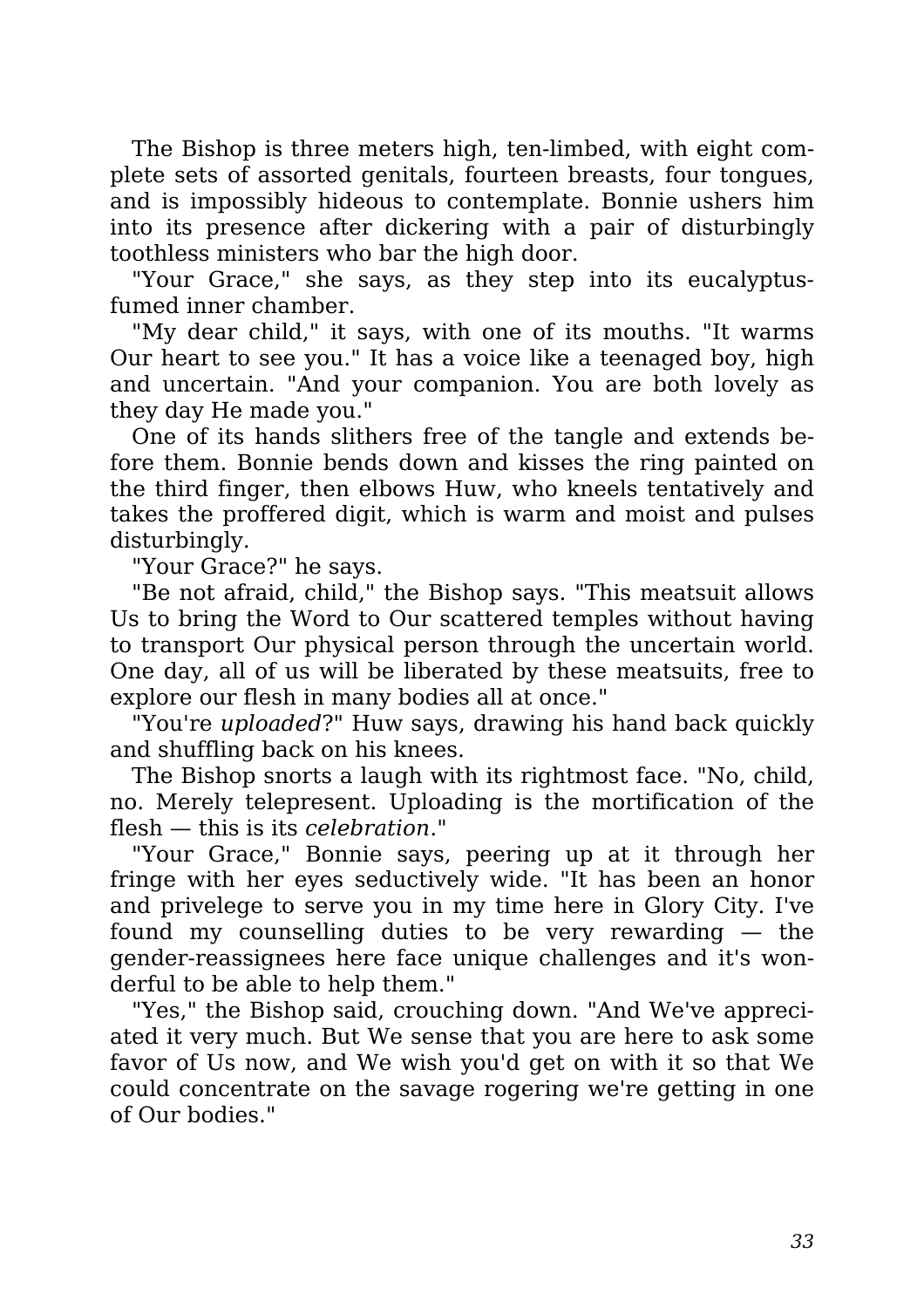"It's complicated," Bonnie said. "This guy here is on the run — he was headed for the auto-da-fe when I rescued him."

"This is the One?" the Bishop said, putting one delicate feminine hand behind his head and pulling him closer to its big golden eyes. "The two who brought you to Glory City are not know for their extreme piety," it says. "So why do you suppose they brought you here, rather than simply, oh, eating you or using you for spare parts?"

Huw keeps himself from shying back with an effort of will. "I don't *know*," he says. Bonnie crowds in to another one of the Bishop's faces. Deep within him, Huw feels a shiver of golden light, the god-feeling.

"I think my downers are wearing off."

"They tasped him, so I hit him with some depressants," Bonnie says.

"Feels *goooooood*," Huw says.

"It does, doesn't it?" the Bishop says. "I favor three or four hours on the tasp myself, twice a week. Does wonders for the faith. But I suppose we'd best keep your ecstasy under control for now. Phillida!" it calls, clapping two of its hands together, bringing one of the ministers running. It twines an arm between the guardian's legs and murmurs, "Bring Us a freethinker's cap, will you?" The minister's toothless maw gapes open in ecstasy, and then it scurries off quickly, returning with a mesh balaclava that the Bishop fits to Huw's head, lining up the eye- and mouth-holes.

Huw's golden glow recedes.

"It's a Faraday cage with some noise-cancellation built in to reverse any of the mind-control rays that do get through," the Bishop says. "How did you come to be on the American Continent, anyway?"

"It started when I ate some godvomit and smuggled it out of a patent court," Huw says.

The Bishop's golden eyes widen. "Judge Rosa Guilliani's court? In Libya? Last week? You are carrying the Ambassador?"

"The very same," Huw says, obscurely pleased at this notoriety. "It wasn't my idea, believe me. Anyway, this smuggler I  $k$ now — we know — Adrian, he sent me here. Said that this was the safest place to hide out."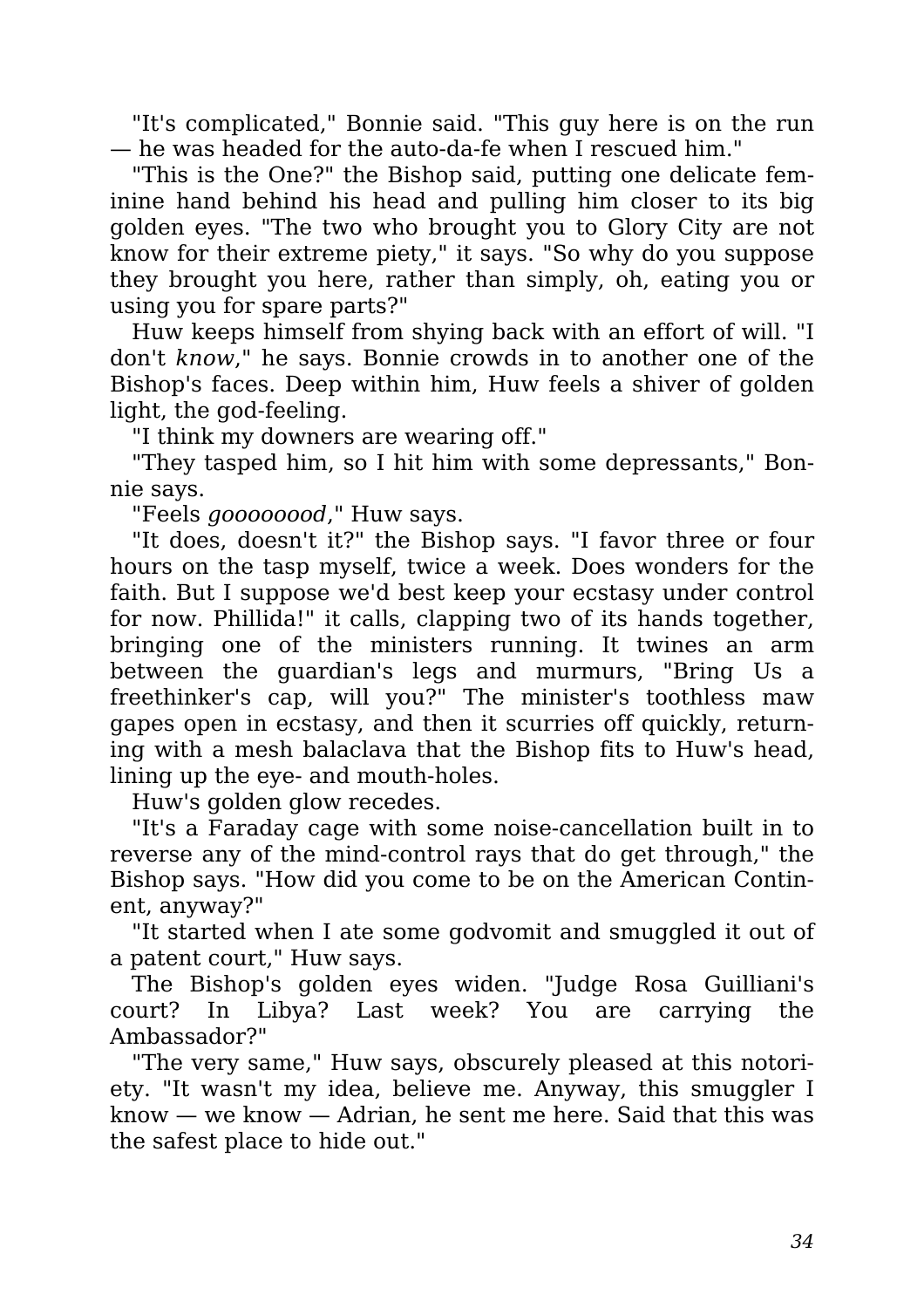Bonnie breaks in. "But now we come to find out that he's been dealing with the two who tasped Huw —"

"Sam and the Doc," Huw says.

"I know of them," the Bishop says.

"Selling them bootleg downloads from the Cloud."

"Ahh," the Bishop says. "Excuse Us a moment." It arches its back and screams out a long orgasmic wail. "One of Our other meatsuits is being ministered to," it says distractedly, "and We needed to have a bit of a shout.

"We're pleased to know this. It explains certain pseudo-nuclear events in the outback that We've had word of — the Doc must be retailing anti-ant technology to the other hillbillies."

Bonnie shuddered. "That's just for openers, I'm sure. Fuck knows what else Ade has sold those nutjobs."

"Just some downloads, he said," Huw mumbles. "Fuck it, what did he mean by *that*? You can download anything; I know I did!"

"Downloads could be either good or bad," the Bishop muses aloud, rubbing two disturbingly rugose limbs together slowly. "But first, We have more pressing temporal priorities to attend to, my children. It appears that your rescue did not go unnoticed by the puritan majority, and they will presently be calling. Moreover, this would explain a request for a flight plan and landing clearance that the airport acknowledged four hours ago —" the Bishop stops, its back arching ecstatically — "oh! Oh! *OH!* Closer to thee, my God!" Breasts quiver, their purple aureolae crinkling, and it screams out loud in the grip of a multiple orgasm of titanic proportions.

Huw peers out through the eye-holes of his mesh mask, which presses cold and hard into his skin. "Did you say that the law is nearby?"

"I believe they are," the Bishop says. "Yes, there. The primary perimeter has been breached. Such a lovely front door." It looks sternly at Bonnie. "You were reckless, child. They followed you here."

"I took every precaution," Bonnie says, blushing. "I'm no amateur, you know —"

Huw has a sudden sickening feeling. "It's me," he says. "I'm bugged with a geotracker."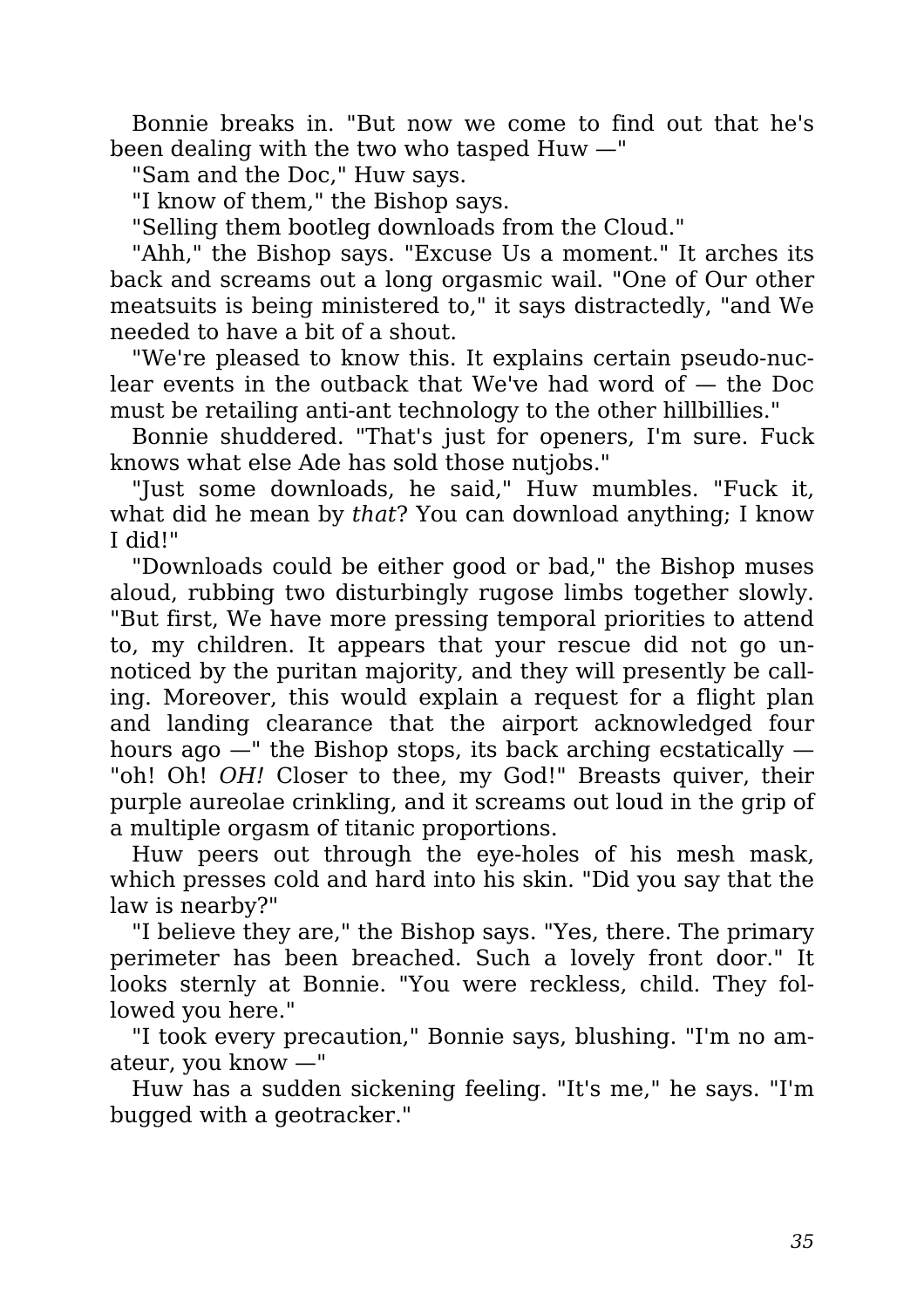Bonnie glares at him. "You could have *said something,* she snaps. "We've compromised the whole operation here now."

"I was *distracted*, all right? Mind-control rays make you forgetful, *Okay?*"

The Bishop clucks its tongues and gives them each a pat on their bare bottoms. "Never mind that now, children. All is forgiven. But I'm afraid that you are right, we are going to lose this temple. And I'm no more infallible than you, you know: I've been ever so lax with the evacuation drills here. My ministers find that they disturb their contemplation of the Almighty. I fear not for this meatsuit, but it would be such a shame to have all my lovely acolytes fall into the hands of the Inquisition. I don't suppose that you'd be willing to help out?"

"Of course," Bonnie says. "It's the least we can do."

*No, the least we could do would be to get the fuck out*, Huw thinks. He glares at Bonnie, who prods him in the belly with a fingertip.

"But of course, we could also use some help of our own —"

"Quid pro quo?" the Bishop says, its quavering voice bemused now, and that irritates Huw ferociously: the law is at the door, and the Bishop thinks it's all a tremendous lark?

"Not at all, your Grace. We came to beg your indulgence long before we knew that there was a favor we could do for you. We need your assistance getting shut of this blighted wasteland. Transport to the coast, and an airship or a ballistic or *something* that can get us back to the civilized world."

"And I need to shut down my geotracker," Huw says, wondering where it has been implanted. Somewhere painful, Sam had told him.

"Yes, you certainly do," the Bishop says. "You'll find an escape-line clipped to the balcony out the third door on the right, along with some baskets. Pack the ministers in the baskets, tie them down (don't mind if they squirm, it's in their nature), clip the baskets to the line and toss them out the window — I'm making arrangements now for someone to catch them on the other end. If you do this small favor for me, I will, oh, I don't know." The Bishop idly strokes their scalps and tickles their earlobes. "Yes, that's it. There's a safe house on the coast, a farm where my people have been making preparations for a much more reasonable approach to dealing with the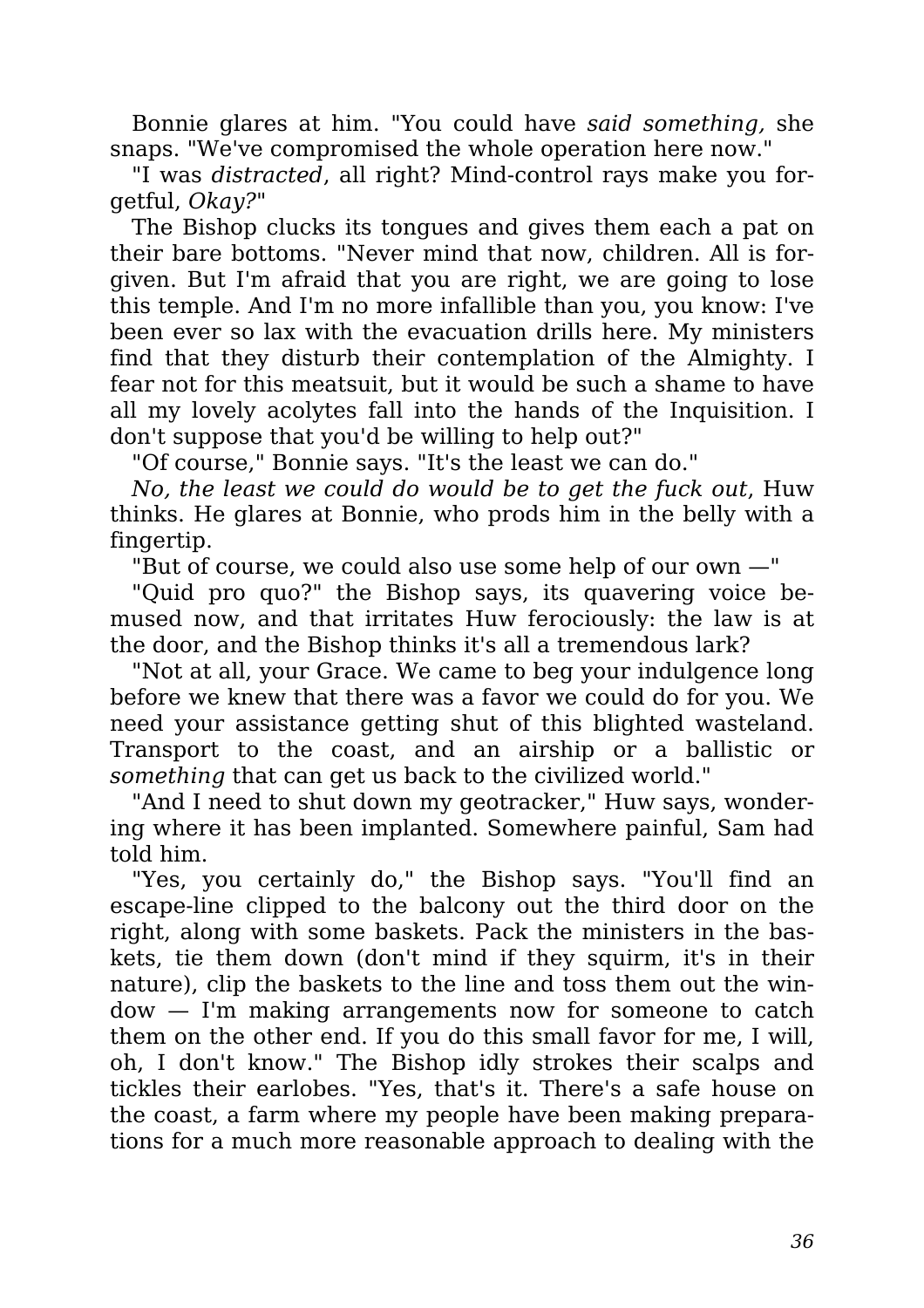ants than godvomit and nukes. They will be delighted to shelter you for as long as it takes you to make contact with your people and get off the continent. Such a shame to see you go." It quickly gives Bonnie directions, and Bonnie recites them back with mnemonic perfection.

There's a distant crash that Huw feels through the soles of his bare feet. "Clothes?" he asks.

"Oh, yes, I suppose, by all means, if you must," the Bishop says. "Cloakroom's behind the last door on the right. A lost and found for supplicants who've left a little something behind in their blissful state as they left our place of worship. I'm sure we'll have something in your size, even if it's only Osh Kosh, b'gosh."

"Fanfuckingtastic," Huw says and starts for the door, but Bonnie catches him.

"How many to evacuate? I want to be sure we don't miss anyone." There's another thunderous crash, this one from closer by.

The Bishop's eyes roll back into its head, then flip down. "A dozen on the premises, not counting the ones that were on the front door. It seems they've been liquidated already."

"Shit. What'll we —" Huw dithers for a moment but Bonnie is already heading for the cloakroom door.

"Over here!" She thrusts a bundle of clothing at him. "Quick. Let's go get the ministers —"

Huw pauses while balanced on one leg, the other thrust down one limb of a pair of denim coveralls. "Do we have to?" he asks.

"Yes we fucking do," Bonnie says.

Huw sees a machine like a big industrial clothes dryer just inside the cloakroom doorway. "Quick. Help me into this thing."

"What —"

"My ass, or as much of it as fits. It's an old RFID zapper, you used to get them where corporatist dissidents met and this place looks like an old Friends meeting hall."

"RFID zapper?" Bonnie squints at it dubiously.

Huw cups one hand around his crotch. "It's either that or you take a knife to my scrotum." Bonnie shudders. "It's OK," Huw says. "Just cos we're Luddites, doesn't mean we don't cook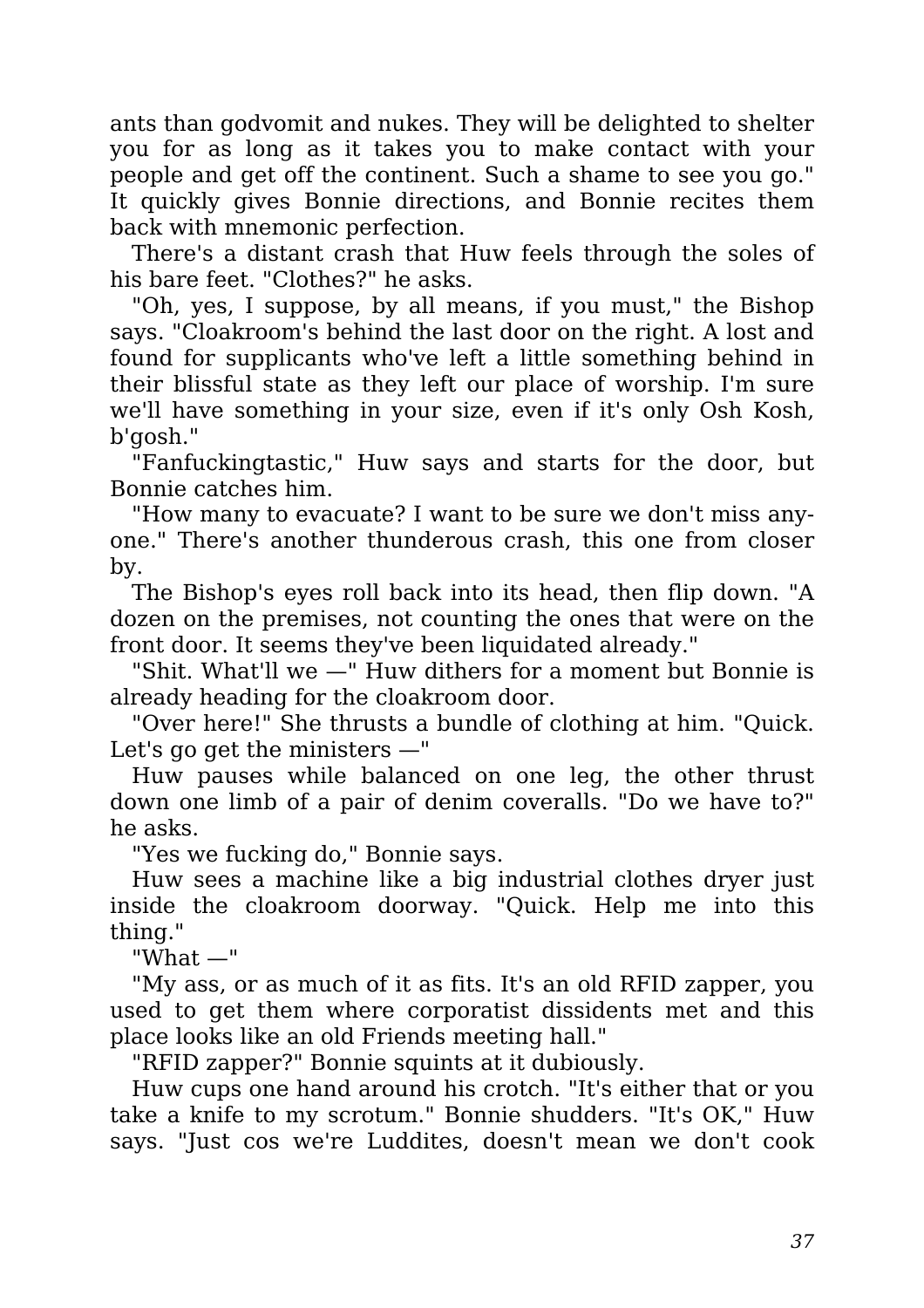good technology." Huw sits down hastily and gestures at a big red switch on the side of the machine. She flips it. Nothing seems to happen, except a green LED comes on. "Okay, fingers crossed, that *should* do it." He's relieved to have finally made some kind of contribution to the effort.

Bonnie helps him out. "Right, get that jacket fastened we are going to hit the garage just as soon as we've defenestrated the perverts." She shrugs backwards into an upper-body assembly that looks like something left behind by a SWAT team. "C'mon."

Huw follows her back next door, to find a bunch of blissedout religionists lazily osculating one-other on a row of futons. "Okay!" yells Bonnie. "It's evacuation time! Huw, get the goddamn window open and hook up the baskets." She turns back to the coterie of ministers, some of whom are yawning and looking at her in evident mild annoyance. "The bad guys are coming through the back passage and you guys are going down right now!"

"Eh, right." Huw finds a stack of baby-blue plastic baskets dangling from a monofilament line right outside the window.  $"C'mon"$ 

Between the two of them, they person-handle the dazed and tasped worshipers into baskets and drop them down the line. It all takes precious seconds, and by the time the last one is hooked up Huw is in a frenzy of agitation, desperate to be out of the building. There are indistinct thuds and stamping noises below them, and an odd whine of machinery from the hall outside. "What's going on now?" He demands. "How do *we* get out of here?"

"We wait." Bonnie gives the last basket a shove and turns to face him, panting. "The corridors and rooms in this place, the Bishop's got them rigged up to reconfigure like a maze. This whole sector should be walled off, you can't find it unless you can look through walls."

A loud echoing crash from the room next door makes Huw wince. "Do you suppose they've got teraherz radar goggles?" he asks.

"Do I — oh *shit*." Bonnie looks appalled. "Quick, grab my epaulettes and hang on, we're going down the wire!" She steps towards him, reaches around his body and grabs the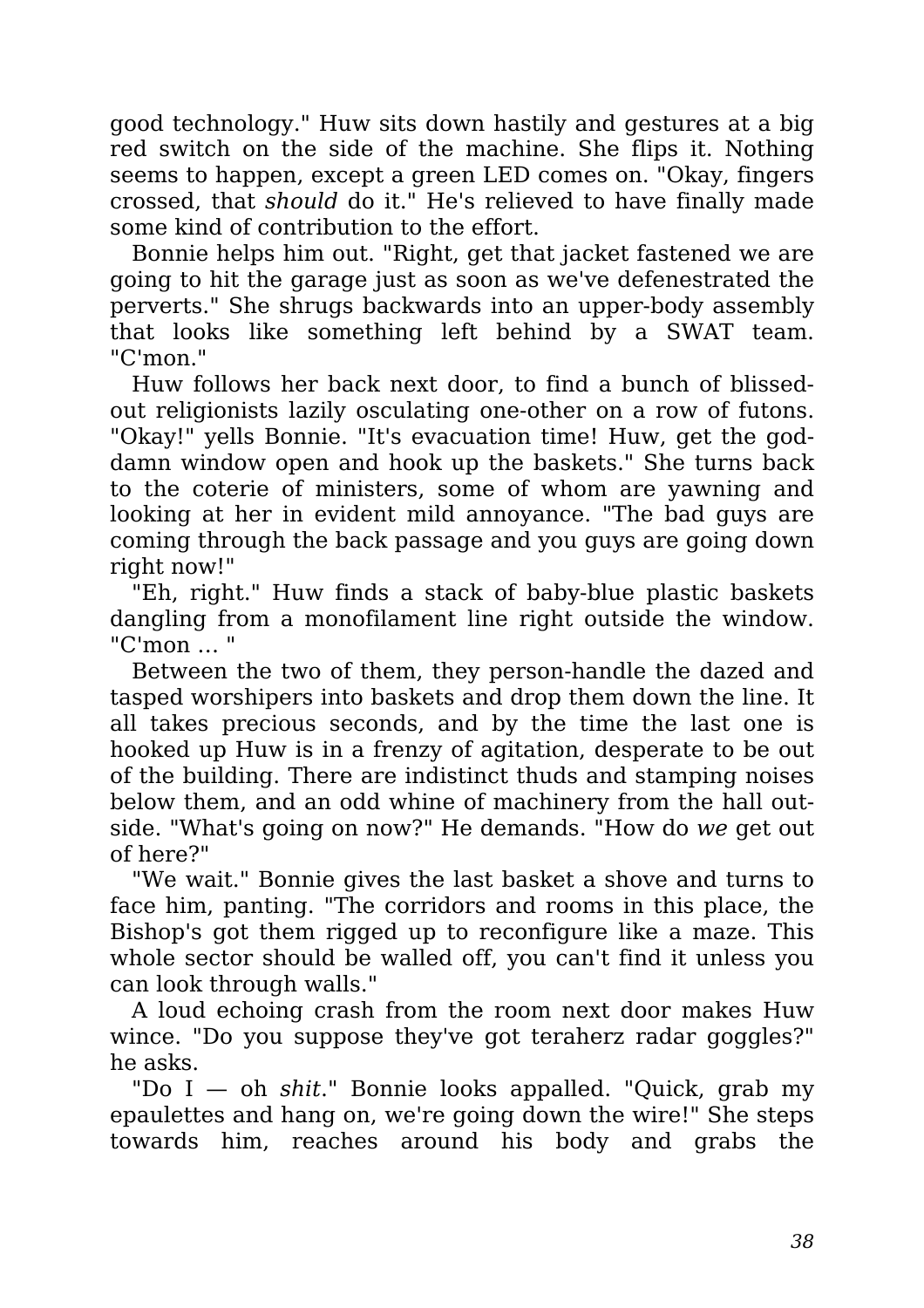monofilament with what look to Huw like black opera gloves. There's an enormous thud from the doorway behind her that rattles the walls, and then Huw is clinging on for dear life as Bonnie drops down the wire. A thin plume of evil-smelling black smoke trails from her spidersilk gloves as they descend. "Ow." Huw can barely hear her moan and to tell the truth he's more concerned with the state of his own stomach, gellid with terror as they drop past two, three rows of windows.

The ground comes up and smacks him across the ankles and he lets go of Bonnie. They fall apart and as he falls he sees a delivery van pulling away, the tailgate jammed shut around a blue basket. "Thanks a million, bastards," Bonnie snarls, picking herself up. "Think you could have waited?"

"No," Huw pants, looking past her. "Listen, the Inquisition are round the front and they'll be after us any second —"

She grabs his wrist. "Come on, then!" She hauls off and almost drags him the length of the filthy alleyway, under rusting fire escapes and collapsing headless plastic statues of Disney cartoon characters decaptiated as graven images by the godly.

By the time they hit the end of the alley, he's up to speed and tugging her, self-preservation glands fully engaged. In the distance, sirens are wailing. "Shit. They're round the other side. So much for your wait-and-get-away-later plan."

"That was back there," she says tensely. "There's a basement garage, when the building reconfigured we could have dropped down a chute straight into the cockpit of a batmobile and headed out via the service tunnels. Woulda worked a treat if it wasn't for your teraherz radar."

"My radar?" Huw says, hating the squawk in his voice. He swallows his ire as he looks into Bonnie's fear-wide eyes. "Right." he says. "We need transport and we need to get past the Inquisition shock-troops before we can get to the out of town safe house. If they've ringed the block and they've got radar they'll see us real soon —"

"Shit," says Bonnie, her grip loosening. Huw looks round.

An olive-drab abomination whines and reverses into the alley, reversing towards them. Cleated metal tracks grind and scrape on the paving as an assault ramp drops down. It's an armoured personnel carrier, but right now it's only carrying one person, a big guy in a white suit. He's holding something that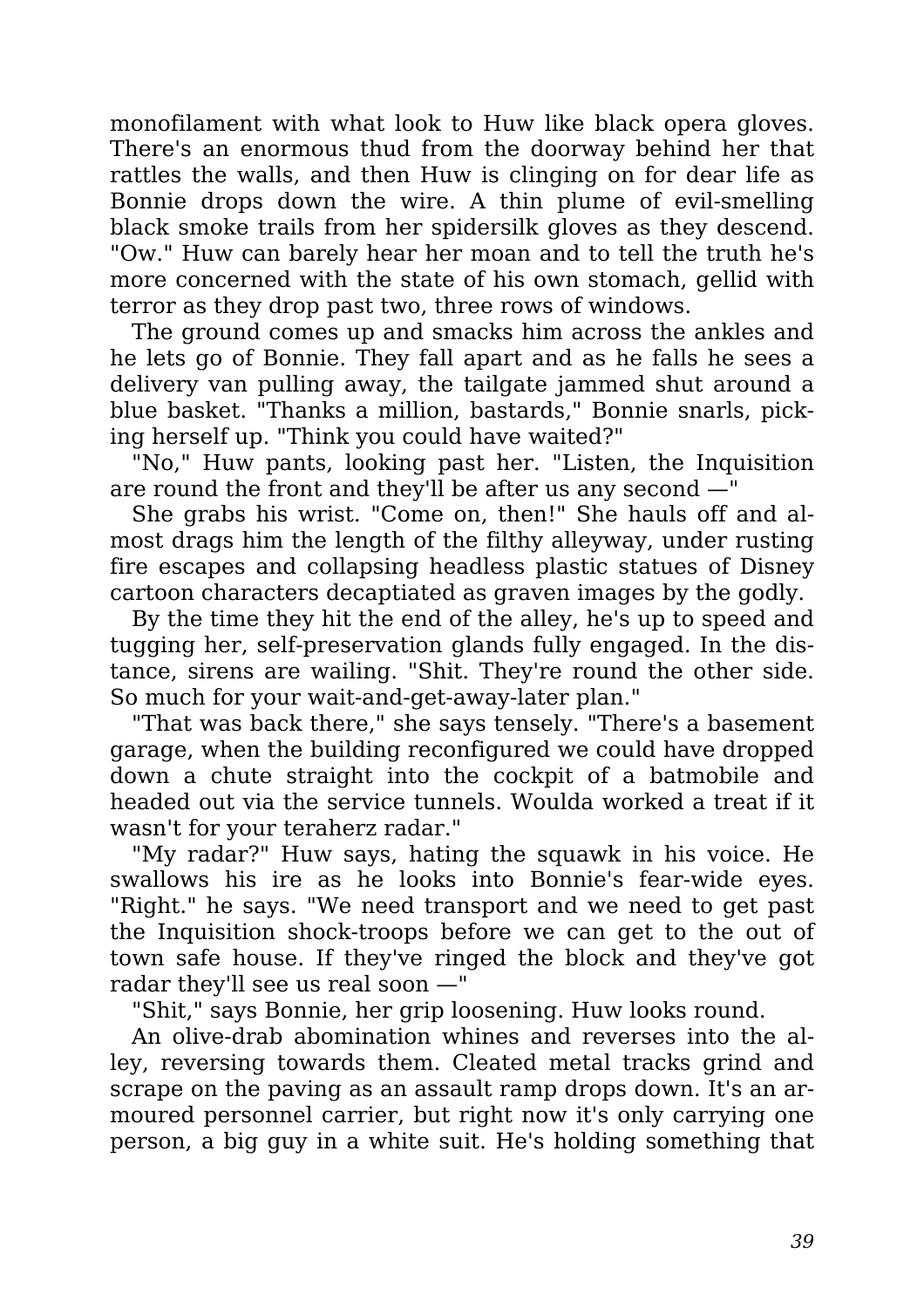looks like a shiny bundle of rods in both hands, and it's pointing right at them. "Resistance is futile!" shouts Sam, his amplified voice echoing off the fire escapes and upended dumpsters. "Surrender!"

"Shitfuckbugger piss," says Huw, glancing back at the other end of the alley. Which is blocked by a wall conveniently topped with razor wire — Bonnie might make it with her spidersilk gloves but there's no way in hell he could climb it without getting minced. Then he looks back at Sam, who is pointing his minigun or X-ray laser or whatever the hell it is right at him and waiting, patiently. "Surrender to who?" he calls.

"Me." Sam takes a step *back* into the APC and does something and suddenly there's a weird hissing around them. "Ambient antisound. We can talk, but you've got about twenty seconds to surrender to me or you can take your chances with *them*."

"Shit." Bonnie's shoulders slump. "Okay," she calls, raising her voice. "What do you want?"

"You." For a moment Sam sounds uncertain. "But I'll take him, too, the cad, even though he doesn't deserve it."

"Last time you were all fired-up on handing Huw over to the church," Bonnie points out.

"Change of plan. That was dad, this is me." Sam raises his gun so that it isn't pointed directly at them. "You coming or not?"

Bonnie glances over her shoulder. "Yeah," she says, stepping forward. She pauses. "You coming?" she asks Huw.

"I don't trust him!" Huw says. "He —"

"You like the Inquisition better?" Bonnie asks, and walks up the ramp.

Sam backs away and motions her to sit on a bench, then throws her something that looks like a thick bandanna. "Wrap this round your wrists and that grab rail. Tight. It'll set in about ten seconds." Then he glances back at Huw. "Ten seconds."

"Shit." Huw walks forwards, sits down opposite Bonnie. Sam throws him a restraint band, motions with the gun. "Fuck it, tie me up, why don't you." The assault ramp creaks and whines loudly as it grinds up and locks shut. Sam backs all the way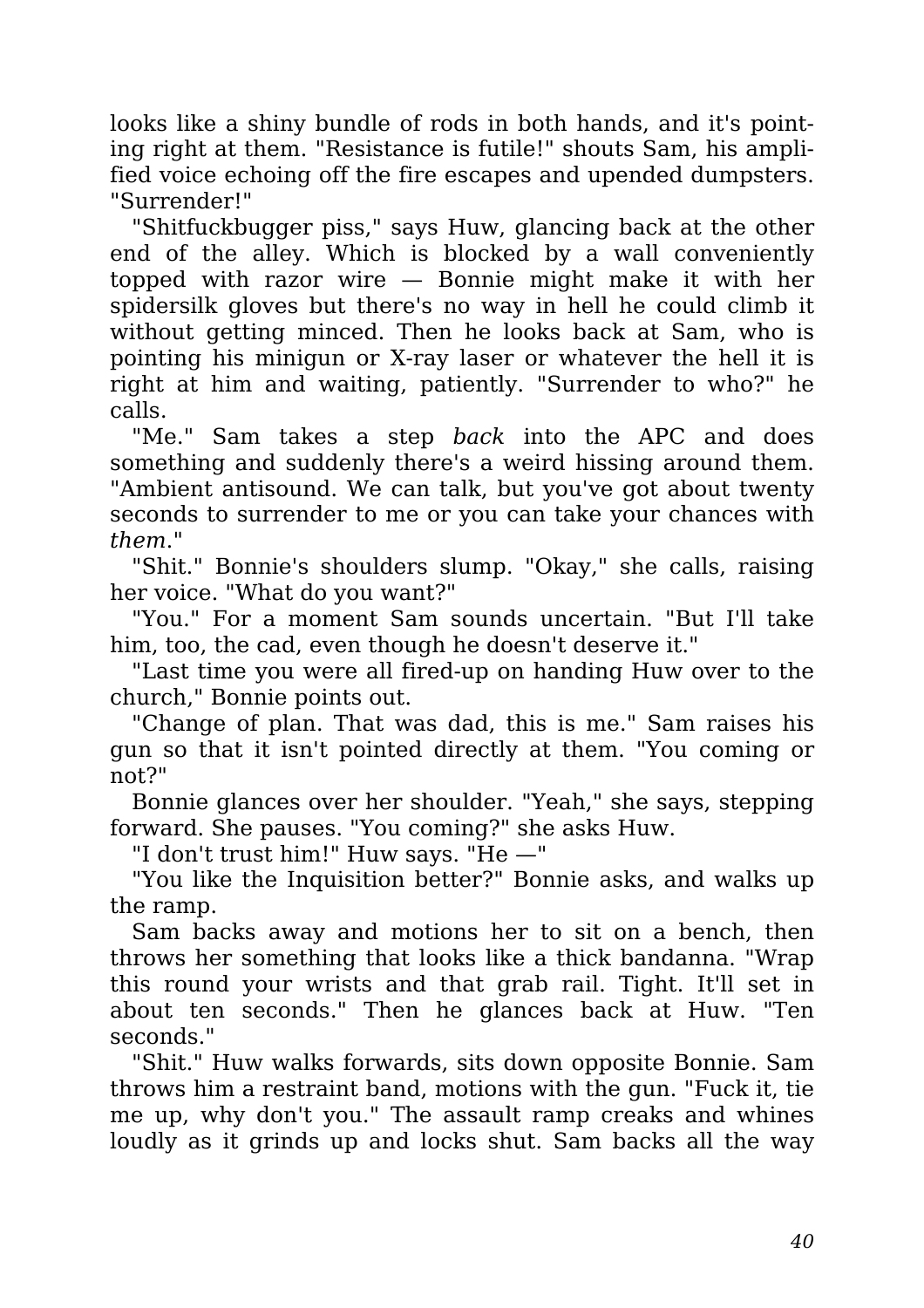into the driver's compartment, then slams a sliding door shut on them. The APC lurches, then begins to inch forwards out of the alleyway.

Over the whine of the electric motors he can hear Sam talking on the radio: "No, no sign of suspects. Did you get the van? I suspect that was how they got away."

*What's going on?* Huw mouths at Bonnie.

She shrugs and looks back at him. Then there's another lurch and the APC accelerates, turns a corner into open road, and Sam opens up the throttle. At which point, speech becomes redundant: it's like being a frog in a liquidiser inside a bass drum bouncing on a trampoline, and it's all Huw can do to stay on the bench seat.

After about ten minutes the APC slows down and graunches to a standstill. "Where are we?" Bonnie calls at the shut door of the driver's compartment. She mouths something at Huw. *Let me handle this*, he decodes after a couple of tries.

The door slides open. "You don't need to know," Sam says calmly, "'cuz if you knew I'd have to edit your memories, and the only way I know to do that these days is by killing you." He isn't holding the gun, but before Huw has time to get any ideas about kicking him in the 'nads Sam reaches out and hits a switch. The grabrail Huw and Bonnie are tied to rises towards the ceiling, dragging them upright. "It's not like the old days," he says. "We really knew how to mess with our heads then."

"Why did you take us?" Huw wheezes after he finds his footing. Bonnie gives him a dirty look. Huw swallows, his mouth dry as he realises that Sam is studying her with a closed expression on his face.

"Personal autonomy," Sam says quietly, taking Huw by surprise. The big lummox doesn't look like he ought to know words like that. "Dad wanted to turn you in 'cuz if he didn't, the Inquisition'd start asking questions sooner or later. Best stay on the right side of the law. But once you got away, it stopped being his problem." He swallows. "Didn't stop being *my* problem, though." He leans towards Bonnie. "Why are you on this continent?" he asks conversationally, and produces a small, vicious knife.

"I'm —" Bonnie tenses, and Huw's heart beats faster with fear for her. She's thinking fast and that can't be good, and this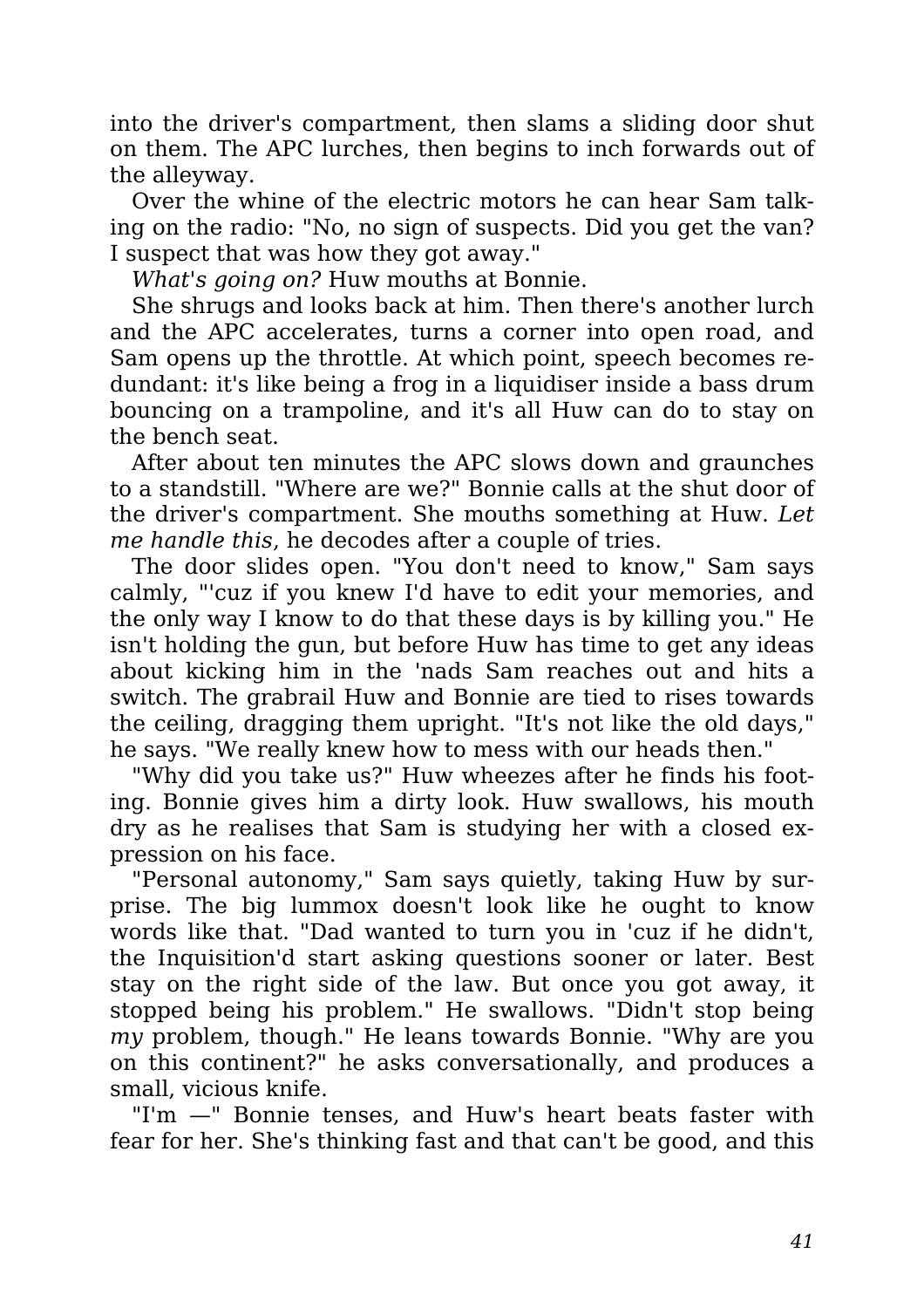crazy big backwoods guy with the knife is frighteningly bad news. "Not everyone on this continent wants to be here," she says. "I don't know about anyone else's agenda, but I think that a mind is a terrible thing to waste. That's practically my religion. Self-determination. You got people here, they're going to die for good, when they could be ascendant and immortal, if only someone would offer them the choice."

Sam makes encouraging noises.

"I go where I'm needed," she says. "Where I can lend a hand to people who want it.Your gang wants to play post-apocalypse; that's fine. I'm here to help the utopians play *their* game."

Huw has shut his eyes and is nearly faint with fury. *I'm a fucking passenger again, nothing but a passenger on this trip* — the alien flute-thing in his stomach squirms, shifting uncomfortably in response to his adrenalin and prostaglandin surge — *fucking cargo*. For an indefinite moment Huw can't hear anything above the drum-beat of his own rage: carrying the ambassador is fucking with his hormonal balance and his emotions aren't as stable as they should be.

Sam is still talking. "— Dad's second liver," he says to Bonnie. "So he cloned himself. Snipped out this, inserted that, force-grew it in a converted milk tank. Force-grew *me*. I'm supposed to be him, only stronger, better, smarter, bigger. Kept me in the tank for two years plugged in through the cortex speed-learning off the interwebnet then hauled me out, handed me a scalpel, painted a line on his abdomen and said 'cut here'. The liver was a clone, too, so I figured I oughta do like he said less'n I wanted to end up next on the spare parts rota."

"Wow." Bonnie sounds fascinated. "So you're a designer ubermensch?"

"Guess so," Sam says slowly and a trifle bashfully. "After I got the new liver fitted Dad kept me around to help out in the lab. Never asked me what *I* wanted, just set me to work. *He's* Asperger's. Me, I'm just poorly socialized with a recursive introspective agnosia and a deficient situational relationship model. That's what the diagnostic expert systems tell me, anyway."

"You're saying you've never been socialized." Bonnie leans her head towards him. "You just hatched, like, fully-formed from a *tank* —"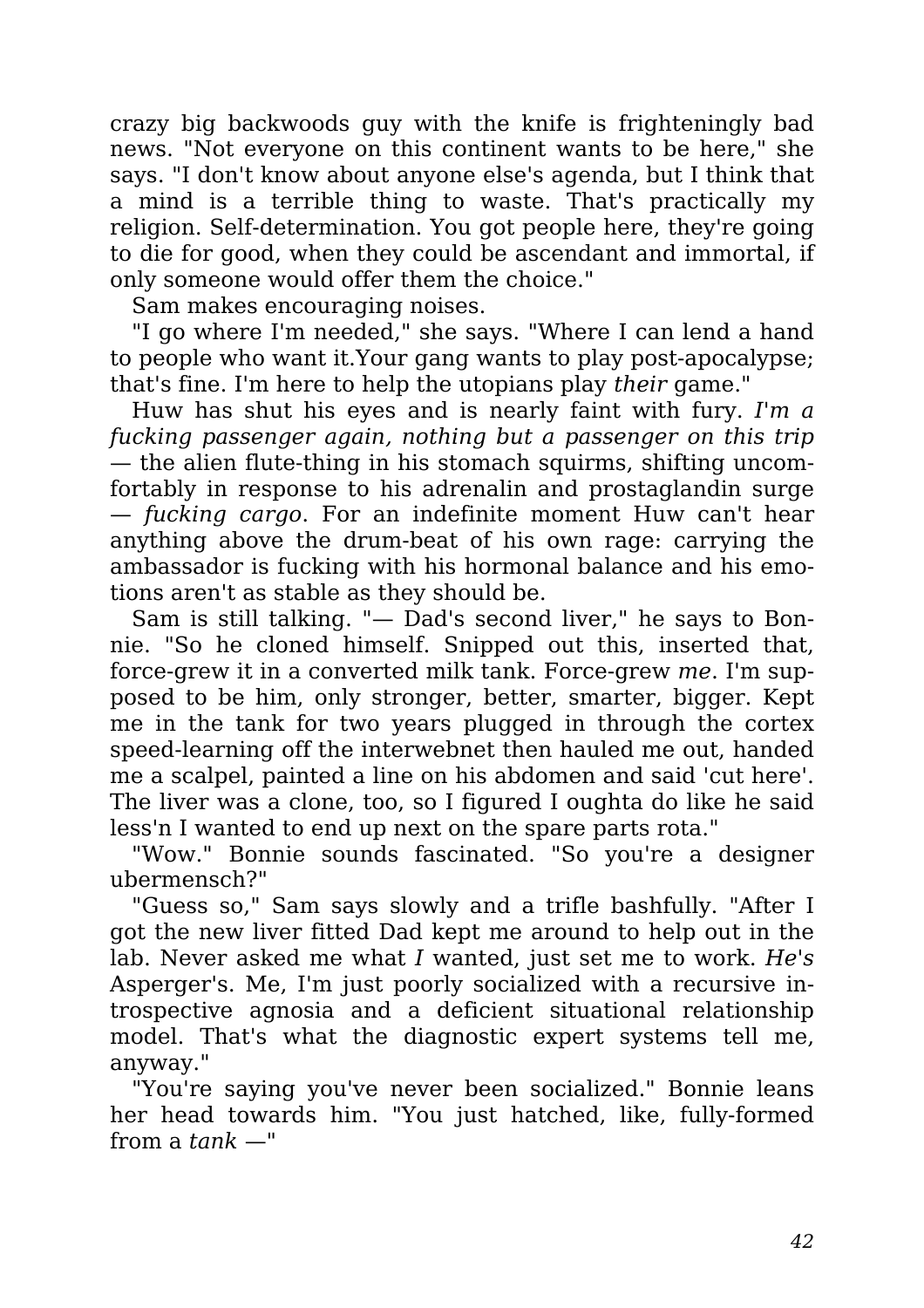"Yeah," Sam says, and waits.

"That's so sad," Bonnie replies. "Did your dad mistreat you?"

"Oh mercy, no! He just ignores … well, he's dad. He never pays much attention to me, he's too busy looking for the alien space bats and trying not to get the Bishop mad at him."

"Is that why you were taking Huw into town?" asks Bonnie.

"Huh, yeah, I guess so." Sam chuckles humourlessly. "Anything comes down in the swamp, you betcha they see it on radar. You came down in dad's patch, pretty soon they'll come by and see why he hasn't turned you in. So you can't really blame him, putting on the holy roller head and riding into town to hand over the geek."

"That's okay," Bonnie says calmly, as Sam shows some tension, "I understand."

"It's just a regular game-theoretical transaction, y'see?" Sam asks, his voice rising in a near-whine: "he has to do it! He has to tit-for-tat with the Church or they'll roll him over. 'Sides, the geek doesn't know anything. The shipment —"

"Hush." Bonnie *winks* at the big guy. "Actually, your dad was wrong — the Ambassad — the shipment requires a living host for communion."

"Oh!" Sam's eyebrows rise. "Then it's a good thing you rescued him, I guess." He looks wistful. "If'n I trust you. I don't know much about people."

"That's all right," Bonnie says. "I'm not your enemy. I don't hate you for picking us up. You don't need to shut us up." She looks up at where her wrists are trussed to the grab rail. "Let my hands free?"

Sam listens to some kind of internal voice, then he raises the knife and slices away at Bonnie's bonds. Huw tenses as she slumps down and then drapes herself across Sam's muscular shoulder. "What do you want?" Sam asks.

Bonnie cups his chin tenderly. "We all want the same thing," she says. Sam shrinks back from her touch.

"Sha," she says. "You're very handsome, Sam." He squirms.

Huw squirms too. *Bonnie*," he says, a warning.

Sam twists to stare at him and Huw sees that there's soemthing wild breaking loose behind his eyes. "Come on," Bonnie says, "over here." She takes his hand and leads him towards the driver's cab of the APC. "Come with mamma."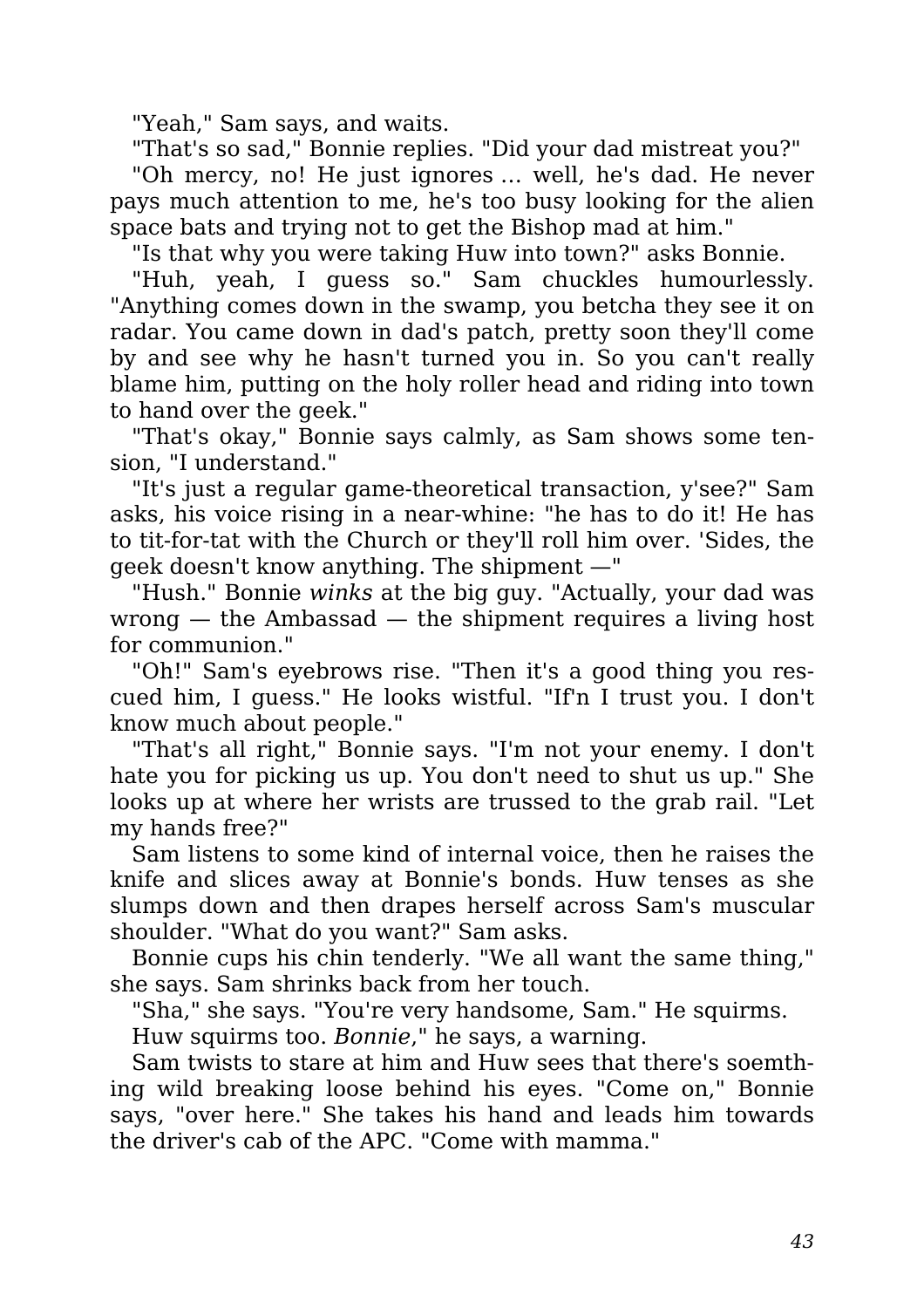Huw is revolted by the sight of Sam, docilely moving past him, nimble on his big dinner-plate feet, hand enfolding Bonnie's eyes down. He feels a sear of jealousy, and only Bonnie's sidelong glare silences him.

After the hatch thumps shut, Huw strains to overhear the murmured converation from behind it, but all he can make out is thumps and grunts, and then, weirdly, a loud sob. "Oh, Daddy, *why*?" It's Sam, and there are more sobs now, and more thumps, and Huw realizes they're not sex noises — more like *seizure* noises.

His ribs and shoulders are on fire, and he shifts from foot to foot, trying to find relief from the agony of hanging by his wrists. He steps on their pathetic pillowcase of possessions and the lamp rolls free, Ade popping up.

"My, you are a *sight*, old son," the little hologram says. "Nice hat."

"It helps me think," Huw says, around the copper mesh of the balaclava. "It wouldn't have hurt to have a couple of these on the zep, Ade."

"Live and learn," the hologram says. "Next time." It cocks its head and listens to the sobbing. "What's all that about then?"

Huw shrugs as best as he can, then gasps at the chorous of muscle-spasms this evinces from his upper body. "I thought Bonnie might be having a shag, but now I'm not sure. I *think* she might be conducting a therapy session."

"Saving the world as per usual," Ade says. "So many virtues that girl has. Doctrinaire ideologues like her are the backbone of the movement, I tell you. Who's she converting to pervtopic disestablishmentarianist personal politics, then?"

"One of your trading partners," Huw says. "Sam. Turns out he's the Doc's son. Clone. I 'spect you knew that, though."

"Sam? Brick shithouse Sam?" There's a distant, roaring sob and another crash. "Who'd have thought he had it in him?"

"Whose side are you on, Ade? What have you been selling these bastards? I expect I'll be dead by dusk, so you can tell me."

"I *told* you, but you didn't listen. There is no conspiracy. The movement is an emergent phenomenon. It's complexity theory, not ideology. The cloud wants to instantiate an ambassador, and *events* conspire to find a suitable host and get some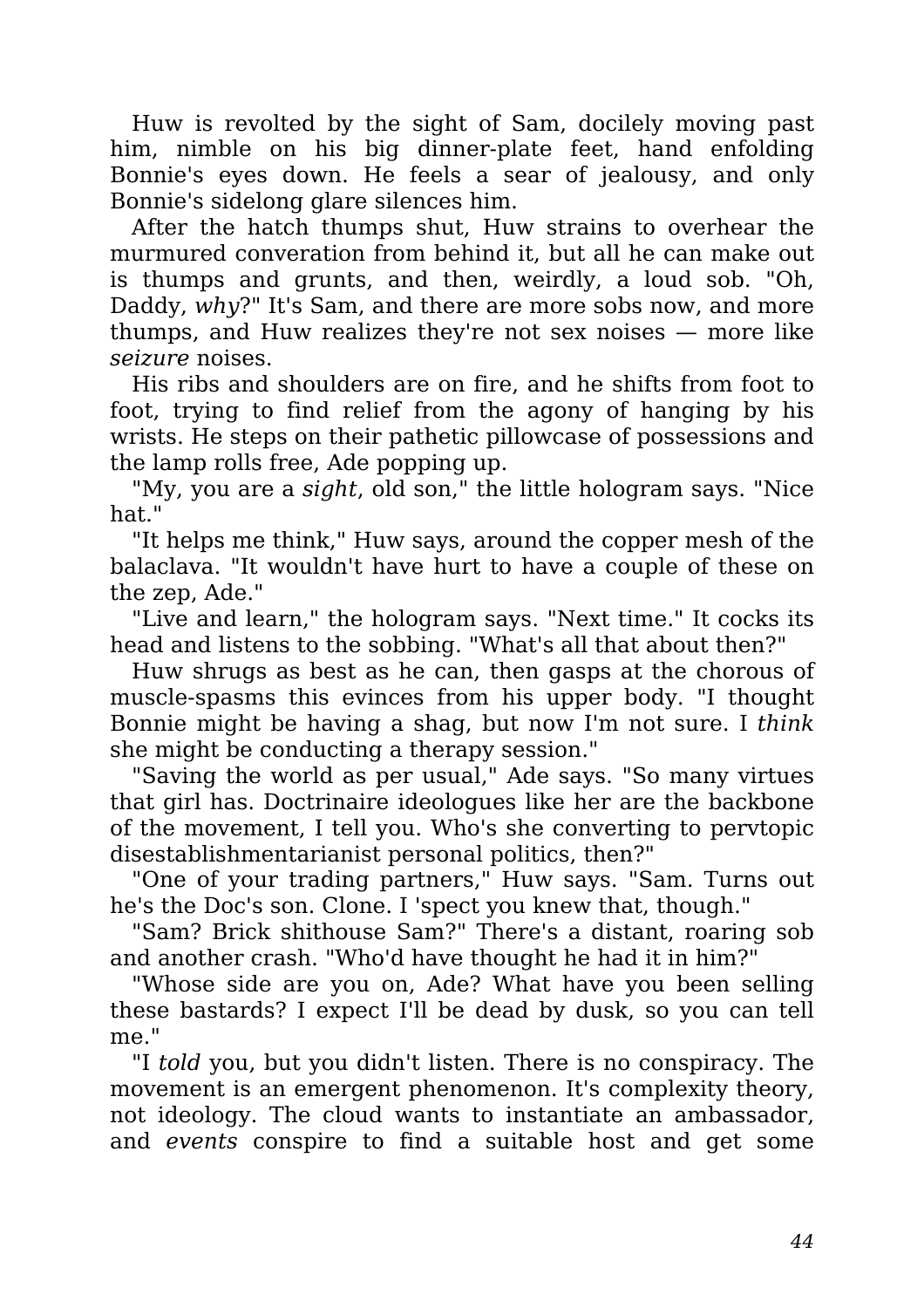godvomit down his throat." Ade nods at him. "Now the cloud wants the ambassador to commune with something on the American continent, and there you are. How do I know the cloud wants this? Because you are there, on the American continent. QED. Maybe it wants to buy Manhattan for some beads. Maybe it wants to say hello to the ants. Maybe it wants to be sure that meatsuits are really as banal and horrible as it remembers."

"No ideology?" Huw says, as another sob rattles the walls. "I think Bonnie might disagree with you."

"Oh, she might," Ade says, cheerfully. "But in the end, she knows it as well as I do: our mission is to be where events take us. Buying and selling a little on the side, it's not counter-revolutionary. It's not revolutionary. It's just more complexity. More soup whence the conspiracy may emerge."

"That's all conveniently fatalist," Huw says.

"Imagine," Ade says, snottily. "A technophobe lecturing *me* about fatalism." The sobs have stopped, and now they hear the thunder of approaching footfalls. Bonnie comes through the door as Ade winks out of existence, trailing Sam behind her.

She takes both of his hands and stands on tiptoe to kiss him on the tip of his squashed nose. "You're very beautiful, Sam," she says. "And your feelings are completely normal. You tell the Bishop I told you to go see her. Him. It. They'll help you out."

Sam's eyes are red and his chin is slick with gob. He wipes his face on his checkered flannel shirt-tails. "I love you, Bonnie," he says, his voice thick with tears.

"I love you too, Sam," she says. She reaches into his pocket and takes out his knife, opens it and cuts Huw down. "We're going now, but I'll never forget you. If you ever decide to come to Europe, you know how to find me."

Huw nearly keels over as his arms flap bloodlessly down to slap at his sides, but manages to stay upright as Sam thuds over to the ramp controls and sets the gangway to lowering.

"Come on, Huw," she says, picking up their pillow-case. "We've got to get to the coast."

"*Court is in session,*" screams a familiar voice as the ramp scrapes the rubberized tarmac. Three UN golems — so big they dwarf Sam — come up the ramp with alarming swiftness and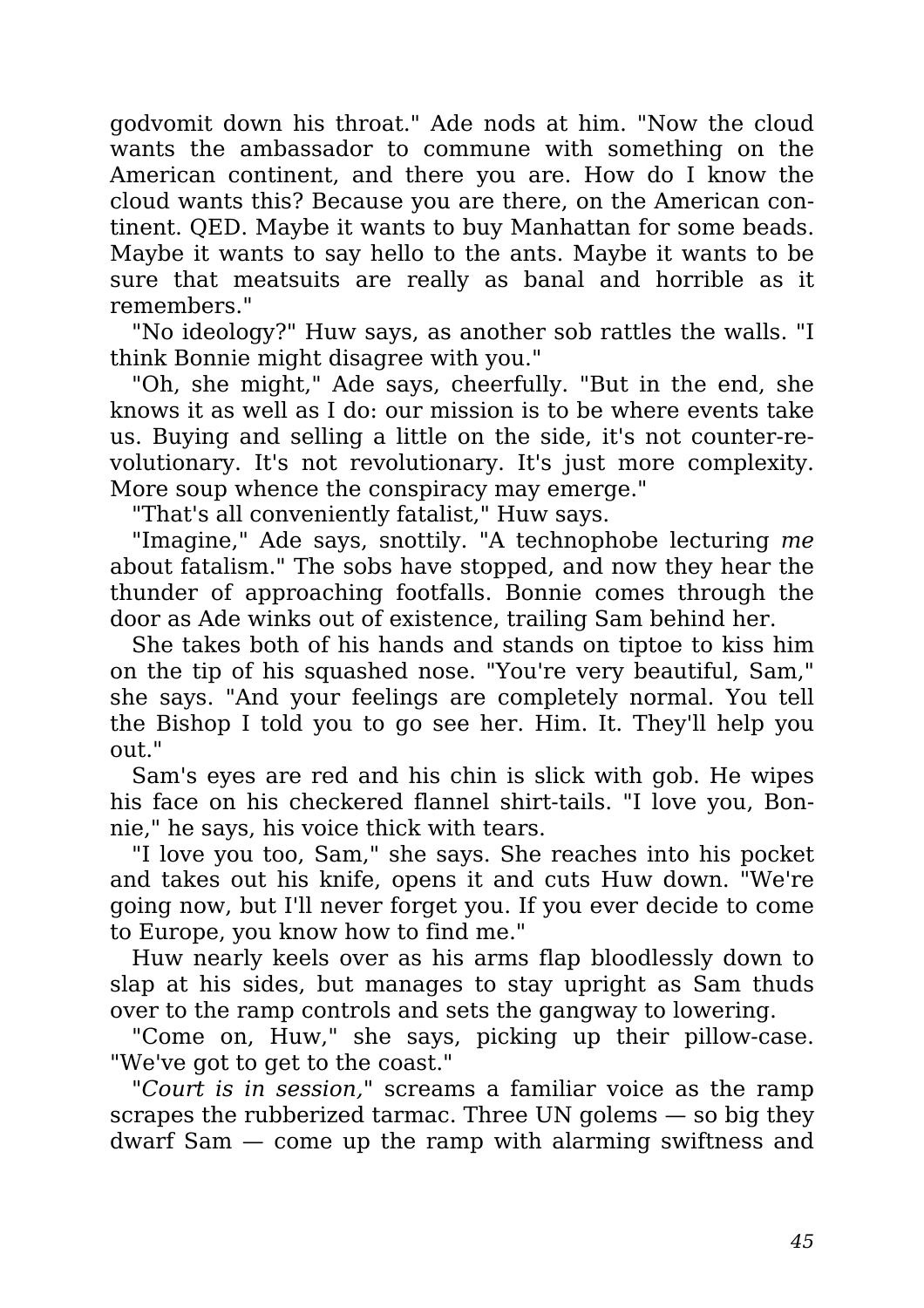clamp hold of Bonnie, Huw and Sam before any of them have time to register anything more than a dim impression of a brightly lit alleyway and in the middle of it, Judge Rosa Guilliani: encased in a dalekoid peppermill of a personal vehicle, draped in her robes of office, and scowling like she's just discovered piss in her coffee-cup.

"You are charged with violating UN biohazard regulations, with wanton epidemiological disregard, with threatening the fragile peace of our world's orderly acquisition and adoption of technology, and with attempting to flee UN jurisdiction."

"You're out of your jurisdiction," Bonnie says.

"I'll get to you," the judge snaps. "I never execute a criminal without offering her last words, so you just sit tight until I call on you."

Sam is thrashing hard at his golem, trying to buck it off him, but he might as well be trying to lift Glory City itself for all the good it does him. For Huw, being trapped in the iron grip of a golem is oddly nostalgic, hearkening back to a simpler time when he knew he could trust his perceptions and the honest virtue of neo-Luddism.

He closes his eyes, clears his mind, and prepares to defend himself. *It's bankrupt,* he'll say. *Your UN is a sham. There's no more virtue in your deliberation over which technologies to adopt than there is in this benighted shithole's wholesale rejection of everything that doesn't burn petrol or heretics or both.* He'll say, *The "other side" in this fight doesn't even notice that it's fighting you. Its leaders are opportunists and scoundrels, its proponents are patsies at best and sadists at worst.*

Huw sucks in air to deliver this speech that will rescue him from the gibbet, ignoring the many aches and owies that light up his body like accupuncture needles, and there is a tremendous crash as another APC crunches down in the alleyway behind the Judge, its ramp falling to reveal ranked men in white robes, numerous as ants, clutching tasp-wands, scimitars, pulse-guns, ballistic guns, and cruciform spears that hum with sinister energy.

"It's the Inquisition," Bonnie says. "I *told you* you were out of your jurisdiction." She looks like she's ready to say more, but Sam breaks free of his golem's grip with a roar and snatches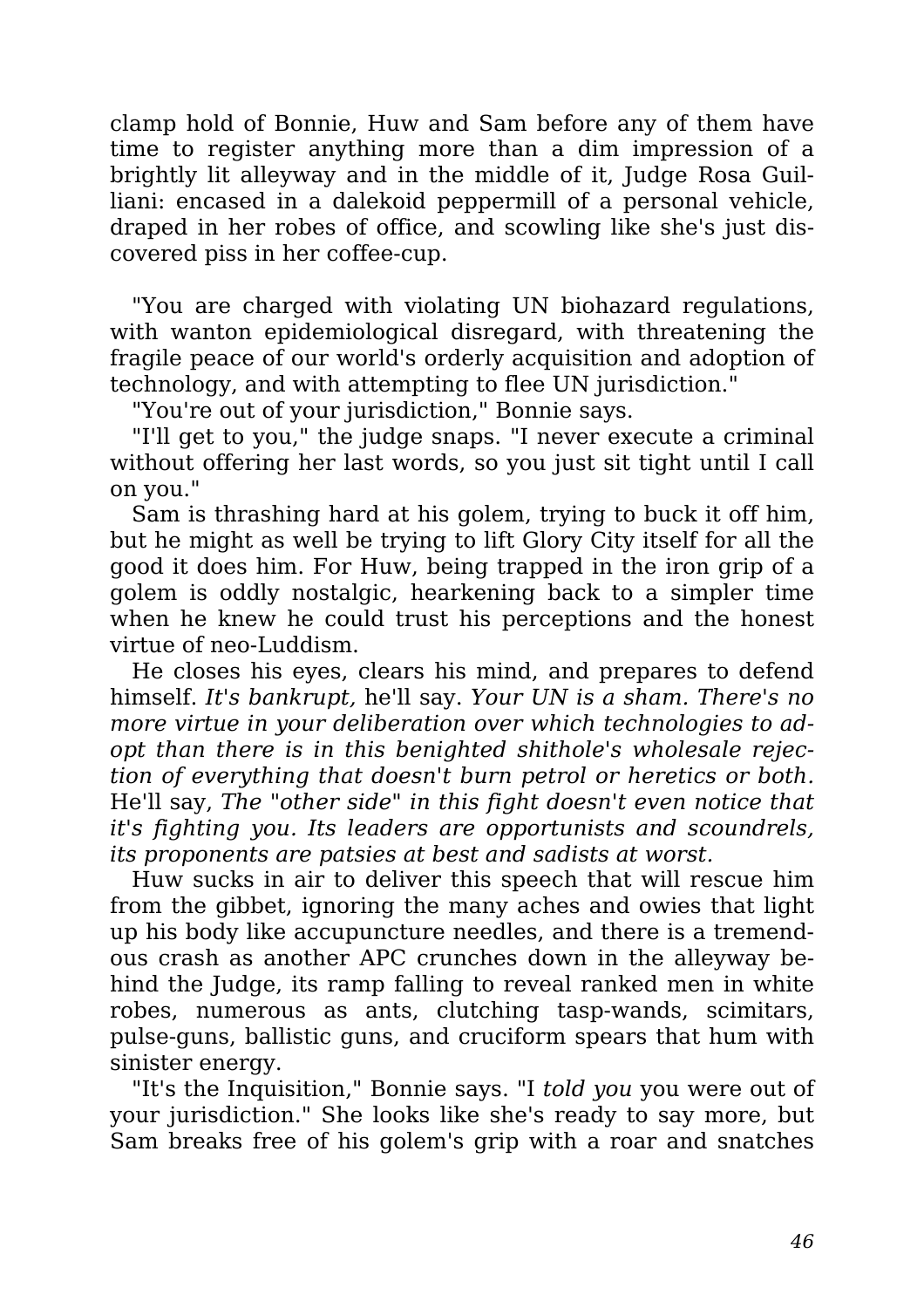her up, flings her over his shoulder and disappears into the guts of his APC, which clanks away amid the whining ricochets of small arms fire from the soldiers of the Inquisition.

Judge Rosa's spinning turret give the Inquisitors pause, especially after it blasts a dozen of them out of their boots. Finally, one brave soul darts forward and jams a speartip down its barrel, falling to the ground when the Judge nails him with enough electricity to freeze-dry him on the spot, so that he clatters when he hits.

They give up on moving her, surrounding her instead with bristling guns. "I have diplomatic immunity, you God-bothering imbeciles," she screeches, the amplified howls knifing through their skulls and dropping a few of the remaining Inquisitors to their knees.

They hustle Huw into the APC, kicking him to the grippy deck-plates and pinning him there with a gun-barrel dug hard into one kidney. They leave a detail to watch the Judge and clank away with him to the auto-da-fe.

"This is gonna hurt you a *lot* more than it hurts us," one of the Inquisitors breathes right in Huw's ear as the ramp drops in the main plaza of Glory City, where a crowd of thousands awaits his appearance.

They drag him up by his much-abused arms, letting his feet scrape the ground. He loses a shoe on the way to the stage, and the other on the way up the steps. His overalls tear on ground, so that by the time he's hauled erect before the crowd, the skin covering one whole side of his chest is abraded away, a weepy, striated road-pizza left behind.

A white robe is draped around him and snapped shut in behind and around his arms. The crowd roars with anticipation, and their faces swim before him, each in a rictus of savage anticipation. Huw wishes he still believed in his God-self, but they've left him his copper balaclava, so he's out of the godbox.

"Sinner?" a voice says, hissingly, in his ear. It echoes off the walls of the plaza, off the balconies crowded with hooting spectators who fall silent when these amplified syllables are sounded. "Sinner, can you hear me?"

The speaker is right there in his ear, as close as a lover, breath moist. "I can hear you," Huw says.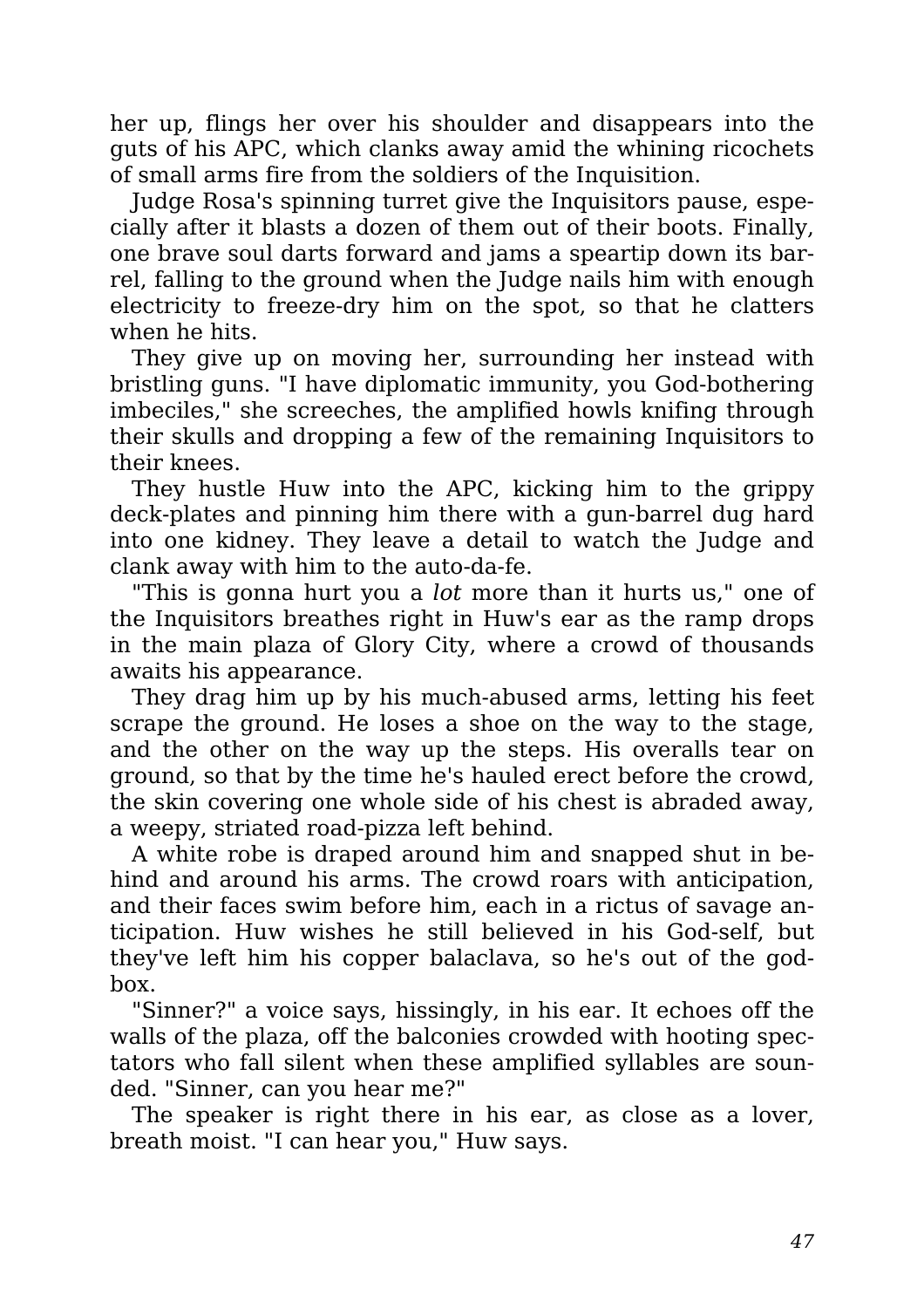"Will you confess your sins and be cleansed of them before we end your life on God's earth?"

"Sure," Huw says. "Why the fuck not?"

There's a disapproving murmur from the crowd and the left side of Huw's head lights up like someone's stuck a live wire to it. A chunk of his ear falls wetly to the stage before him and the crowd roars as the hot blood courses down his face.

"You will not profane this courtroom," the hisser hisses.

Huw struggles to remember his brave speech for the Judge, but it won't come. "I —" he stammers. *They're going to kill me*, he realises, a sick certainty rising with his gorge. "I —"

"You stand accused!" the speaker shrieks in his ear. "Unclean! You have consorted with vile demons and the skyborn minions of Satan! You did wilfully escape from the custody of your arresting officer and were found in wanton congress with the degenerate scum who swirl in the cesspit of their own tumescent desires in the swamp of iniquity for which we are *damned*!" His accusor's voice rises. "Lo, these score years and eight we have dwelt since the Rapture, the ascent of those who are bathed in the blood of the lamb, and what is it, you faithful among the fallen ask, what is it that holds us back to this land of sorrows? And I answer you: it is the likes of this miserable sinner! Behold the man, lost in the sorrow and degradation of his evil!"

Huw manages to stay silent while the inquisitor gets himself worked up into a holy-roller frenzy of foaming denunciation. It would appear that Huw has single-handedly doomed every living human on the North American continent to a fiery and perpetual damnation by his pursuit of sins both trivial and esoteric, from sodomy to simony by way of barratry and antimony. Concentration is hard. He's weak at the knees, and the entire side of his head feels as if it's been dipped in molten lead. He listens to the condemnation with mounting disbelief, but not even the accusations of ministering iced-tea enemas to the ailing baby ground-squirrels in the petting zoo manage to drag a protest from him in the face of likely punishment. He can see the score to this scene and his words would merely serve as punctuation for random acts of degradation and violence against his person. Finally the inquisitor winds down, his voice ratcheting into a gloating hiss. "How do you plead, sinner?"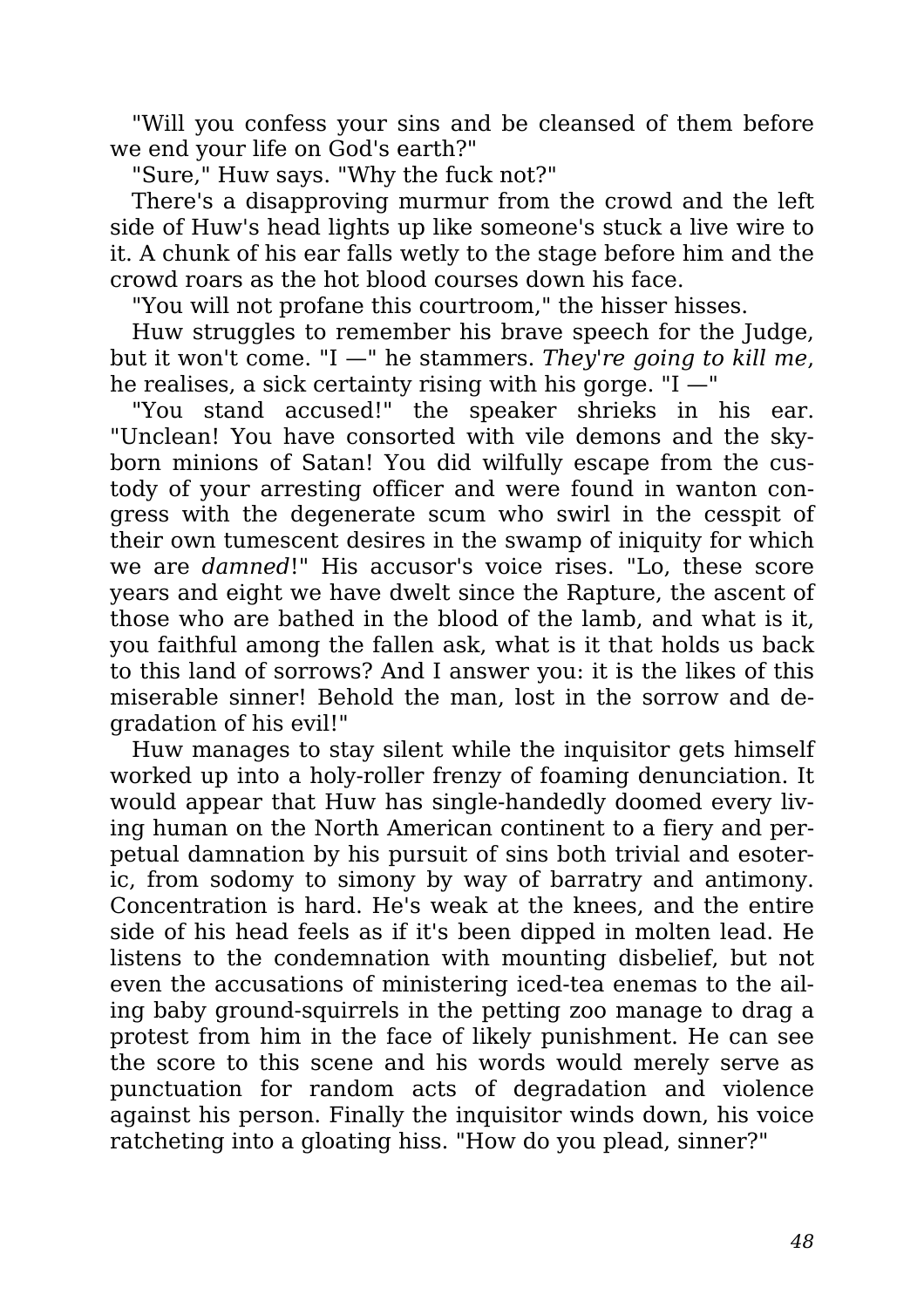"Does it make any difference?" How asks the sudden silence, hating the tremor in his voice. "You're going to kill me anyway."

The small of his back explodes and he falls over, unable to draw breath with which to scream. Dimly he registers a couple of shadowy figures standing over him — one of them having just clubbed him in the kidneys.

"How do you plead, sinner?"

Huw isn't about to plead anything because he can barely breathe, but the inquisitor seems to view this as deliberate recalcitrance: he raises a hand and another guard steps forward and clubs Huw between the legs.

"How does he plead? Anyone?" The inquisitor roars at the crowd, hidden amplifiers boosting his voice and scattering it across the plaza like a shotgun blast.

"Guilty! GUILTY! *GUILTY!*" roars the crowd.

"The prosecution, having made its case before God and man, rests," says the inquisitor, leaning heavily on a baseball bat.

"Hmm." Huw is distantly conscious of another, more thoughtful voice. "And what do you say, minister for the defense?"

"Nothing to say, your Grace." The defense attorney's voice is thin and reedy and quavers a little. "My client is obviously guilty as sin."

"Then I guess we are in agreement. Okay, y'all, let justice be done." Guards pick Huw up off the ground and bear him to the front of the stage. "In the name of the authority vested in me by the law of the Lord, as Bishop of this principality, I hereby find you guilty of whatever the hell you're guilty of. We don't get to give justice, that's his upstairs's job. So the sentence of this court, handed down in mercy rather than in anger, is that we're going to give you a one way ticket to ask the holy father for clemency and forgiveness in person. To heaven's gate!"

The crowd roars its approval and people begin to stream out of the square like ants, boiling and shifting to repel an invasion of their territory. Huw groans, gasps for air, and coughs up blood. "It won't hurt," the judge promises, almost kindly. "Not much, anyway."

There's another brief journey by APC, this time barely out of the square and back round a couple of side roads. The guards let Huw lie on a bench seat, which is a mercy, because his legs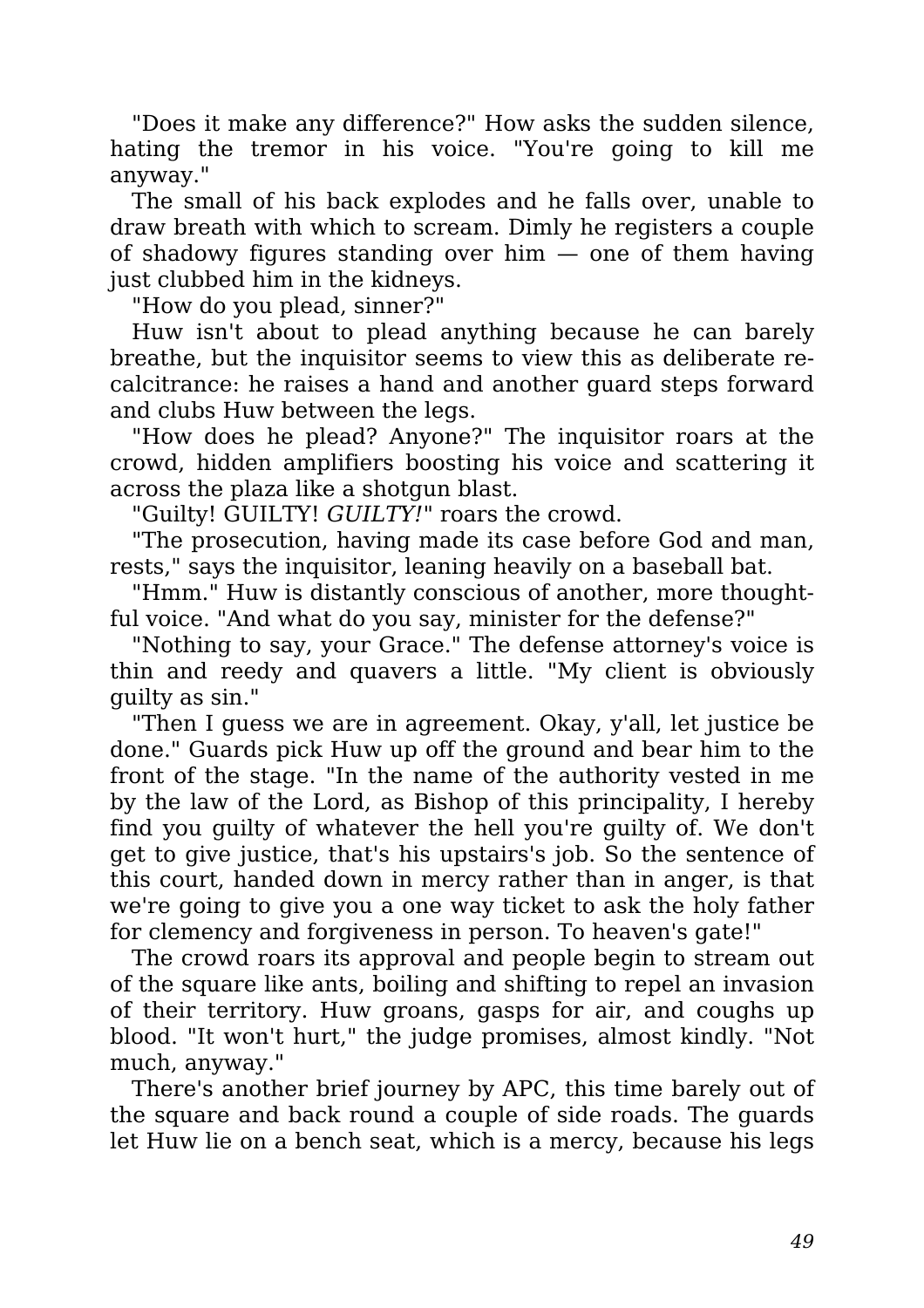aren't working too well. *Just get it over with*, he wishes dismally. *Is anyone going to tell Sandra?* he wonders. *She got me into this —*

The APC parks up and the ramp rumbles down. They're in another of the huge access tunnels that run through the wall of the dome, like the one Doc and Sam dragged him in through almost a day ago. It's been a very long day — the longest. Vast blast-proof doors close behind the APC, slamming shut with a thunderous boom. The guards frog-march Huw down the ramp and out, up the tunnel to the next set of doors. There's another APC behind the one he arrived in, and a handful of dignitaries step out of it to witness the proceedings.

The guard on his left lets go of him. "When the doors open, run forward," he says. "If you dance and stamp your feet a bit they'll figure out where you are faster. They know they're going to be fed, though, so they'll be waiting for you. If you make them come inside they'll take their time."

"You're going to feed me to the ants," he realises.

"God's little helpers," says the guard to his right.

"What if I don't cooperate?" Huw asks woozily.

The guard on his left hefts his cattle prod thoughtfully. "Then we'd have to work you over some more and do it again." He hefts the prod in Huw's direction. "Not that it's any trouble, mind. All the same to us."

Huw backs away from the guards until he thumps into the outer door of the airlock. "Oh. Oh shit." The guards are wearing hermetically sealed tuppersuits. So are the official witnesses. A bell clangs from the front APC. Then the door he's leaning against begins to grind down into the ground. Huw glances round and sees the guards and witnesses scurrying backward to the safety of their armoured vehicles, despite the security of their anti-proof suits. "Fucking cowards!" he tries to yell, but it comes out as a cracked squawk. *Damn, I'm going to die and I don't even get a good exit line.* He turns back to face the opening door and takes a step forward towards the blasted wilderness that used to be North America.

It's like the surface of the moon — or worse. A lightning strike somewhere up the coast has set one of the petrochemical forests on fire and the resulting smogbank has smeared the baby-blue bowl of the sky with the sooty muck of a by-gone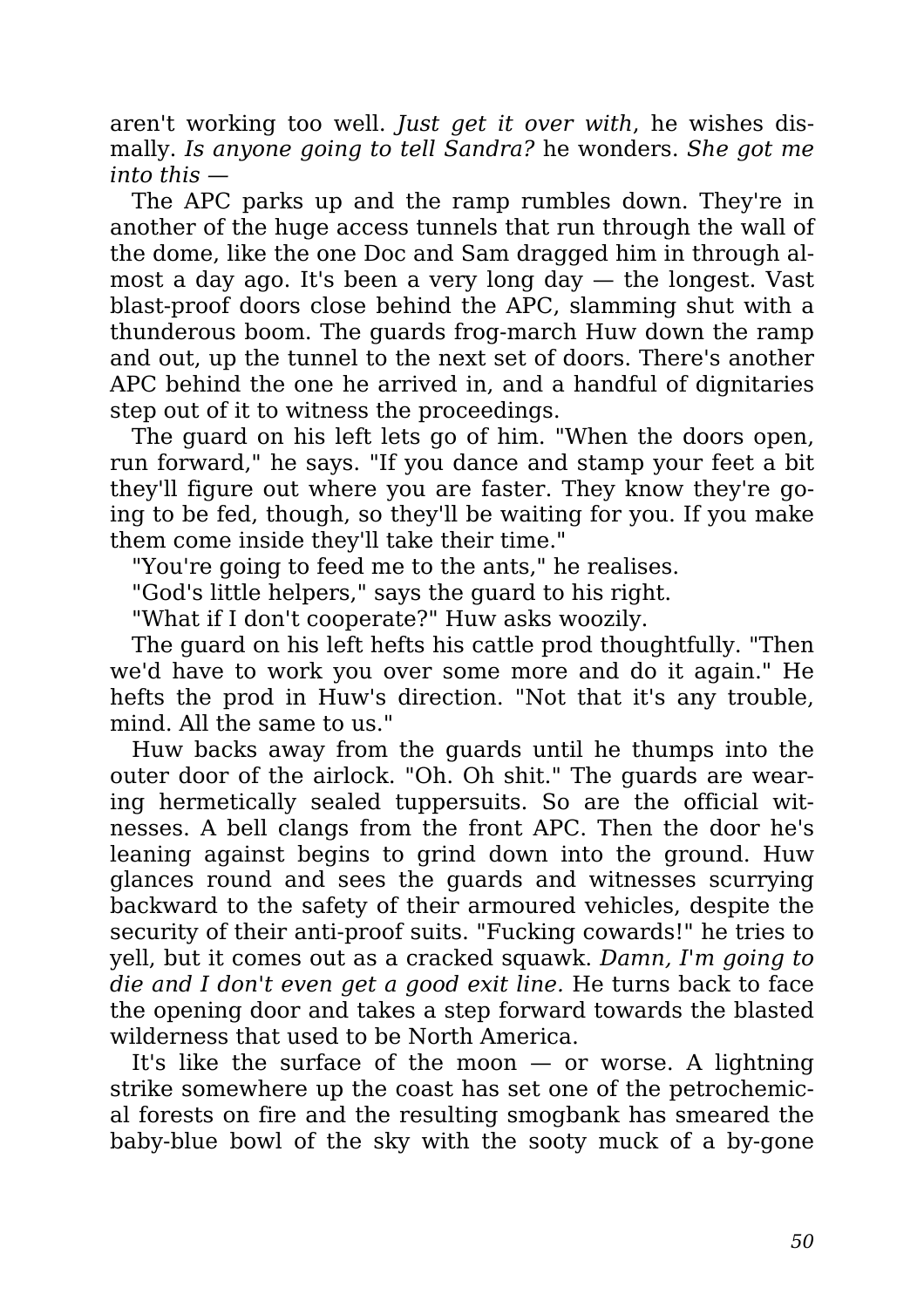age. The sun itself is a bloated red torch aflame in a sea of shitcoloured clouds that roil and bubble above a landscape the colour of charred ash. Gas trees march into the distance from the flanks of the Glory City dome, but the ground beneath them is muddy brown and shimmers slightly — at first Huw thinks it's covered in a slick of escaping light fraction crude, but then he looks closer and sees that the shimmer is that of motion, the incessant febrile ratcheting digestive action of a myriad of superorganisms. The ants are lords of all that they survey — and that includes him.

Huw steps forward onto the desolate ground, leaving the tunnel mouth. He glances round once. "Bastards," he mouths at the smugly merciful Bishop and his torturers, safe in their airconditioned tanks. There's a faint rattling humming noise in the air, and he takes a deep breath, wondering how long it'll take the ants to notice him. What chance does he have of reaching another airlock? Probably not much — they wouldn't be using this as an established means of execution if survival was easy, or even possible. But Huw has no intention of giving the assholes in the dome the satisfaction of actually seeing the ants get him. He takes another deep breath and lurches forward — one knee is very much the worse for wear and he's light-headed and nauseous from the beating he's taken — trying to get away from the front of the airlock.

"Huw?"

At first he thinks he's hallucinating. It's Bonnie's voice, distant and tinny, and that grinding rasping noise is back. There's also a faint sizzling sound, like hot fat on a grill. He shakes his head and lurches on.

The sizzling noise is back. The ground ahead is dark, like an oil spill. "Huw? Where are you? Hang on!" He stumbles to a halt. The oil slick is spreading like a shadow, and when he looks round he sees it extends between him and the dome. *That's odd.* He looks down. *Ants.* They're everywhere. He can't out-run them. So he collapses to his knees and looks at them. They're what's making the sizzling noise. It's the noise of a trillion millimetre-wide cutting machine mouths chowing down on the universe. If they could speak their message would be, *you will be assimilated*. He reaches out one shaky hand and a winged ant alights on his fingertip. He brings it close to his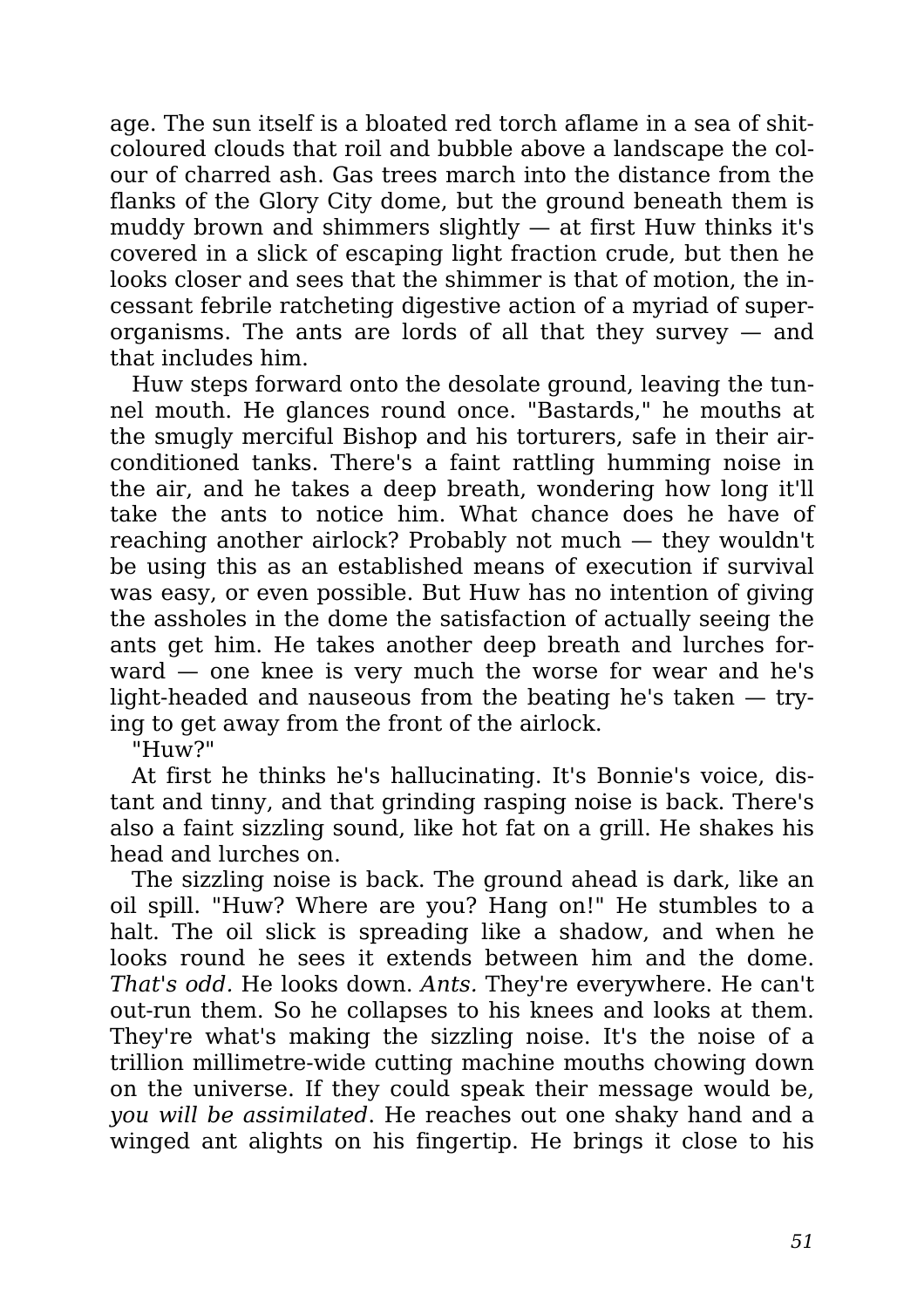face, ignoring the scattering of fiery bites on his legs and knees, trying to meet the eyes of his executioner.

The ant stares at him with CCD scanners. It spreads its wings and Huw watches, entranced, trying to read the decals embossed on each flight surface. *Chitin is waxy, isn't it?* He realises. *It would dissolve in the gasoline mangroves. So these aren't —*

"Huw! Hang on! We'll rescue you!"

It *is* Bonnie's voice, he realises, looking round in disquiet. Massively amplified, it booms out across the wasteland from the top of a vehicle that looks like an old-fashioned swamp boat with a bulbous plastic body mounted on it. The boat is surfing *over* the ants, he thinks, until he realises that there's not much of a solid surface over there.

"Can you hear me?" Bonnie yells.

Huw waves.

"Great! I'm going to pop the hatch and lay down an insecticide screen! When you see it go, I want you to run this way! Three! Two! One!" *Bang.*

One end pops off the side of the swamp boat and a cloud of foam drifts out. Bonnie follows it, something like a flame thrower strapped to her back. She's pumping away in all directions, striding towards him on his little raised island, and Huw realises that nothing, *nothing* has ever looked as beautiful to him as this pansexual posthuman, lithe and brilliant in her skin-tight neoprene suit, laying about her with grace and elegance and GABA-inhibitors as she comes to rescue him from this frankly insane situation —

Huw lurches into motion, a drunken and lopsided wobble impelled by a now-fiery burn at the side of his face. The ants have tasted blood and they're hungry. He howls as he runs, and Bonnie steps aside and spritzes him on the fly. "Go on!" She calls. "I'll cover you!" He needs no urging, but lurches on towards the swamp boat rescue. Within the back of the translucent bubble he can dimly see a figure — Sam, maybe? — working the controls, keeping the big blower on the back of the boat in ceaseless motion, sucking ants through the mincing blades —

He's on the ground, and he can't remember how he got there. "Shit, this is no good," says Bonnie. "What have they done to  $-$  oh fuck." She picks him up and begins to drag him,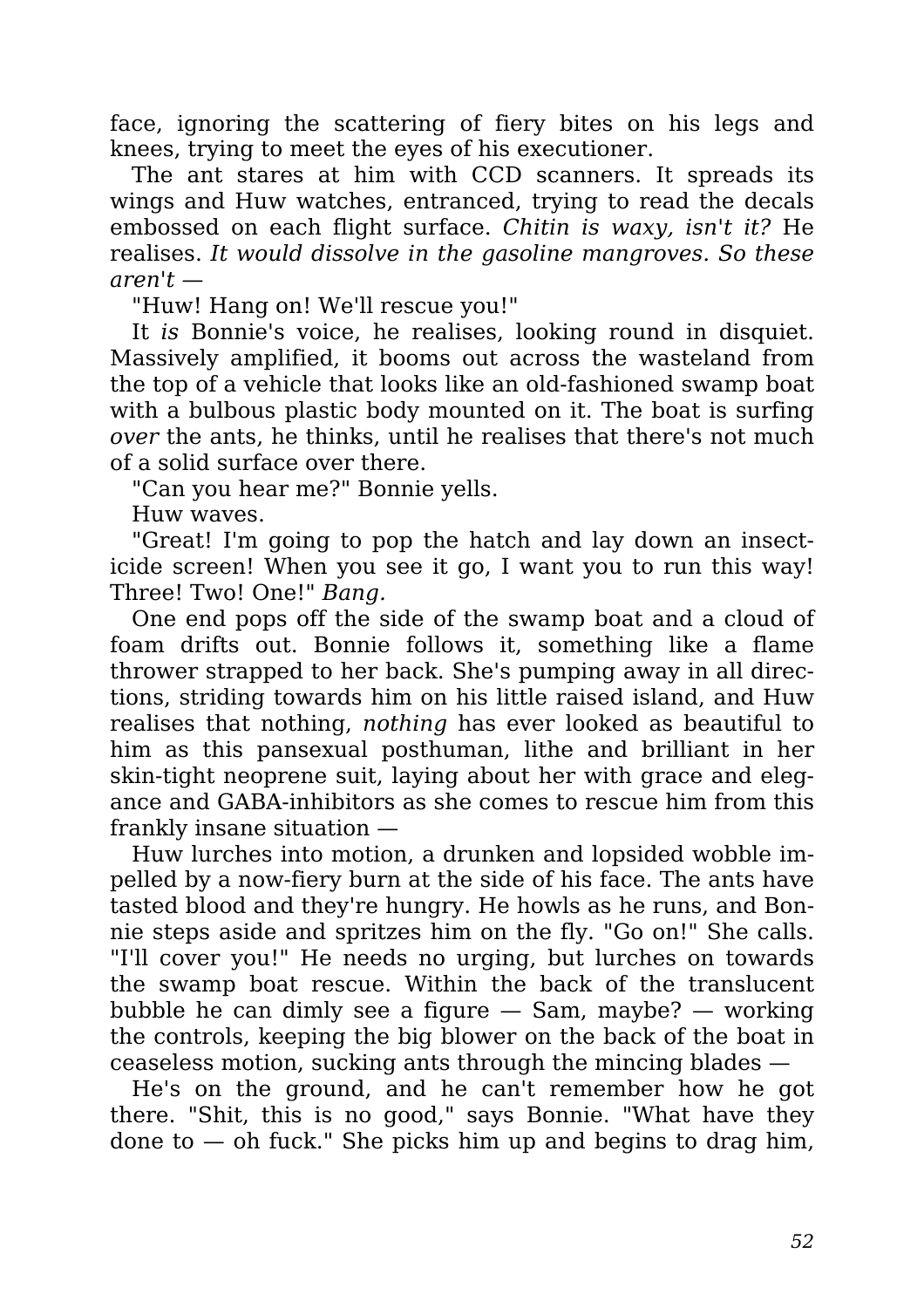her breath coming in gasps. The ants see their prey escaping and close in, an ominous sizzling hymn of destruction on the wing. "Go *on*!" she urges, and Huw manages to get one leg working. They hop along together and Bonnie gives him an enormous shove, boosting him up the side of the boat and in through the airlock. The open 'lock bay is crawling with fiery red ants, the disassembler toolkits on their heads whining in an irridescent blur. Huw bats at them, and Bonnie stands up just outside the airlock to spritz down the swamp boat, and then something like a monstrous humming tornado falls on her with an audible thud. She screams once, and twitches, and Huw cowers at the back of the airlock.

"*FUCK!*" The door he's lying against crashes backwards under him, tumbling him into the swamp boat as Sam leaps over his body and dives forward. "Bonnie!"

With the last of his strength Huw grabs one of Sam's ankles, tumbling him into the lock. "Stop," he gasps.

"Bonnie!" Sam howls. But he freezes instead of throwing himself out into the gray storm.

"Close the door or we're both dead," Huw gasps.

"Bonnie!" One meaty hand reaches out — then closes on the airlock panel. "Oh god. Oh shit." There's a Bonnie-shaped outline just visible on its feet through the whirlwind but it's glowing white, the colour of live bone, and something tells Huw that he's looking at her skeleton, crucified on a storm of insectoid malice in the act of rescuing him from the swarm — *they'll be waiting for you* — and Sam swings the door shut with a boom on its gaskets just as the pile of white bones at the heart of the tornado explodes outwards and collapses across the wasteland in front of the airlock.

They're not out of danger. Sam howls and grabs at his face, falling backwards against the opposite wall of the airlock. "Spray!" he yells, like a dying desert explorer calling for water.

Huw fumbles around the cramped cell, squishing bugs wherever he finds them until he sees the blue spray bottles strapped to one wall. He hauls himself upright and takes aim at Sam. "Where do you want it?" he asks.

Sam half-turns towards Huw and holds his hands out from his face. Huw retches and holds the trigger down, blasting Sam in the — in what's left of the front of his head. The ant tornado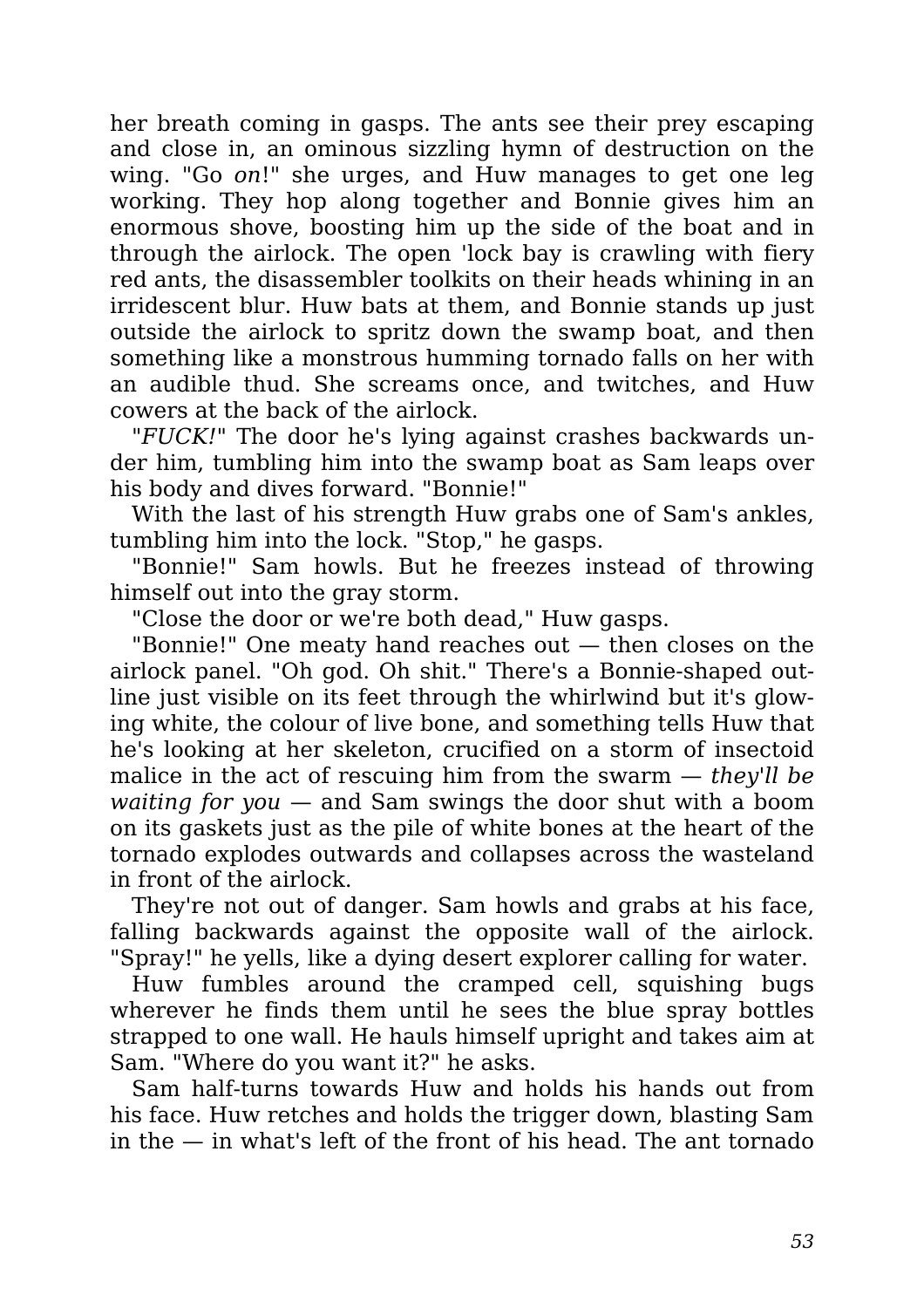that came down on Bonnie must have shed waves of flying biting deconstructors, for Sam's head hosts a boiling pit of destruction, cheeks bitten through and eye sockets seething. The noises Sam makes are piteous but coherent enough that Huw is sickly afraid that the man's going to survive. And after what happened with Bonnie he's not sure what that means.

"Glag-ad," Sam gurgles, and Huw yanks down the emergency first aid kit and pulls out a gel pack that says something about burns and bites and massive tissue injuries on its side. He lays it across the top of Sam's face, making sure to leave a hole around his mouth, then hunts out a syrette full of something morphinesque and whacks it into Sam's upper arm. After a tense minute Sam's whistling breaths slow and the shuddering spasms relax into something like sleep.

How is nearly out of it by this time, drunk on a cocktail of terror, pity, pain and exhaustion. The world seems to be spinning as he hauls himself through the rear door and into the cockpit at the back of the craft. *Smuggler's swamp boat*, he realises. Doc must not have wanted to show this anywhere near Glory City. As he studies the unfamiliar controls he comes to the unpleasant conclusion that he's not going anywhere on his own. *Don't know how to operate it, and if I did, I wouldn't know where to go,* he realises. He glances out the windshield at the gathering darkness, punctuated by the evil fire-red bellies of ants that are trying their luck on the diamond-reinforced sapphire laminate. (Some of them are even leaving gouges in it.) *Just a temporary reprieve …*

There's a crackle from a grille on the dash. "Ready to accept UN jurisdiction, you miscreant?" croaks a familiar tenor. Huw stares at the speaker as floodlights come on behind him in the depths of the swamp, spearing the cab of the smuggler's boat with a blue-white glare. "Or would you rather I crack that toy open like an egg and leave you to the ants?"

*Christ*, Huw thinks. *It's not as though I know how to drive this goddamned thing, anyway.* He presses a button next to the grille. "Can you hear me?" he says. He repeats this with four more likely-looking buttons until Judge Judy''s cackle answers him back.

"You going to come along peacefully?"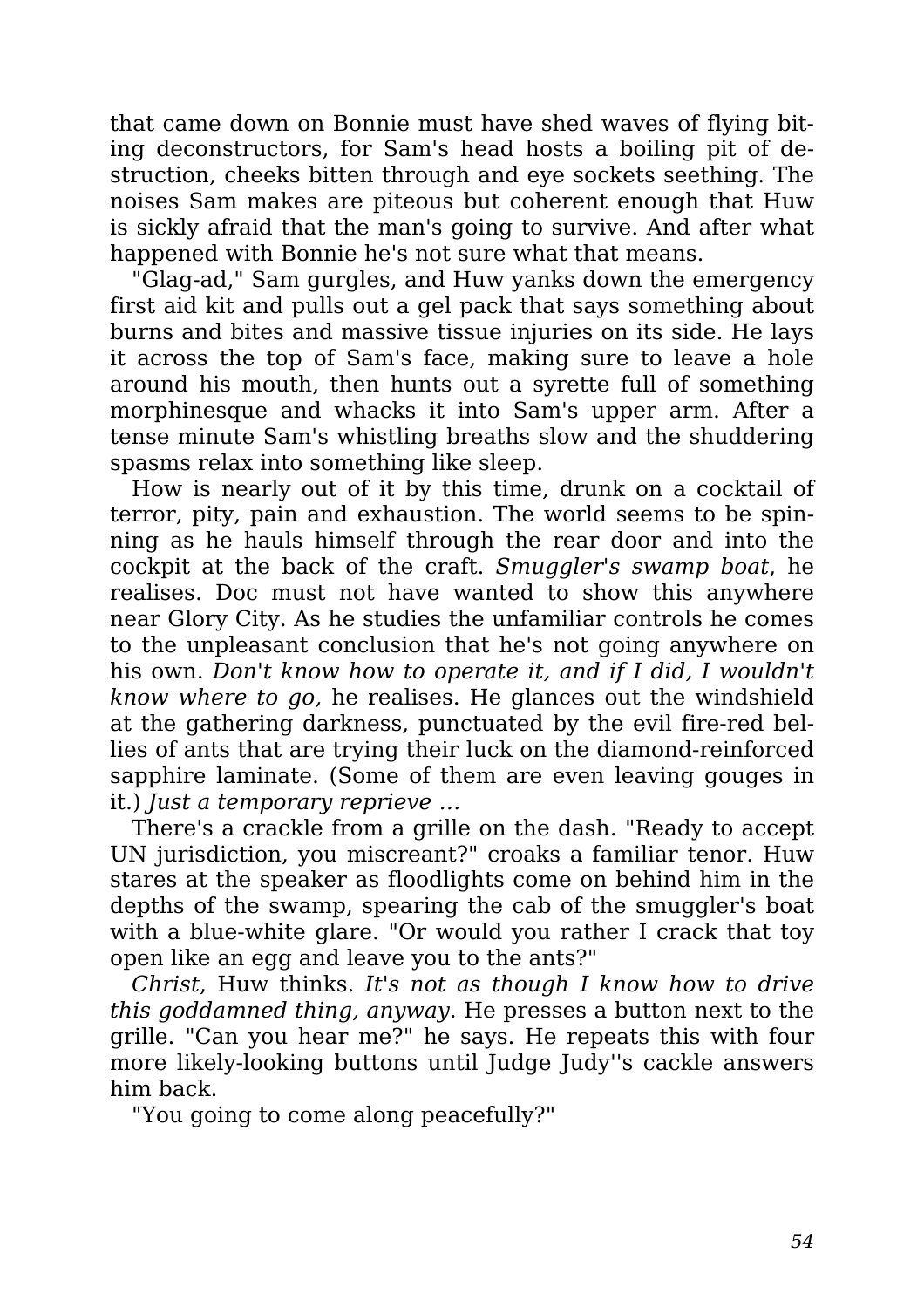"Sure looks like it," he says. "Do I get to stand trial somewhere civilized?"

The judge chuckles fatalistically. "Once we shoot our way off this fucking continent and nuke it in our wake, I fully intend to drag your spotty ass back to Libya for a proper trial. Does that suit you?"

"Down to the ground," Huw says. "Now what?"

"Herro," Ade says, popping up out of his lantern after the Judge has Huw shrink-wrapped and tossed in a narrow hold, her daleksuit and her golems filling up all the available on Sam's boat. "Ew," he says, when he catches sight of Sam's ruin of a face. "That can't be good."

"He'll get fixed up once he gets to civilization," Huw says. "Judge is taking us to Libya." He sighs and tries to get comfortable in his enforced, plastic-wrapped vermicularitude. "The ants got Bonnie," he adds, conversationally, his voice hollow and echoing in the cramped hold.

"You don't say?" Ade says. "Well, that's too bad. Scratch one useful idiot."

"You know, it's going to be a pleasure to rat you out to the UN," Huw says. "A pleasure to get the ambassador cut free and fed to a disassembler. Your movement stinks."

The tiny Adrian plants its hands on its hips and cocks its head at Huw. "Useful idiots I have patience for," he says. "Useless idiots, well, that's something else altogether."

The boat judders to a halt. There's a roar of jets overhead and a series of crashes all around them. *We're being bombed,* Huw thinks. The boat bounces like a pea on a plate. "Sam, are you conscious yet?" he says, aloud. Sam doesn't move. *Just as well,* he thinks, and prepares to die.

"Oh, please spare me the drama," Adrian says. "I radioed your position to the Bishop so that he could capture you, not kill you. The Ambassador needs a host."

He hears the golems slam past his hold and run out to do battle, then more jouncing crashes.

"I have *diplomatic immunity*," the Judge screeches as something drags her past his cell. A moment later, the hatch opens, and Huw and Sam are lifted, dumped into a gigantic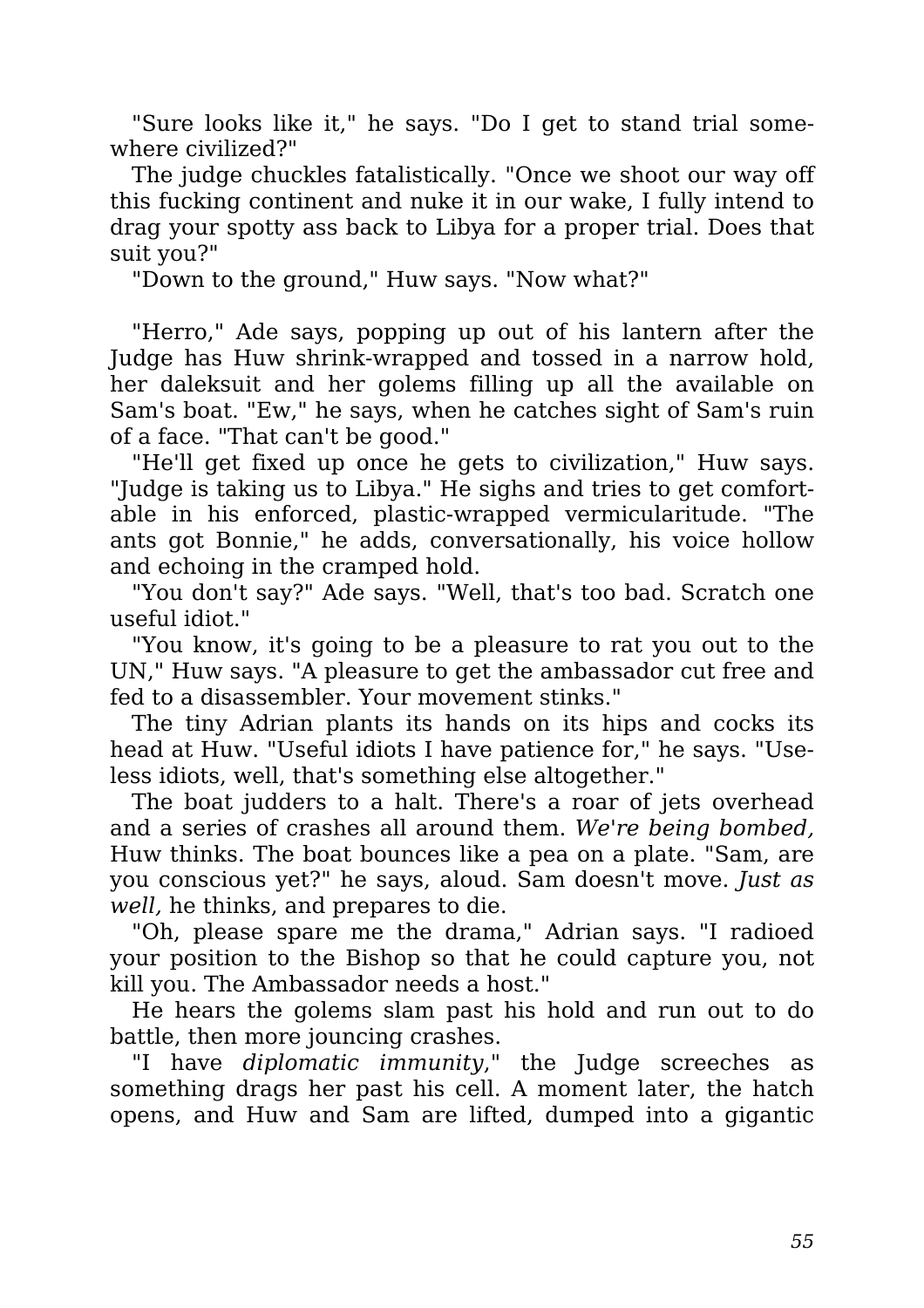airtight hamster-ball, sealed, and rolled away back toward Glory City.

"Children," the Bishop says. He is thin and weak-chinned and watery-eyed, and his voice is familiar. It takes Huw a moment to place it, and then he remembers the voice, moist in his ear: *Sinner, can you hear me?*

"You are in: So. Much. Trouble." Judge Judy is no longer hissing like a teakettle, but her rage is still clearly barely under control. "What do the words 'Diplomatic Immunity' mean to you?"

"Not an awful lot, We're afraid," the Bishop says, and whitters a little laugh. "We don't much go in for formalities here in the new world, you know."

They've amputated the dalek suit's gun and damped its public-address system, so that Judge Judy is reduced to a neutered head in a peppermill with a black robe of office draped round it, but she is still capable of giving looks that could curdle milk. Huw numbly watches her glare at the Bishop, and the Bishop's watery answering stare.

"What *shall* We do with you?" the Bishop says. "Officially, you're dead, which is convenient, since it wouldn't do to have the great unwashed discover that God's will was apparently to let you go.

"The entity who alerted Us to your presence was adamant that the sinner here should be spared. You're host to some godvomit that many entities are interested in, and consequently, you may live. So chin up, right?"

"I'm thrilled," Huw says. "But I 'spect that means that Sam here's *not* going to live? Nor the judge?" Sam is zap-strapped at the ankles and wists and shoulders and knees and thighs, but it's mostly a formality. He's barely breathing, and the compress on his face blooms with a thousand blood-colored roses.

"Well, of course not," the Bishop says. "Heretics. Enemies of the state. They're to be shoved out the lock as soon as We're sure that they've got nothing of interest to impart to Us. A day, two tops. Got that, your honor? As long as you say useful things, you live."

The Judge sputters angrily in her peppermill.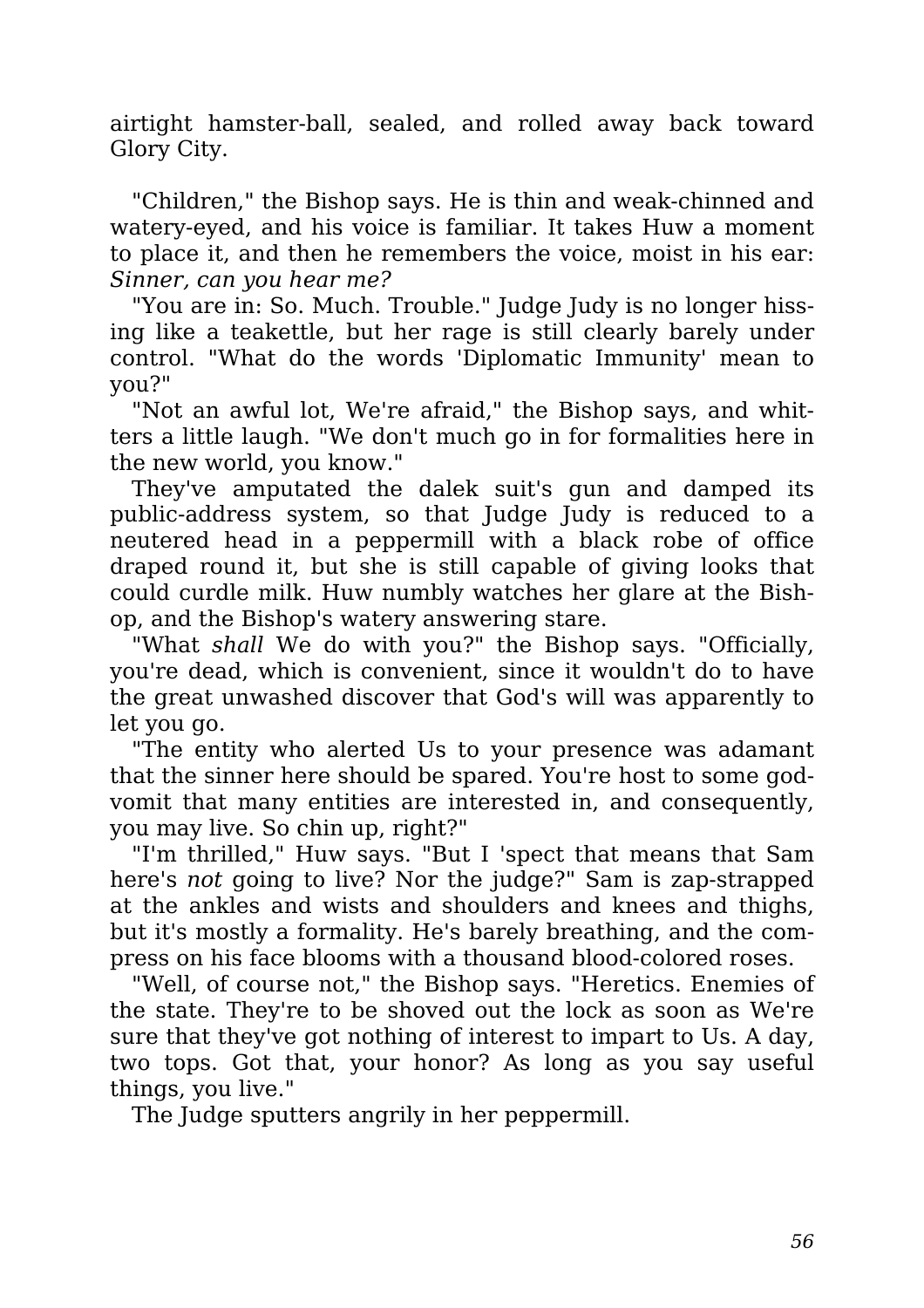"Now, let's get you off to the operating theatre," the Bishop says.

Huw can barely muster the will to raise an eyebrow at this. "Operating theatre?"

"Yes. We've found that quadruple amputees are much more pliable and less apt to take it on the lam than the able-bodied. You'll get used to it, trust us."

The servants of the Inquisition, ranged around them, titter at this.

"Take them away," the Bishop says, waving a hand.

Huw is having a dream. He's a disembodied head whose vocal-chords thrum in three-part harmony with a whistle lodged in his stump of a throat. The song is weird and familiar, something he once sang to a beautiful girl, a girl who gave her life for him. The song is all around him, sonorous and dense, a fast de/modulation of information from the Cloud, high above, his truncated sensorium being transmitted to the curious heavens. The song is the song he sang to the beautiful girl, and she's singing *back*.

His eyes snap open. He's on the floor of his cell, parched dry and aching, bleeding and naked. The whistle warbles deep in his throat and the floor vibrates in sympathy, with the tromping of a trillion tiny feet and the scissoring of a trillion sharpened mouth-parts.

The ants come up through the floor and Huw squirms away from them as best as he can — but he's still shrink-wrapped and the best he can do is hump himself inchworm style into a corner, pressed up against the wall of the dome that forms the outer wall of his cell. The song pours out of his throat, unabated by his terror. Some part of him is surprised that he's capable of caring about anything anymore, but he does not want to be eaten by the ants, does not want to be reduced to a Huw-shaped lump of brick-red crawling insects.

The whistle's really going to town now. The Ambassador is having words with the hypercolony, and Huw can just barely make out the sense of the song he's singing: *Ready for upload*.

The ants have covered him, covered the walls and the floor and the ceiling, they've eaten through his coating of shrinkwrap, but the expected stings don't come. Instead, Huw is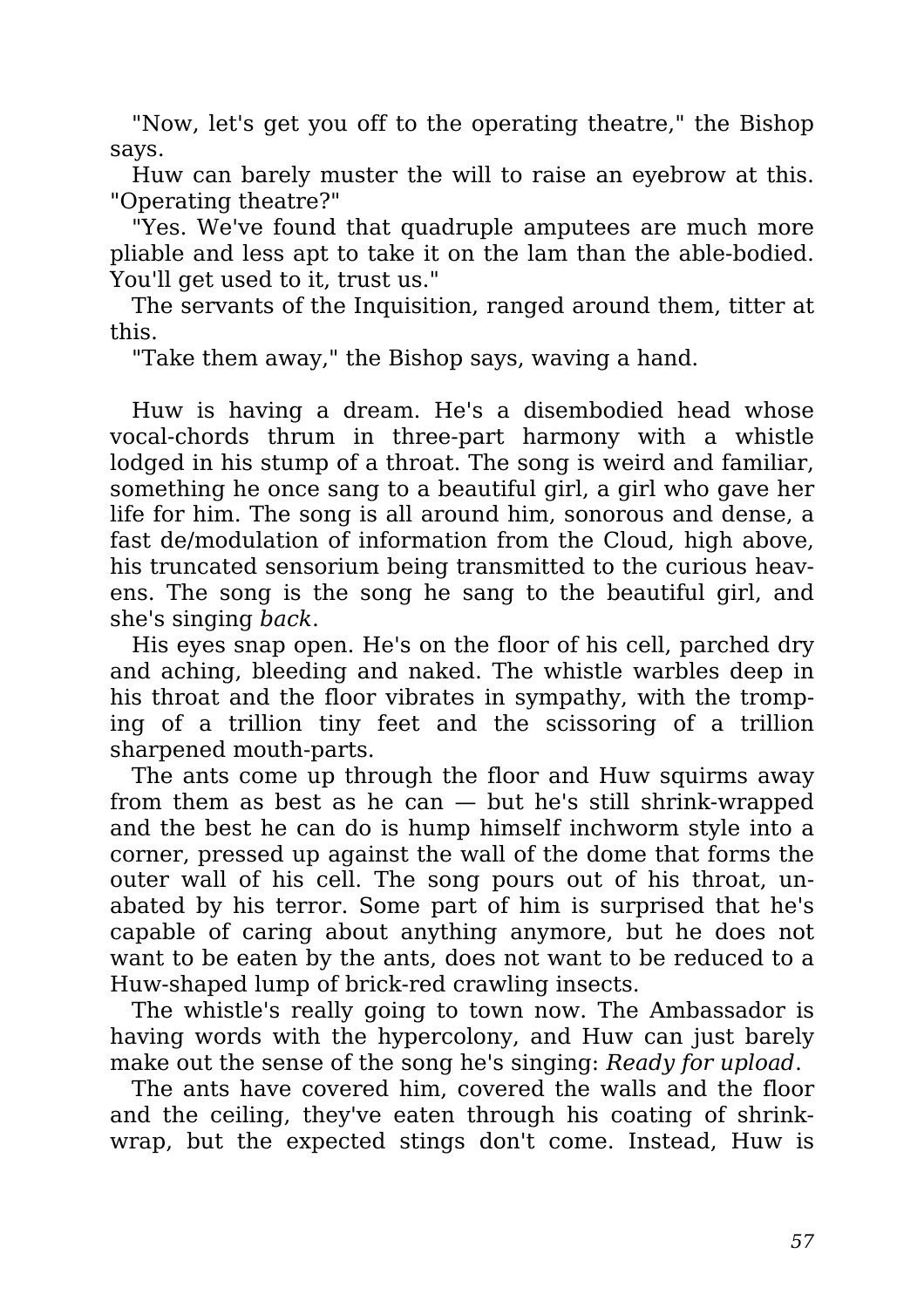filled with the sense of vast clumps of information passing through his skin, through the delicate mucous membranes of his eyes and nostrils, through his ears and the roots of his hair, all a-crawl with ants whose every step conveys something.

Something: the totality of the hypercolony — its weird, sprawling consciousness, an emergent phenomenon of its complexity, oozing through his pores and through the Ambassador and up to the cloud. It's not just the ants, either  $-$  it's everything they've ever eaten: everything they've ever *disassembled*.

Somewhere in that stream is every building, every car, every tree and animal and — and every *person* the ants have eaten. Have disassembled.

Bonnie is passing through him, headed for the Cloud. Well, she always did want to upload.

Huw doesn't know how long the Ambassador holds palaver with the hypercolony, only knows that when the song is done, he is so hoarse he can barely breathe. (During a duet, do the musicians pay any attention to the emotional needs of their instruments?) Huw leans against the wall, throat raw as the Ambassador chatters to the ant colony — biological carriers for the engines of singularity, its own ancestral bootstrap code and he can just barely grasp what's going on. There are complex emotions here, regret and loss and irony and schadenfreude and things for which human languages hold no words, and he feels very stupid and very small as he eavesdrops on the discourse between the two hive minds. Which is, when the chips are down, a very *small* discourse, for the Ambassador doesn't have enough bandwidth to transmit everything the ants have ever stored: it's just a synchronization node, the key that allows the hypercolony to talk to the cloud in orbit high above it.

And Bonnie is *still* dead, for all that something that remembers being her is waking up upstairs, and he's still lying here in a cell waiting to be chopped up by barbarians, and there's something really weirdly wrong with the way he feels in his body as if the ants have been making impromptu modifications, and as the Ambassador says goodbye to the ants a sense of despair fills him —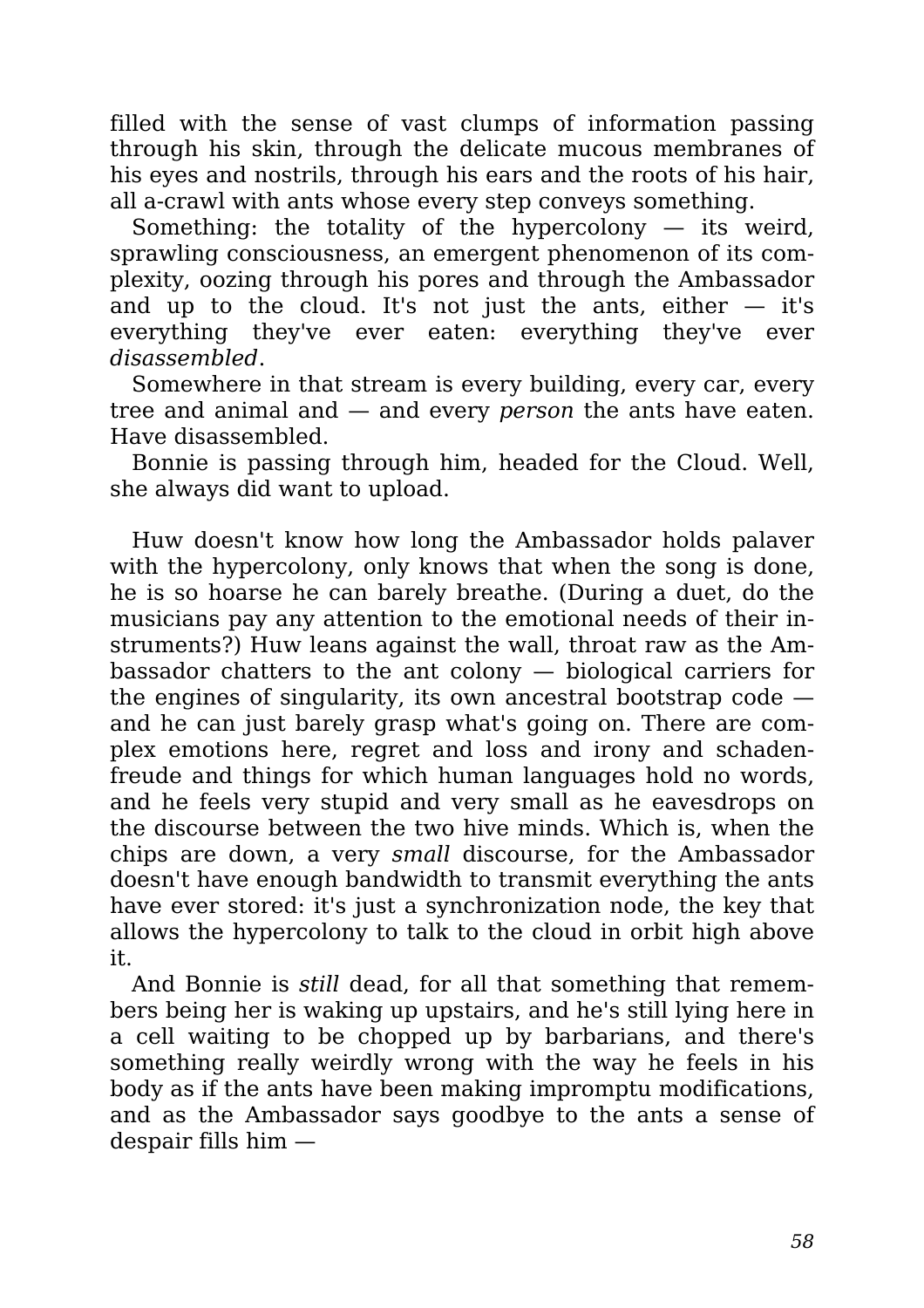The door opens.

"Hello, my child." It's the other Bishop, the pansexual pervert in the polygenital suit. It winks at him: "expecting someone else?"

Huw tries to reply. His throat hurts too much for speech just yet so he squirms up against the wall, trying to get away, for all the time an extra millimetre will buy him.

"Oh, stop worrying," the Bishop says indulgently. " $I - ah$ , ah! — I just dropped by to say everything's sorted out. Mission accomplished, I gather. The, ah, puritans are holed up upstairs watching a fake snuff video starring yourself, being disassembled for spare organs — operating theatres make for great cinema and provide a good reason for not inviting them to the auto da fe in person. Isn't CGI great? Which means you're mostly off the hook now, and we can sort out repatriating you."

"Huh?" Huw blinks, unsure what's going on. *Is this a set-up?* he wonders — but there's no reason *why* the lunatics would run him through something like this, is there? It's so weird it's got to be true. "Wh-whaargh, what do you mean?" He coughs horribly. His throat is full of something unpleasant and thick, and his chest feels sore and bloated.

"We're sending you home," the Bishop says patiently. It holds up a slim hand and snaps its fingers; a pair of hermaphrodites in motley suits with bells on the tips of their pointy shoes steer in a wheelchair and go to work on Huw's bonds with electric shears and a gentle touch. "You have our thanks for a job well done. I'd beatify you, except it's considered bad form while the recipient is still alive, but you can rest assured that your lover is well on her way to being canonized as a full saint in the First Church of the Teledildonic. Giving up her life so that you might survive to bring the hypercolony into the full Grace of the Cloud certainly would qualify her for beatification, even if her other actions weren't sufficient, which they are as it happens." Slim hands lift Huw into the wheelchair and wheel him through the door.

"I feel weird," Huw says, voice odd in his ears. *His* ears? He manages to look down, and whimpers slightly.

"Yes, that's often one of the symptoms of beatification," the Bishop says placidly: "the transgendered occupy a special place of honour in our communion, and to have it imposed on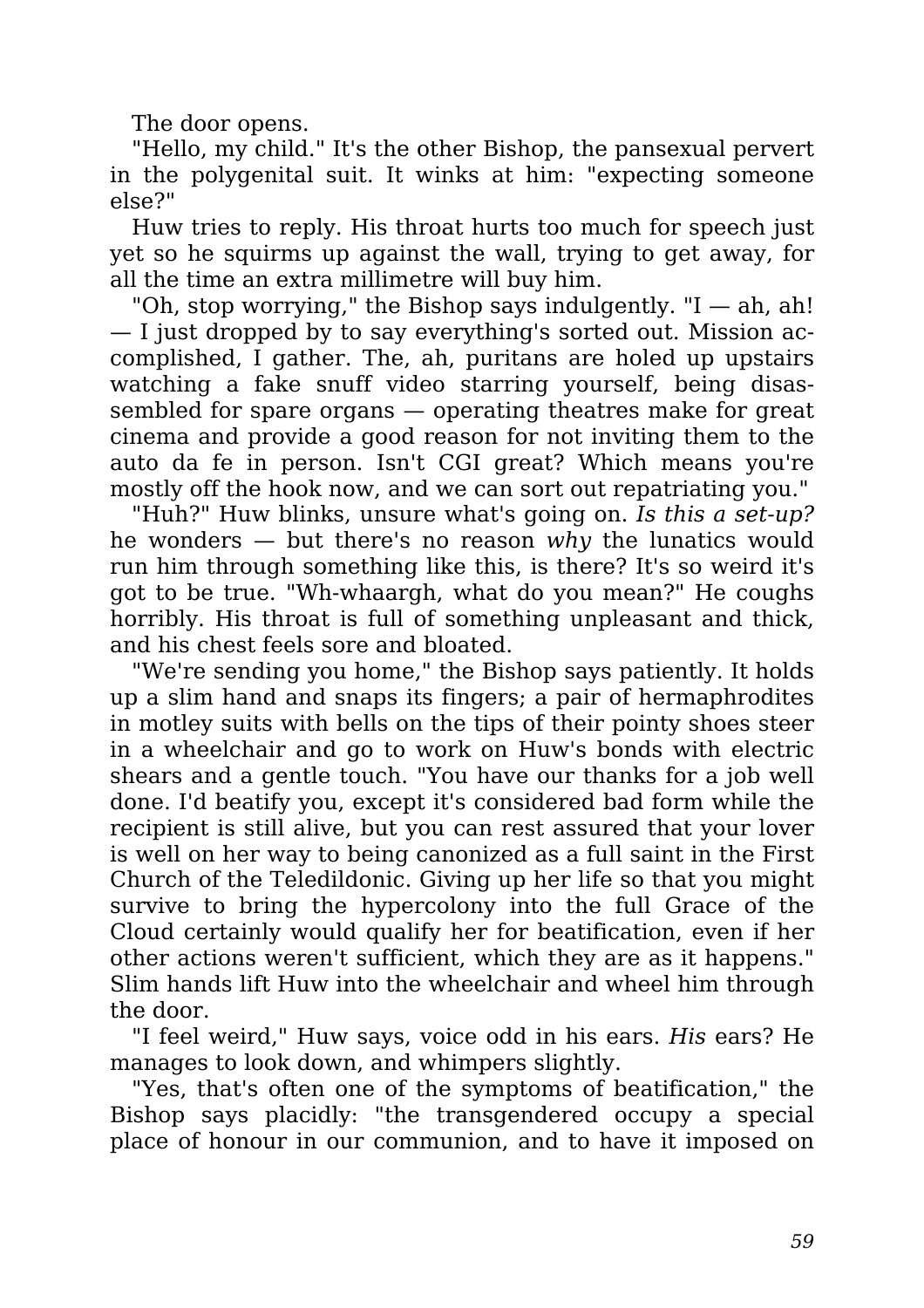you by the hypercolony is a special sign of grace." And Huw sees that it's true, but he doesn't feel as upset about it as he knows he ought to. The ants have given him a whole goddamn new body while the ambassador was singing a duet with them, and  $he$  — she — is about five years younger, five centimetres shorter, and if her pubes are anything to go by her hair's going to come in two shades lighter than it was back when she was a man.

It's one realisation too many, so Huw zones out as the Bishop's minions wheel her up the corridor and into an elevator while the Bishop prattles on. The explanation that the Bishop is both the leader of the Church Temporal — the fallen Baptists — and the Church Transcendental — the polyamorous perverts — passes him by. There's some arcane theological justification for it all, references to Zoroastrian dualism, but in her depression and disorientation the main thing that's bugging Huw is the fact that she survived — and Bonnie didn't.

Upstairs in whatever dwelling they're in, there's a penthouse suite furnished in sybaritic luxury. Carpets of silky natural growing hair, wall-hanging screens showing views from the landscapes of imaginary planets, the obligatory devotional orgy beds and sex crucifixes of the Church of Teledildonics. The Bishop leads the procession in through the door and a familiar voice squawks: "you'll regret this!"

"Perhaps." The Bishop is calm, and Huw sees why fairly rapidly.

Judge Guilliani spins her chair round and glares at him, then her eyes fasten on the wheelchair. "What happened here?" she demands.

"The *alien artefact* you so urgently seek," the Bishop says with heavy irony. "It has accomplished its task, and we are blessed by the fallout. Its humble human vessel who you see before you —" a hand caresses Huw's shoulder — "is permanently affected by the performance, and *we* are deeply relieved."

"Its. Task." Guilliani is aghast. "Are you insane? You let it *out*?"

"Certainly." The Bishop smirks. And we are all the ah, ah, *better* for it." He pauses for a moment, sneezes convulsively, and shudders orgasmically. "Oh! Oh! That was good. Oh my. Yes, ah, the cloud has re-established its communion with the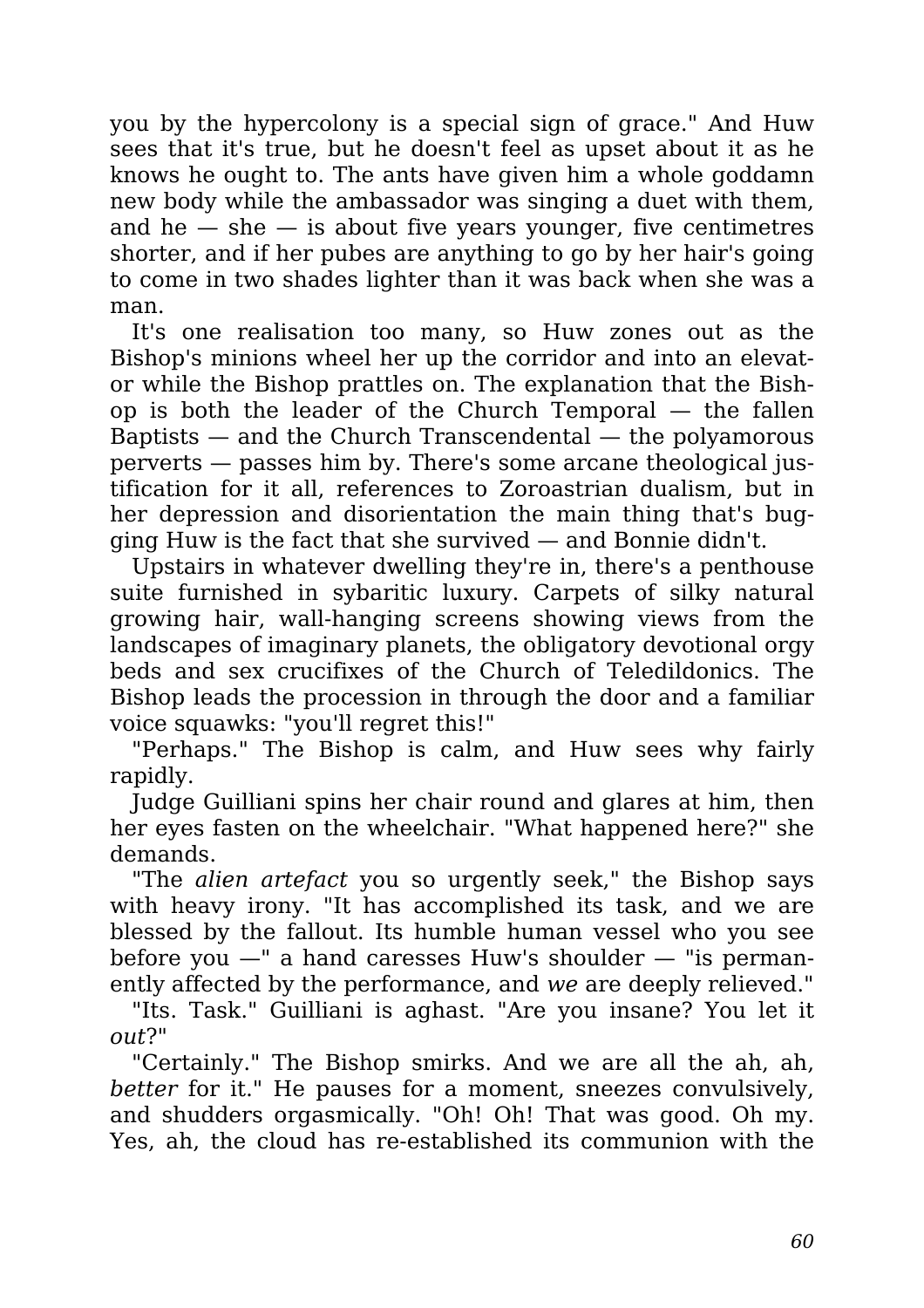North American continent, and I feel sure that the hypercolony is deeply relieved to have offloaded almost two decade's worth of uploads — everything that has happened since the Rapture of the Nerds, in fact."

"Ah." Guillani glares at the Bishop, then gives it up as a bad job — the Bishop doesn't intimidate easily. "Who's this?" she demands, staring at Huw.

"This? Don't you recognize her?" The Bishop simpers. "She's your creation, after all. And you're going to take very good care of her, aren't you?"

"Gack," says Huw, blanching. She tries to lever herself out of the wheelchair but she's still weak as a baby.

"If you think I'm  $-$ " a puzzled expression crawls over the Judge's face. "Why?" she demands. She peers closer at Huw and hisses to herself: "you, you little rat-bastard! Court is in session —"

"— Because the Ambassador she carries is the main pacemaker for all uploads from the North American continent, and if you don't look after her the Cloud will be *very* pissed-off with you. And so will the hypercolony. Oh, and if you don't promise to look after her, you aren't going home. Is that good enough for you?"

"Ahem," says Guilliani. She squints at Huw, eyebrows beetling evilly. "Main pacemaker for a whole continent? Is that true?"

Huw nods, unable to trust her throat.

"Hmm." Guilliani clears her throat. "Then, goddamnit, I hereby find you not guilty of everything in general and nothing in particular. All charges are dismissed." She glares at the Bishop. "I'll even get her enrolled in the witness resettlement program. Will that do for now?"

Huw shudders, but the Bishop nods agreeably. "Yes, that will be sufficient," he says condescendingly. "Just remember, you wouldn't want the hypercolony to come calling, er, crawling, would you?"

The judge nods, meek submission winning out over bubbling rage.

"Very well. There appears to be a jet with diplomatic clearance on final approach into Charleston right now. Shall we go and put you it?"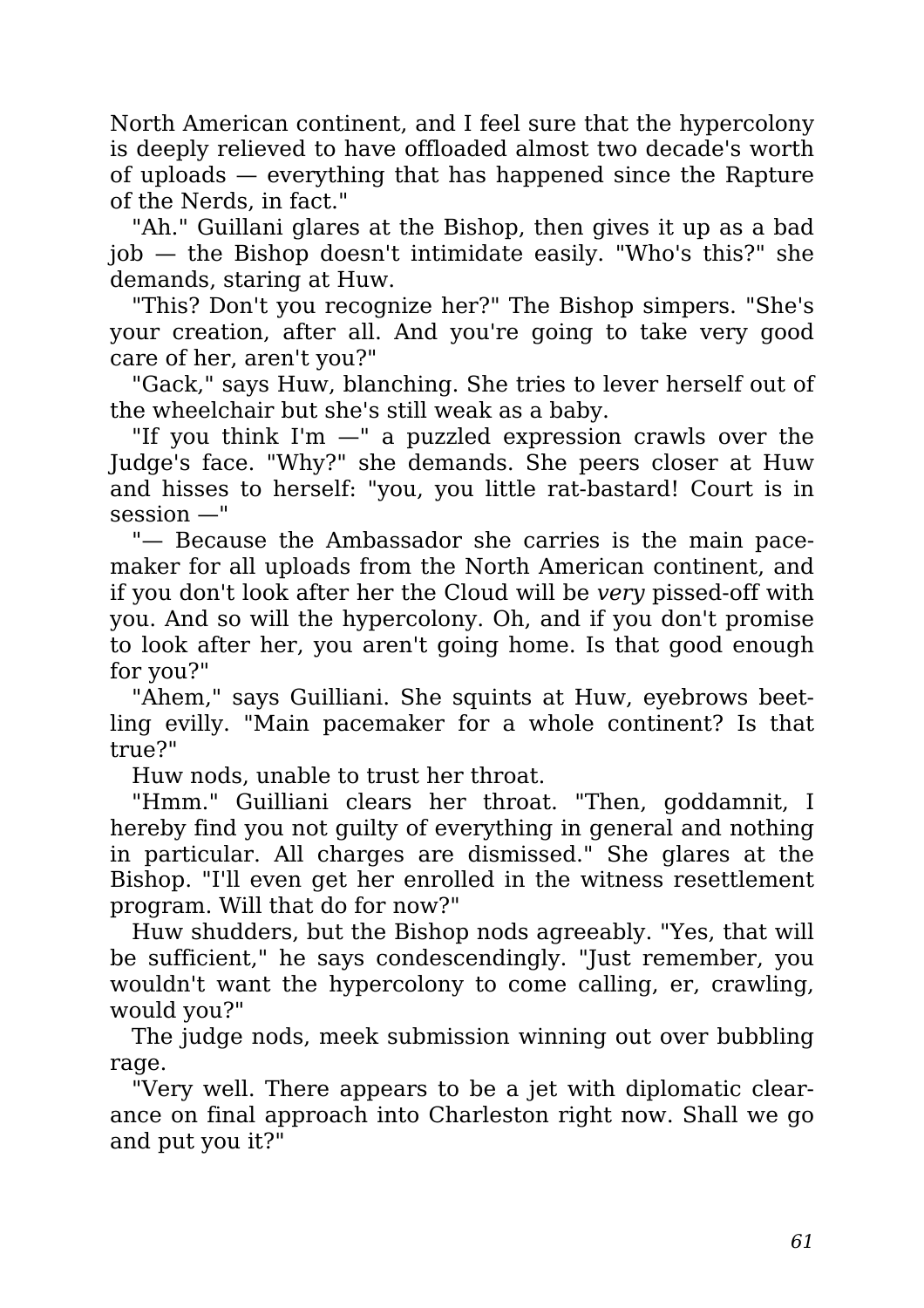Halfway across the Atlantic, Huw falls into a troubled sleep, cuddled restlessly in her first-class berth. Sitting up-front in Ambassador class, the Judge mutters darkly to herself, occasionaly glancing nervously over her shoulder in the direction of Huw and her passenger. Far above them, the Cloud whirls in its orbit, tasting the meat with its mutifarious sensory apparati, thinking its ineffable thoughts, muttering in RF and gravity and eigenstate. Now it's got someone to talk to downstairs, signals synchronized by the beat of Huw's passenger, it grows positively voluble: catching up with the neighbourhood gossip, chuckling and chattering about the antics of those loveable but dim dreaming apes who remain below.

Huw's dreaming she's back at Sandra Lal's house, in the aftermath of that memorable party that started this whole thing off. Only she's definitely *she* — wearing her new body, aware of it but comfortable in it at the same time. She's in the kitchen, chewing over epistemology with Bonnie. A sense of sadness spills over him but Bonnie laughs at something, waving — Bonnie is male, this time — at the window. Then he holds out his hand to Huw. Huw walks into his embrace and they hold each other for a long time. Bonnie doesn't say anything but his question is clear in Huw's head as she leans her chin on his shoulder. "Not yet," Huw says sleepily. "I'm not ready for that. Not 'til I've kicked Ade's butt halfway into orbit and cleared it with the judge. They're making you a saint, did you know that?"

Bonnie nods, and makes a weird warbling sing-song noise in the back of her throat. It soothes Huw, and she can feel an answering song rising from the Ambassador. "No, don't worry about me," Huw murmurs. "I'll be alright. We'll get together some time; I just have some loose ends to tie up first."

And the funny thing is that even inside her dream, she believes it.